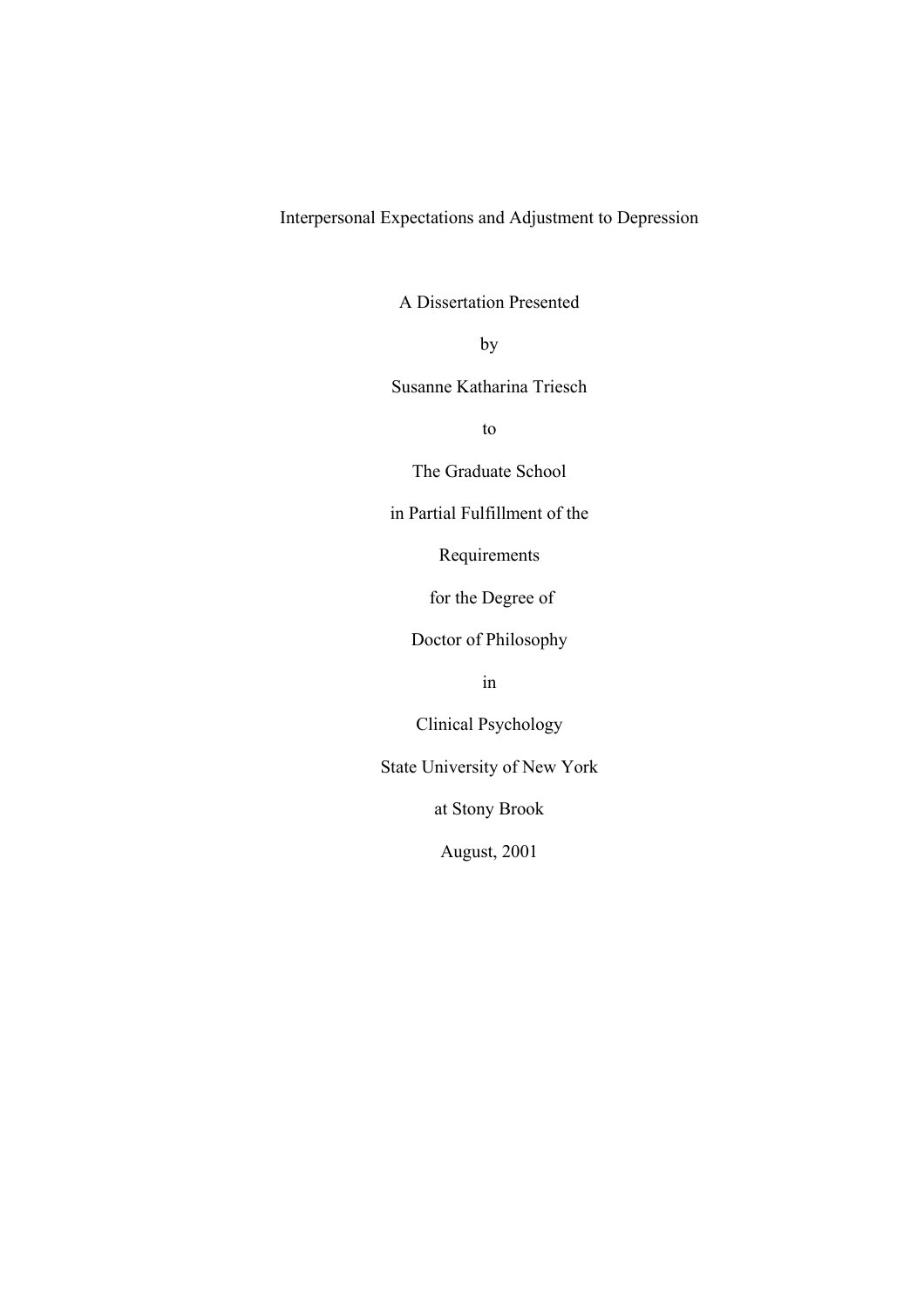State University of New York at Stony Brook

The Graduate School

Susanne Katharina Triesch

We, the dissertation committee for the above candidate for the

Doctor of Philosophy degree,

hereby recommend acceptance of this dissertation.

 Ronald Friend, Ph.D. Professor, Department of Psychology

 $\mathcal{L}_\text{max}$  and  $\mathcal{L}_\text{max}$  and  $\mathcal{L}_\text{max}$  and  $\mathcal{L}_\text{max}$  and  $\mathcal{L}_\text{max}$ 

 $\mathcal{L}_\text{max}$  and  $\mathcal{L}_\text{max}$  and  $\mathcal{L}_\text{max}$  and  $\mathcal{L}_\text{max}$  and  $\mathcal{L}_\text{max}$ 

 $\mathcal{L}_\text{max}$  and  $\mathcal{L}_\text{max}$  and  $\mathcal{L}_\text{max}$  and  $\mathcal{L}_\text{max}$ 

 $\mathcal{L}_\text{max}$  and  $\mathcal{L}_\text{max}$  and  $\mathcal{L}_\text{max}$  and  $\mathcal{L}_\text{max}$  and  $\mathcal{L}_\text{max}$ 

 John Neale, Ph.D. Professor, Department of Psychology

 Susan O'Leary, Ph.D. Professor, Department of Psychology

 Arnold Jaffe, Ph.D. Associate Professor, Department of Family Medicine Stony Brook University Hospital

This dissertation is accepted by the Graduate School

 $\mathcal{L}_\text{max}$  and  $\mathcal{L}_\text{max}$  and  $\mathcal{L}_\text{max}$  and  $\mathcal{L}_\text{max}$  and  $\mathcal{L}_\text{max}$  and  $\mathcal{L}_\text{max}$ 

Dean of the Graduate School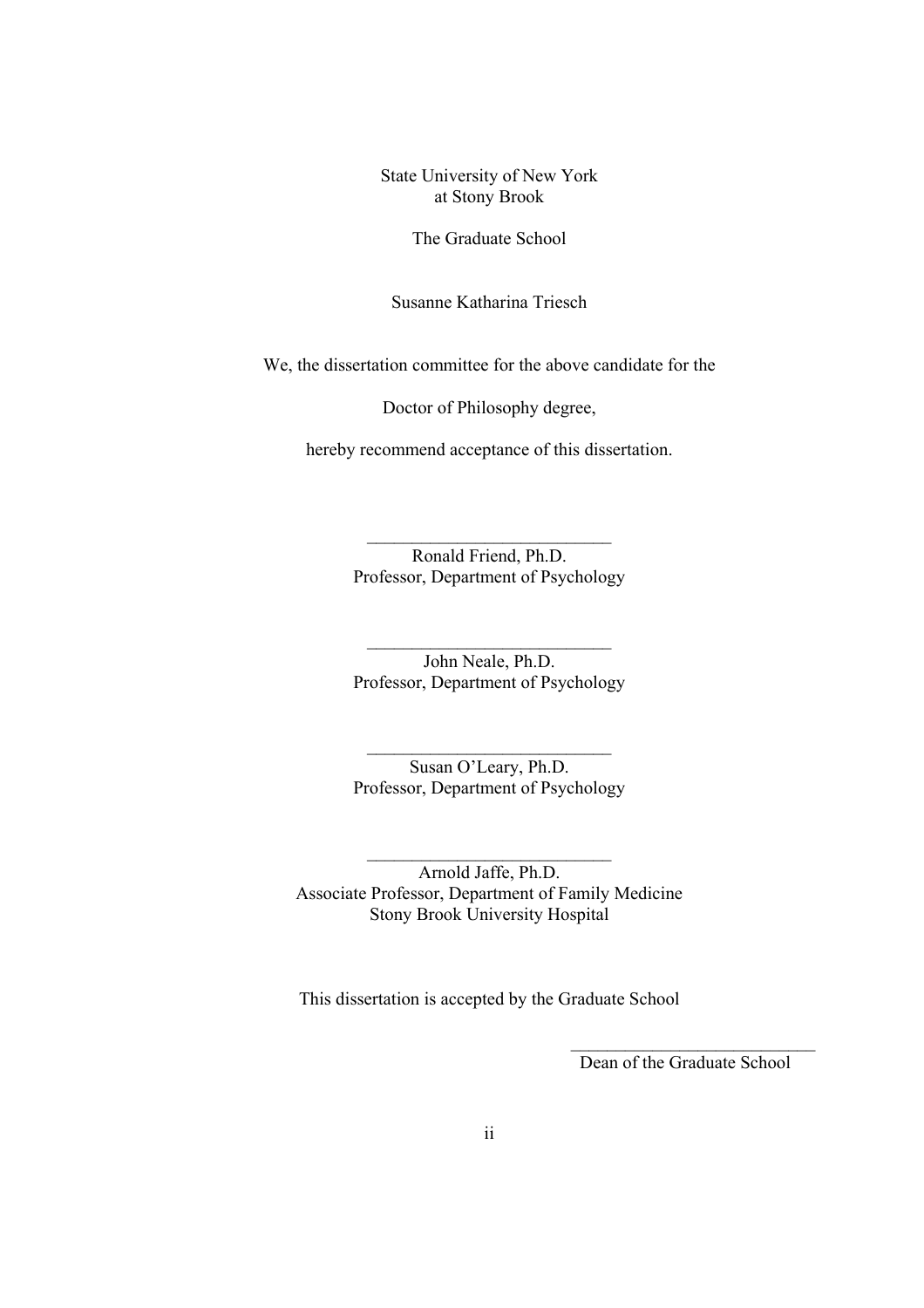# Abstract of the Dissertation

Interpersonal Expectations and Adjustment to Depression

**by** 

 Susanne Katharina Triesch Doctor of Philosophy

in

Clinical Psychology

 State University of New York at Stony Brook

#### 2001

Major depression places considerable burdens on patients and their interpersonal relations with friends and family members. This study explored patient perceptions of being unable to meet the expectations of significant others in several domains related to depression. It tested the hypothesis that perceived inability to meet expectations leads to poorer adjustment and examined whether perceived expectations are derived from unrealistic demands by others or from patient perfectionism. Forty-five clinically depressed patients were assessed prospectively for perceptions of family and friends expectations, socially prescribed perfectionism, depression, optimism, and quality of life. Significant others were asked about their expectations for patients. Patient neuroticism, perceived criticism, social support, and social desirability were also assessed as control variables. Results showed that perceived expectations reflected the actual expectations reported by family members and were a stronger and more consistent predictor of adjustment than social support, perceived criticism, or socially prescribed perfectionism.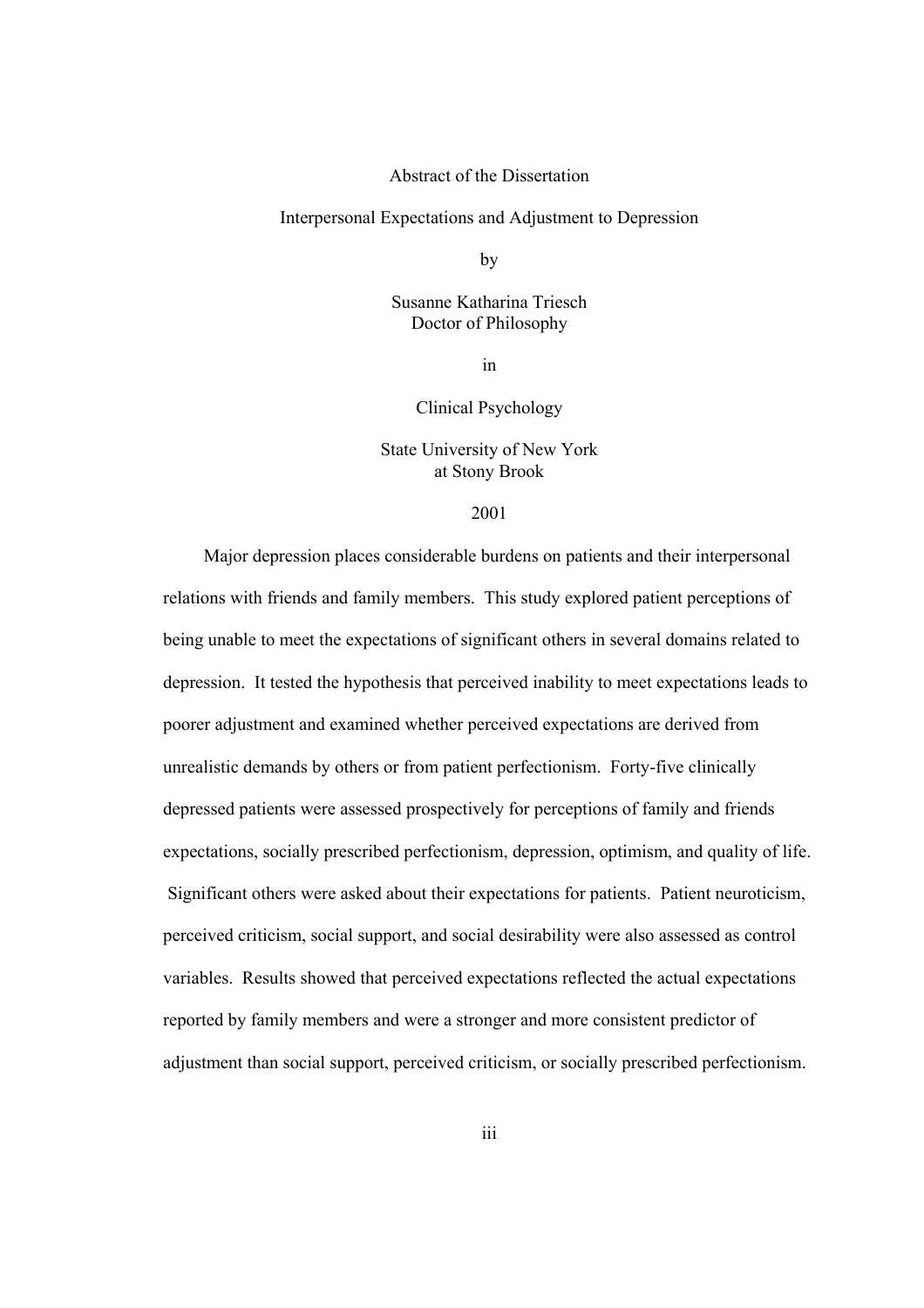Patients who viewed themselves as unable to meet the expectations of others were initially more depressed and less optimistic and reported a lower quality of life. These patients continued to be more severely depressed three months later. Additionally, changes in perceived expectations over time were associated with changes in depression, quality of life, and optimism. Mediational analyses indicated that neither family expectations nor perfectionism explained the relationship between perceived expectations and adjustment. The results of the study suggest that interpersonal perceptions are an important predictor of adjustment in depression. However, the source of these perceptions remains unclear and requires further study. Developing interventions to prevent or reduce miscommunication between patients and their family members may be effective in improving patient adjustment.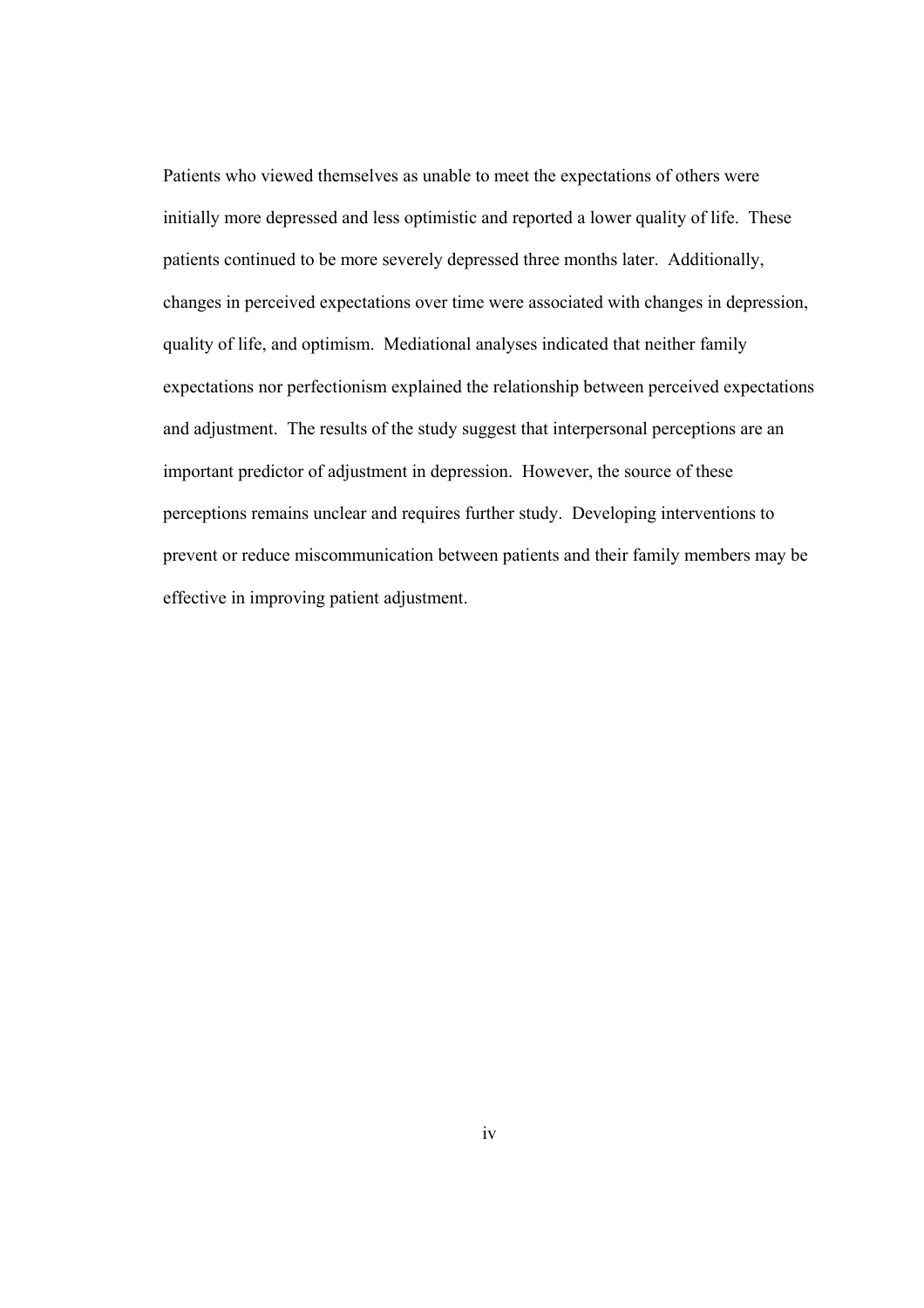# Table of Contents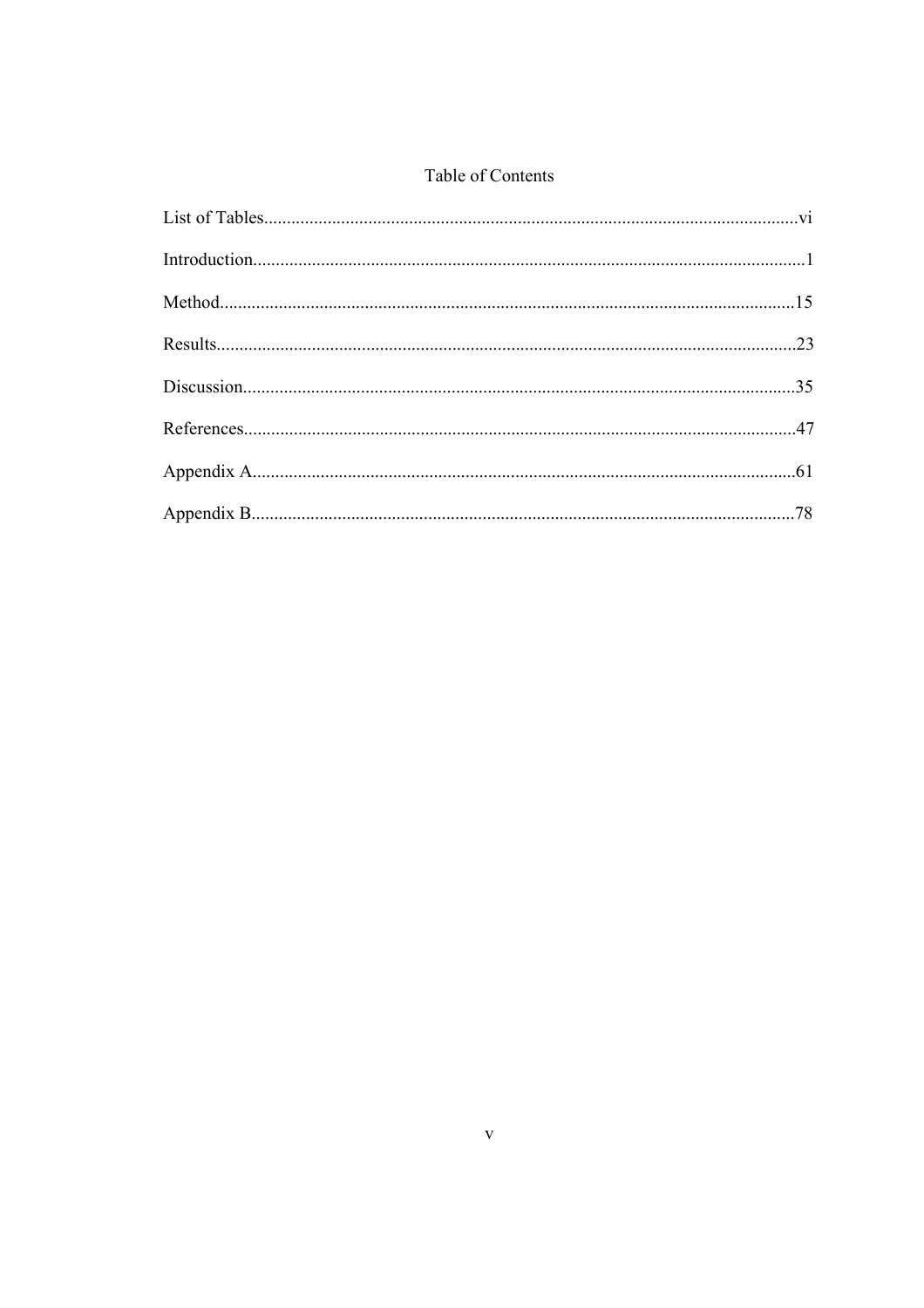# List of Tables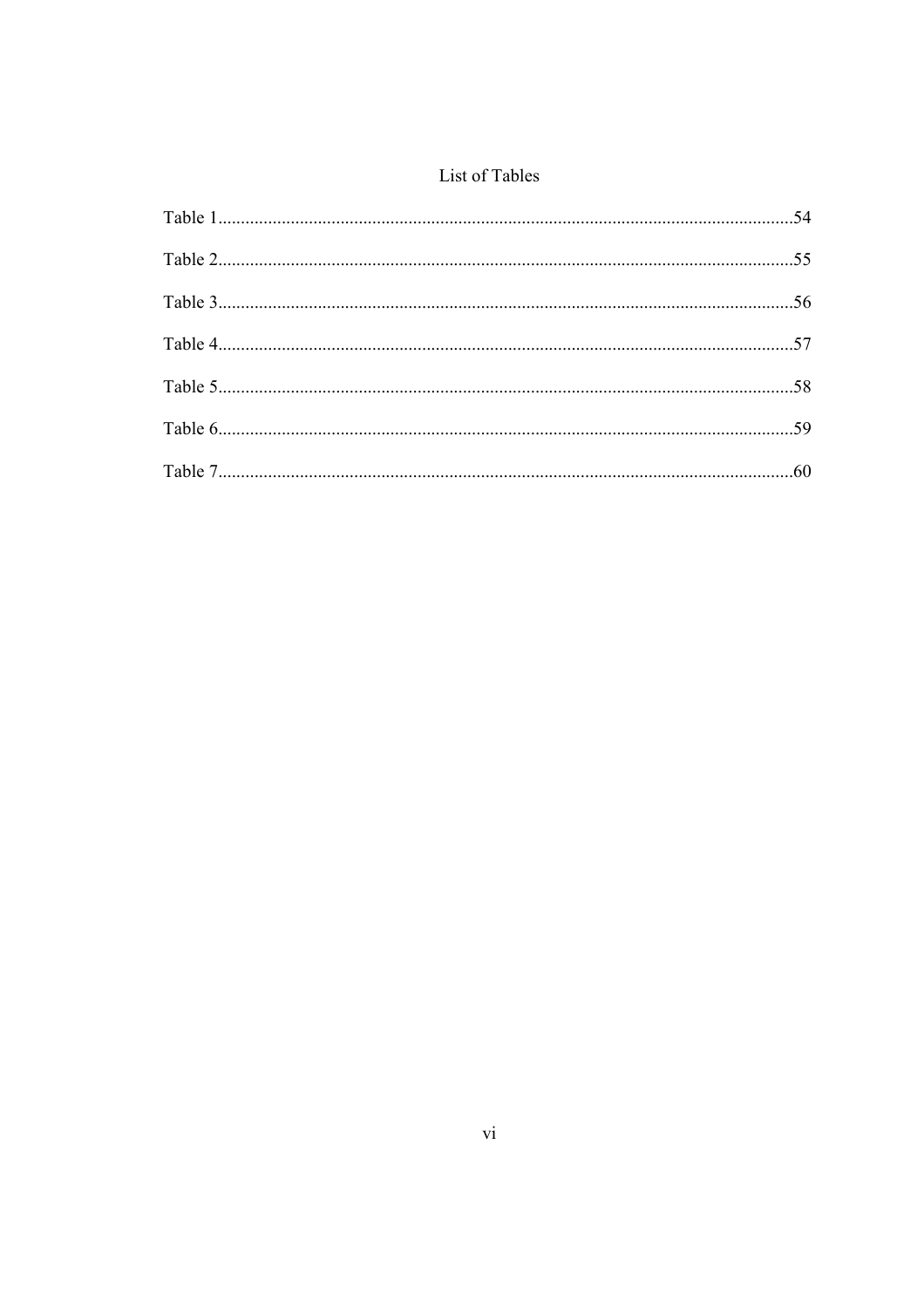#### Introduction

The study of interpersonal relationships has long been an important focus of research on the etiology and course of major depression. Over the last several decades, a substantial number of studies have demonstrated that depression leads to significant problems in social and family functioning. For example, Weissman and Paykel (1974) reported that depressed women experienced more friction and arguments with their husbands and children, had difficulty performing housework and other tasks, and showed decreased social activity and contact with friends when compared with nondepressed control women. More recent studies using varied patient populations and assessment procedures have continued to find that families of depressed patients experience significant difficulties during the acute phase of the illness. Moreover, these families continue to experience more problems than nonclinical families even after the diminution of depressive symptomatology (see review by Keitner, Miller, Epstein, & Bishop, 1990).

Problematic family relationships have themselves been shown to contribute to the onset of depression and to influence the course of depressive illness. Interpersonal stressors significantly increase the risk of developing clinical depression (Paykel et al., 1969) and studies of depressed women in discordant marriages have shown that marital discord tends to precede the development of depression rather than vice versa (Beach & Cassidy, 1991). Among depressed patients, conflict with friends and family members has a detrimental effect on the course of the illness (Finch & Zautra, 1992). Conversely, patients who report high levels of social support have less severe symptoms (Lara,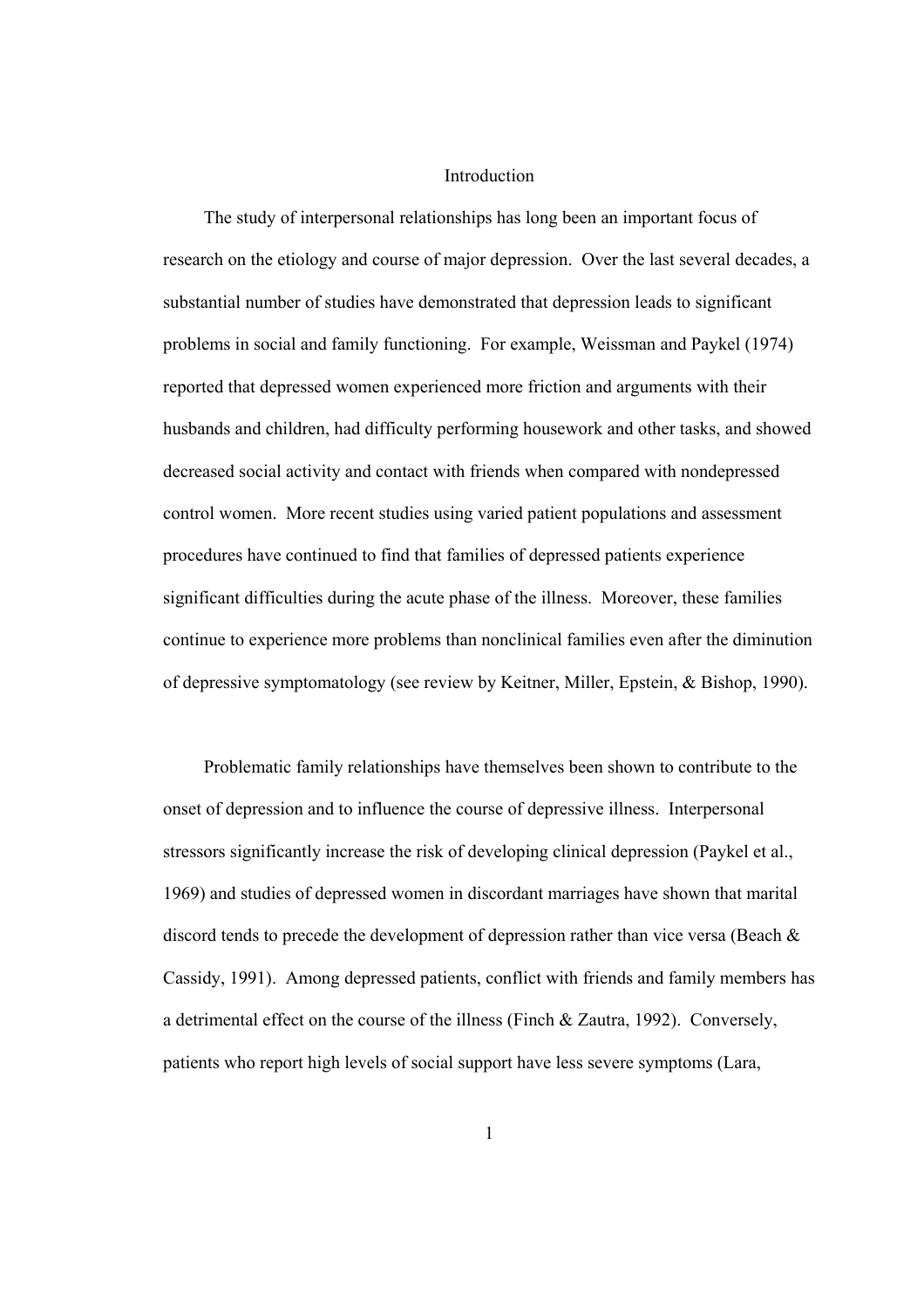Leader, & Klein, 1997), are more likely to recover from a depressive episode (Goering, Lancee, & Freeman, 1992; Keitner et al., 1995; Keitner, Ryan, Miller, & Norman, 1992), and have a lower rate of relapse compared to those with few supportive relationships (Keitner & Miller, 1990).

The evidence for a reciprocal relationship between depressive symptoms and interpersonal relations may best be explained by an interactive, mutually reinforcing process. While the emergence of major depression is facilitated by disturbed marriages and family environments, depressive illness itself creates significant problems for those living with a depressed patient. If friends and family members do not have an effective way of dealing with the problems of depression, then the illness can be significantly prolonged and worsened (Keitner, Miller, Epstein, & Bishop, 1990). Family members may be particularly likely to aggravate the situation with unsuccessful attempts to influence the behavior and feelings of the patient. Although these attempts may be motivated by a sincere desire to alleviate the suffering of the patient, they are often carried out in ways that complicate and unwittingly worsen the depression (Coates  $\&$ Wortman, 1988). At the same time, patients themselves may actively contribute to the escalation of interpersonal conflict and depressed mood by seeking support from their social environment with symptomatic behaviors that have the unintended effect of eliciting rejection from others and confirming negative beliefs about the self (Coyne, 1976).

An interactional view of depression maintenance is consistent with calls for a situational perspective that does not place blame on either patients or relatives, but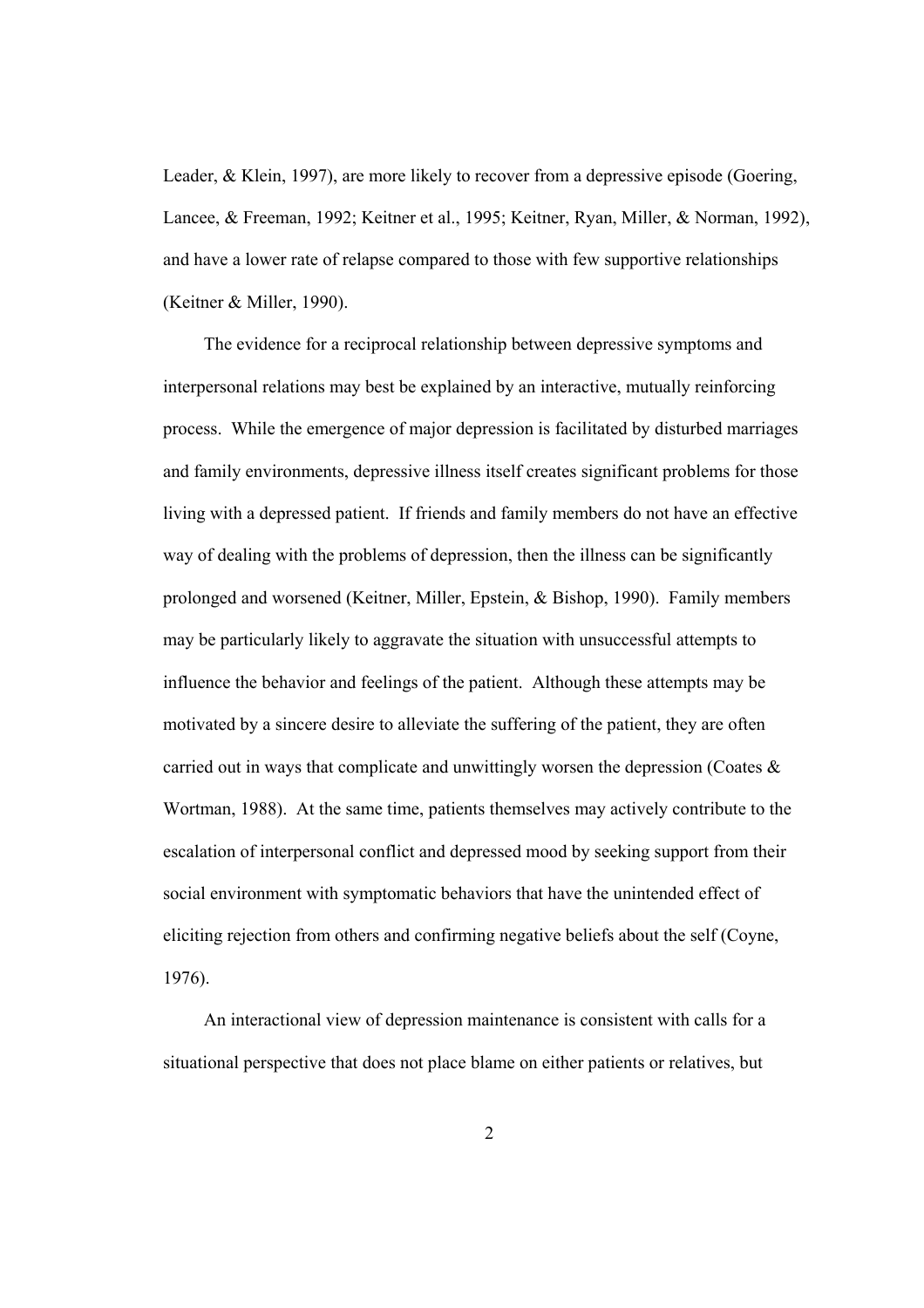attempts to understand the problems that occur in the coordination of mutual needs and concerns among families with depressed patients (Coyne, Ellard, & Smith, 1990). From this perspective, it is particularly important to identify the nature of interpersonal conflicts that reduce support from significant others and contribute to the escalation of depressive symptoms. The present study focuses on the misunderstandings and misperceptions that may occur among patients and their families as the result of the depression itself. We hypothesize that adjustment to depression may be made more difficult when friends and family members fail to understand the magnitude of the illness and its effects. Family members who do not understand or lack information about the nature of depression are likely to develop expectations about the ability of patients to function and manage their illness that exceed the perceived capabilities of the patients themselves. As a result, patients may perceive that they are unable to meet the expectations of significant others in a number of important areas. This perception may lead patients to believe that their families and friends do not understand how seriously ill they are (Eitel, Hatchett, Friend, Griffin, & Wadhwa, 1995; Hatchett, Friend, Symister, & Wadhwa, 1997). Over time, perceived inability to meet expectations from significant others and the related feeling of being misunderstood may increase subjective distress and contribute to the maintenance of the depressive episode.

These hypotheses emerged from two recent studies that found a strong relationship between perceived expectations and adjustment in renal dialysis patients. Hatchett, Friend, Symister, and Wadhwa (1997) studied patient perceptions of family and medical staff expectations and found that perceived inability to meet the expectations of others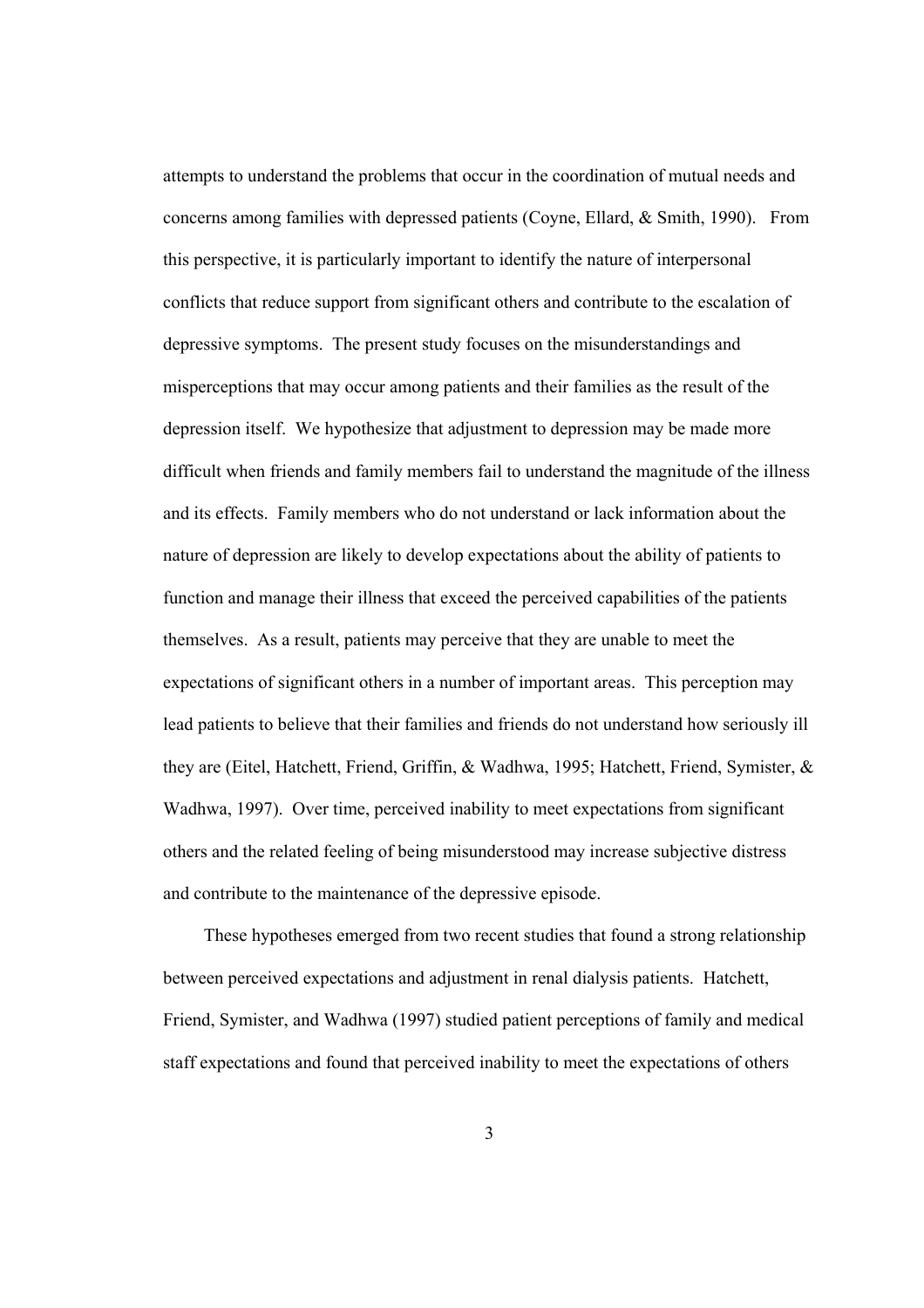predicted changes in depression, optimism, illness intrusiveness, and quality of life over a three month period. Furthermore, perceived expectations were strongly correlated with patient reports of feeling misunderstood by family members. Although the study did not directly address the origin of the perceived inability to meet family expectations, two alternative explanations were proposed for these results. First, family members may lack knowledge about the nature and course of renal disease and its physical and psychological consequences, resulting in unrealistic and fluctuating expectations for the patient. Alternatively, patients may experience a loss of self-esteem due to their inability to function at a level they of expect of themselves. As they become frustrated at their own incapacity, they project this anger outward and come to believe that others also hold expectations that they cannot fulfill. These hypotheses were tested in a second study that measured patient self-esteem and also assessed family members regarding their expectations for the patient (Hatchett, 1997). Mediational analyses revealed that high levels of reported expectations on the part of family and friends led to patients perceiving that they were unable to meet these expectations, which in turn predicted patient adjustment. Self-esteem, on the other hand, did not explain the relationship between patient perceptions and adjustment. Thus, the author concluded that patient perceptions accurately reflected excessive expectations from family members and friends.

The theoretical perspective developed by Hatchett and colleagues (1997) and the present study is strongly influenced by the work of Solomon Asch, whose general theory of social psychology centered around the importance of shared psychosocial fields of perceptions, cognitions, and emotions (Friend, Rafferty, & Bramel, 1990). Asch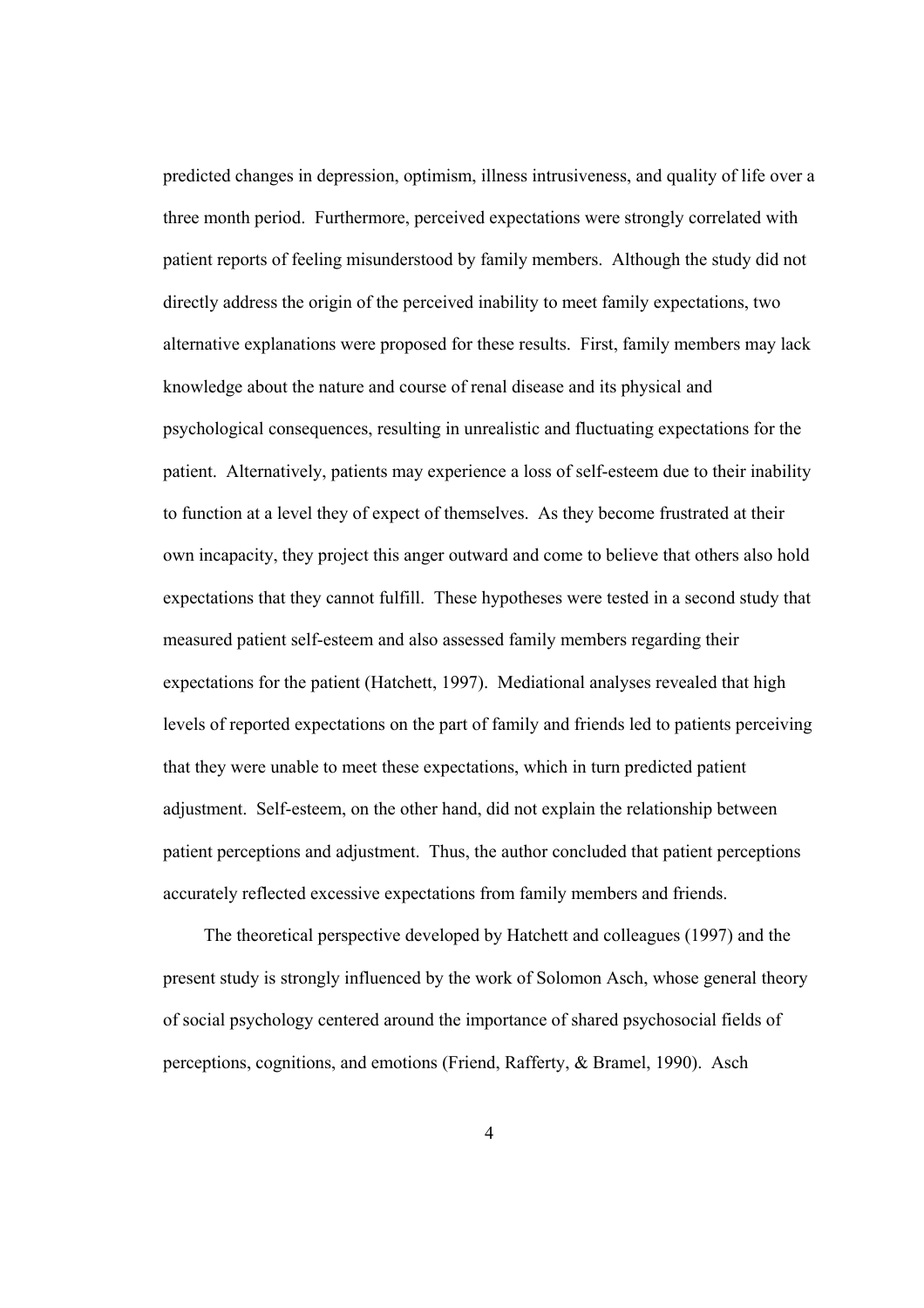(1952/1987) argued that a consensus of shared perceptions and expectations forms the basis of social relations and plays a central role in making intelligible social action possible. In this context, Asch emphasized the fundamental importance of the object of judgment, arguing that perceptions and attitudes are determined primarily by the specific qualities or properties of the object as they are perceived by the individual. Shared understanding is the rule because common perceptual processes generally lead to similar perceptions among persons in a given situation. When individual perspectives differ or conclusions are based on inaccurate or incomplete data, however, lack of consensus in perceptions or expectations may result. Given the importance of shared cognitions in regulating social interaction, such disagreements may lead to frustration and the experience of substantial distress (Asch 1952/1987). The present study incorporates the Aschian framework by emphasizing the role of the object of judgment, in this case depression and its symptoms, in characterizing the relationship between patients and their family members and friends. We propose that interpersonal agreements and disagreements arise from the depression itself as understood or misunderstood by patients and their significant others. Thus, we examine several aspects of depression that may lead to conflicting interpersonal expectations among patients and their friends and family members.

Depression is characterized primarily by negative symptoms that are largely continuous with normative behavior and may not be recognized as signs of mental illness by others who lack information about the nature of the disorder (Beck, 1967). These symptoms represent a considerable burden for friends and family members of persons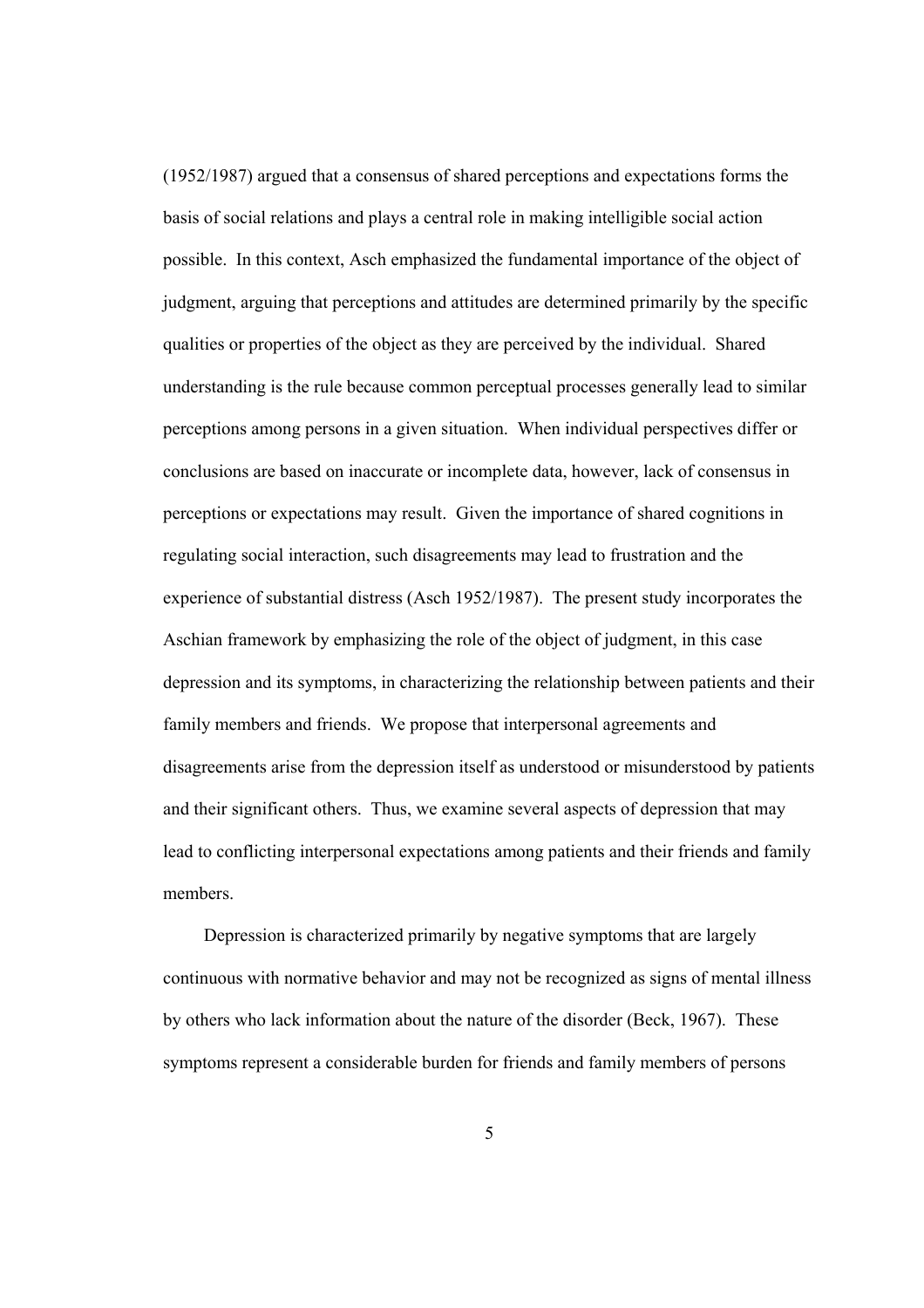with depression. Coyne et al. (1987), for example, found that family members of depressed patients were significantly more distressed than those living with recovered patients. Their increased distress was almost completely accounted for by difficulties related to negative symptoms such as fatigue, hopelessness, and lack of energy. Similarly, Fadden, Bebbington, and Kuipers (1987) found that spouses of depressed patients reported substantial problems due to negative symptoms including underactivity, dependence, self-neglect, and indecisiveness. Unlike positive symptoms such as hallucinations or delusions, negative symptoms were not attributed to the depression by spouses who generally reported that they were unaware of what behavior to expect from patients as a result of the illness.

The negative symptoms associated with depression may also make it difficult for patients to carry out the routine functions and activities of daily life. For example, Weissman and Paykel (1974) found that many depressed women in a community sample were unable to manage household or parenting tasks and severely decreased their involvement in social and leisure activities. They depended on their husbands to perform the majority of household chores and to assume responsibility for coordinating the social life of the family. Although the husbands generally tried to be helpful, most soon became resentful and demanded that their wives resume their normal activities. Consistent with these findings, the family members surveyed by Coyne et al. (1987) also reported significant difficulties related to patient lack of interest in social life and leisure activities. The results of these studies suggest that negative symptoms and the related impairment in role functioning are primary areas of conflict between patients and their families and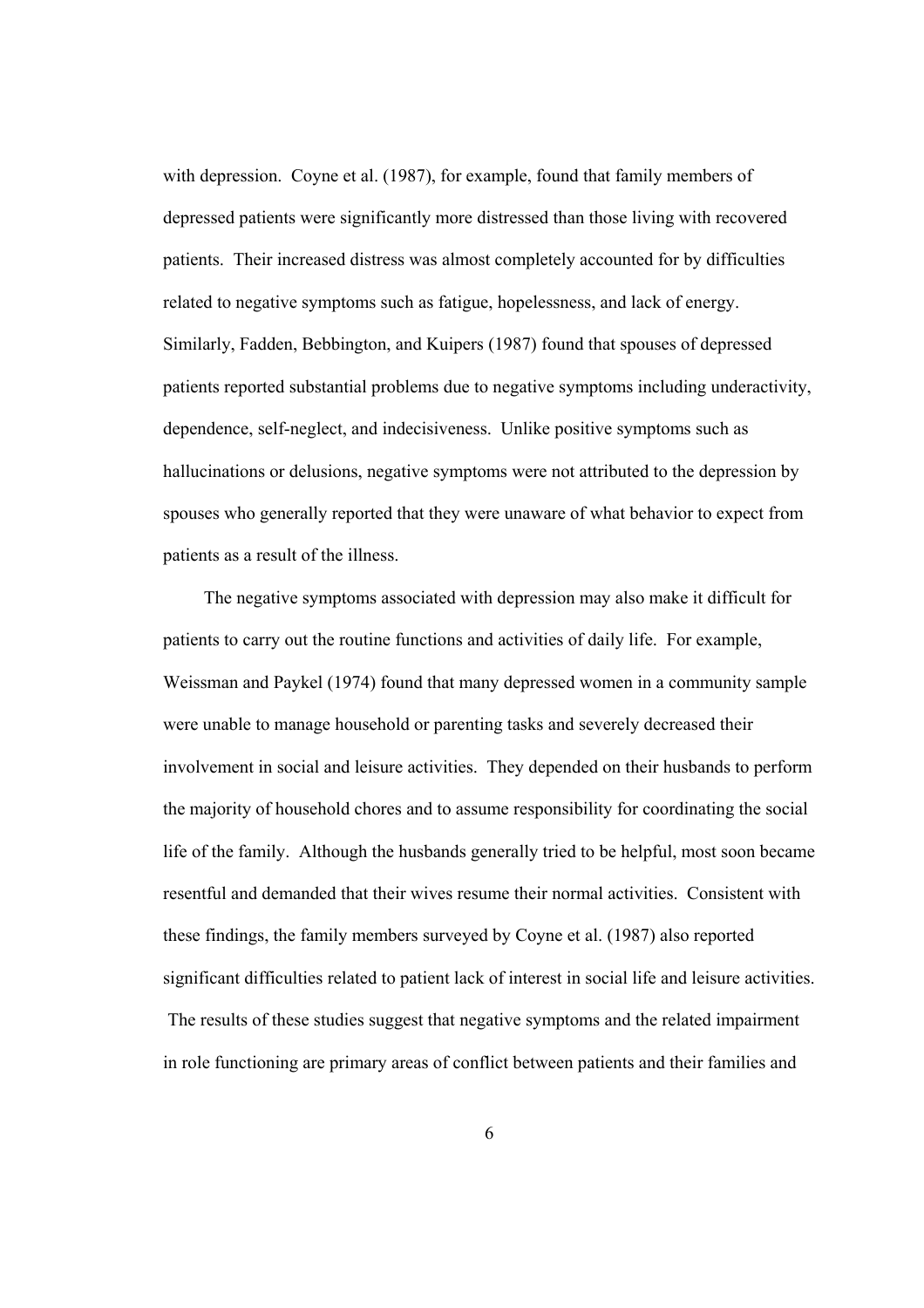may be particularly likely to become the subject of perceived inability to meet the expectations of significant others. For example, family members who lack information about depression may expect patients to be more decisive and cheerful or to engage in more social and physical activities than the nature of the illness allows.

Friends and family members may also expect patients to cope more effectively with the depression than is realistically possible. Lazarus (1984) argues that although persons who are physically or mentally ill may be relieved from certain responsibilities in our society, they are nonetheless expected to adhere to cultural norms calling for independence and the expression of positive emotions. In particular, patients are expected to be optimistic about their recovery and to face adversity courageously. These expectations may be challenging for persons with any type of illness, but they are particularly difficult for depressed patients who are likely to suffer from significant dysphoria and hopelessness. Indeed, many symptoms of depression run directly counter to the behaviors considered desirable for sick persons in our society. Thus, cultural standards are likely to produce expectations for positive coping among family members that patients feel unable to meet by the very nature of their illness. This hypothesis is supported in part by the results of Hatchett and colleagues (1997), who found that renal dialysis patients (whose deficit symptoms overlap to some extent with those of depression) perceived themselves as unable to meet the expectations of their families in this domain.

Although research has yet to address the specific effect of perceived discrepancies in expectations for patient behavior and coping, previous findings indicate that

7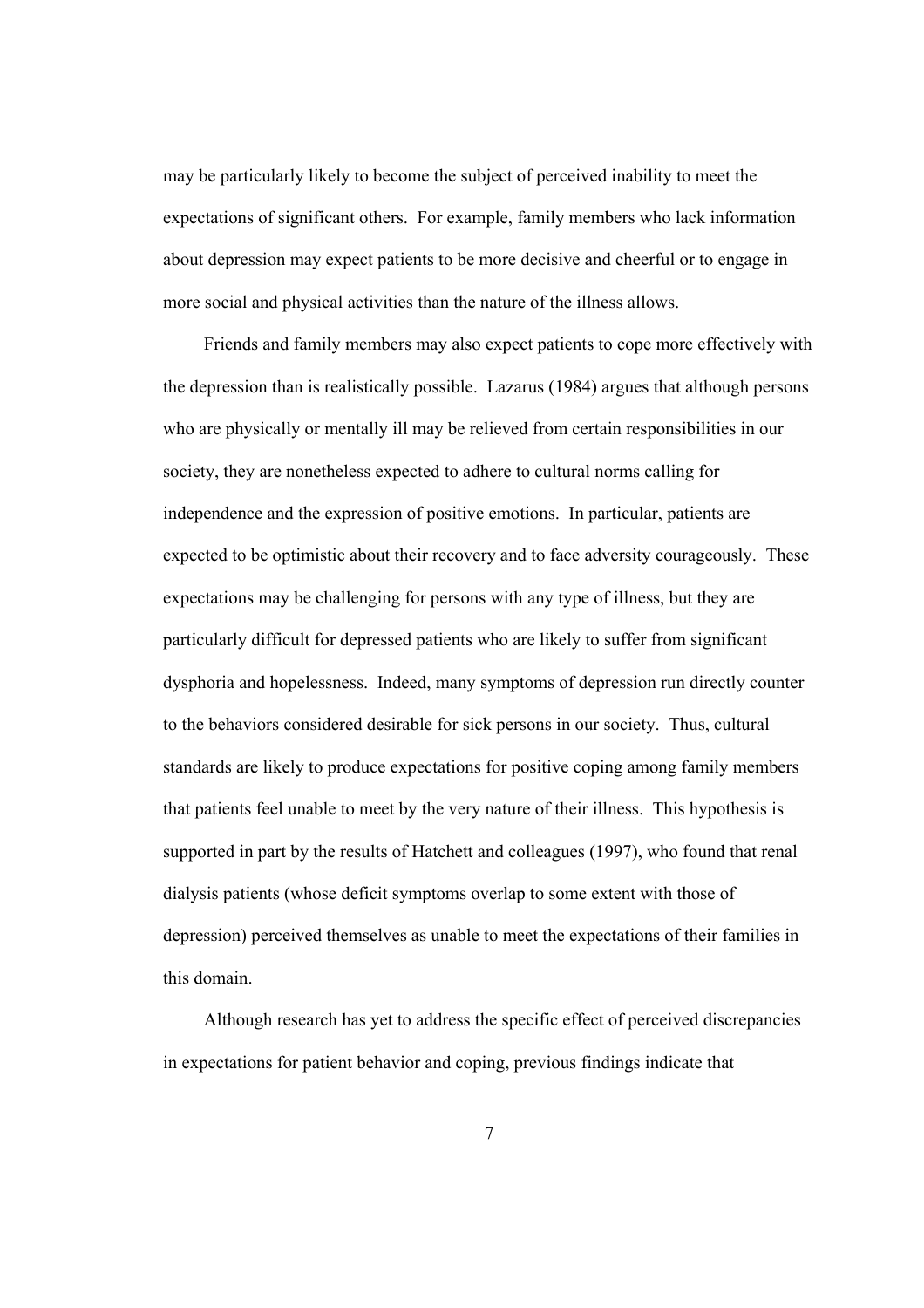interpersonal disagreements more generally may contribute to depressive symptomatology. Semple (1992) found that disagreements involving family member attitudes were associated with increased depressive symptoms among caregivers of patients with Alzheimer's disease. Chapman, Hobfall, and Rittner (1997) studied patient and family estimations of stressful life events in a longitudinal study of pregnant innercity women and found that women whose partners underestimated their stressful life experiences during the first trimester of pregnancy reported greater depressed mood three months later than those whose partners did not underestimate their stressful life experiences. The stress underestimation effect was not mediated by perceived partner support, indicating that discrepant perceptions about life stress do not necessarily affect relationship quality, but represent a significant stressor in their own right.

The work of Laing, Phillipson, and Lee (1966) suggests that conflicting interpersonal expectations may also lead to feelings of being misunderstood. These authors explicitly related perceptions of agreement and disagreement to feelings of understanding and misunderstanding by arguing that the experience of being misunderstood arises from discordance between the perception of an event and the perception that another person perceives the event differently. Among depressed patients and their families, for example, patient perceptions of being unable to meet the expectations of family members may result in the belief that family members do not understand the nature of depression or the difficulties involved in living with the illness. This belief in turn may affect patient adjustment and worsen the course of the illness. Support for a causal relationship between misunderstanding and adjustment is provided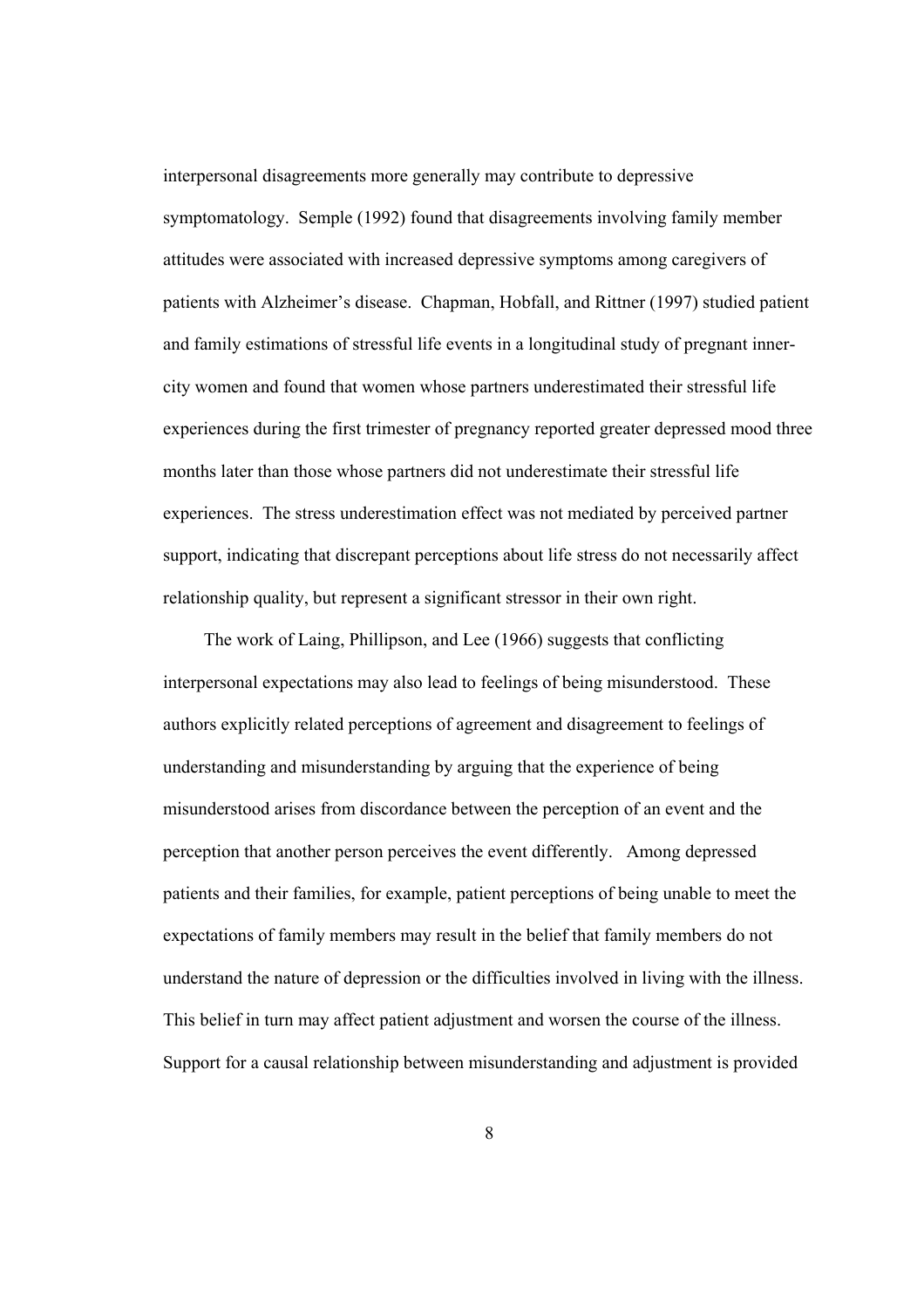by Bromberger, Wisner, and Hanusa (1994), who studied postpartum women treated with antidepressants for major depressive disorder and found that feeling understood by their husbands was one of only three variables that reliably discriminated women who recovered from their depressive episode from those who did not. The amount of overt conflict within the marriage was not a significant predictor of patient recovery, indicating that feeling understood may be more important than general relationship quality in determining the course of depressive illness.

To clarify the links between interpersonal expectations, feelings of misunderstanding, and adjustment to depression, the present study explores patient perceptions of being unable to meet the expectations of others in several domains related to depression: coping with depression (patients perceive that their family and friends expect them to cope much better with the depression than they actually can), control over depressive symptoms (patients perceive that their family and friends expect them to have more control than they really do over symptoms such as hopelessness and worrying), and the ability to perform routine functions and social activities (patients perceive that their family and friends expect them to do much more than they are actually able to manage). It examines the relationship between perceived expectations and the feeling of misunderstanding resulting from the specific perception that significant others do not appreciate the severity of the illness or the difficulties experienced by the patient. Finally, it explores the effect of perceived expectations and feelings of being misunderstood on patient adjustment over time.

Comparison of Interpersonal Expectations with Other Perspectives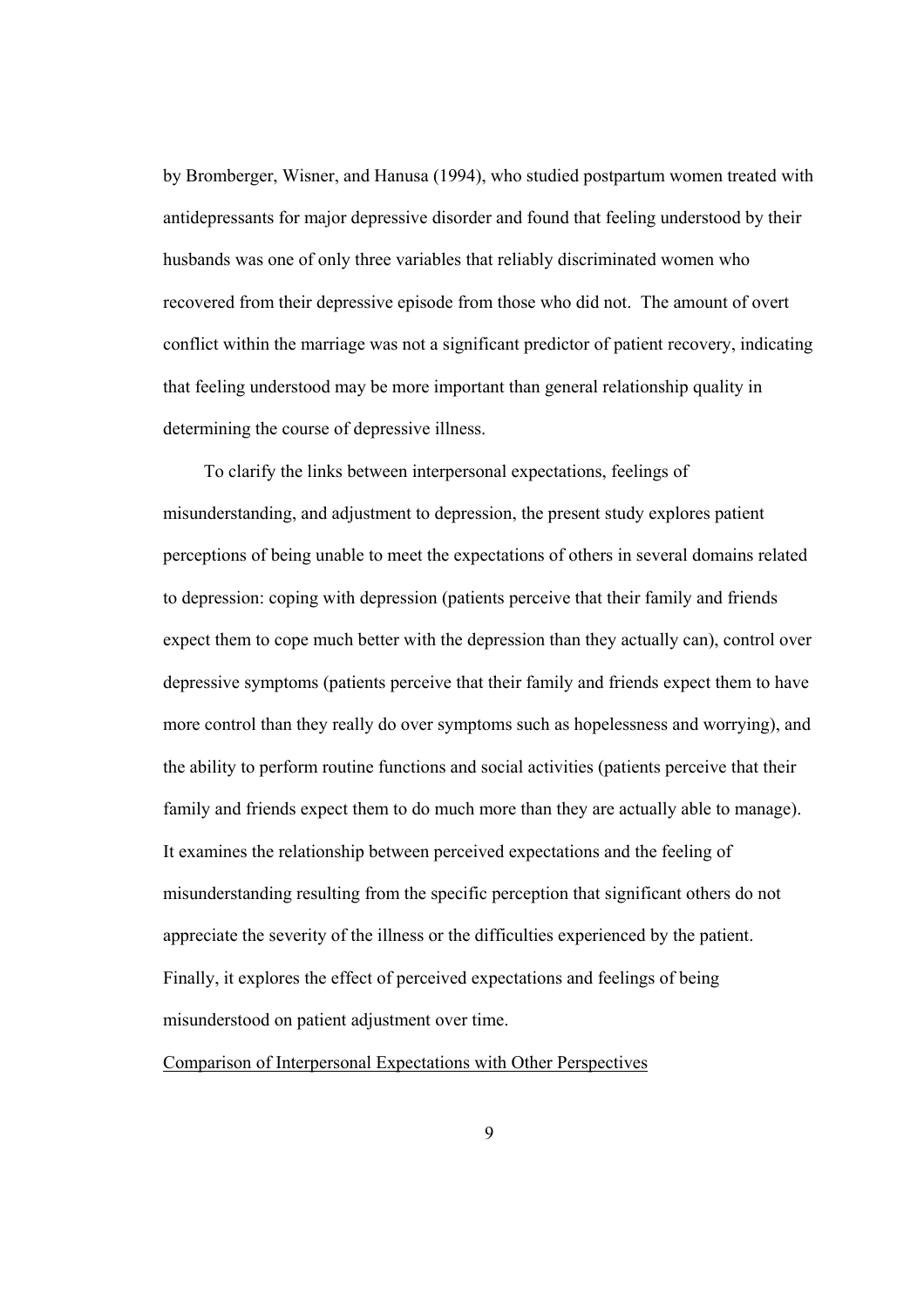Perceived Criticism. Although most research on interpersonal process in depression has focused on objective measures of family functioning, it has become increasingly evident that the subjective perceptions of patients and family members may also play a significant role in interpersonal conflict and patient adjustment. Particularly important in this regard has been Hooley and Teasdale's (1989) recent work on perceived criticism. To test the hypothesis that objectively derived criticism ratings may not accurately reflect the amount of criticism actually experienced by patients, these authors developed an instrument to assess how critical patients believe their family members to be. In a sample of clinically depressed patients, they found that perceived criticism was only moderately correlated with the amount of criticism expressed by family members in structured interviews, yet represented a far better predictor of subsequent relapse. Although the only published attempt to replicate this study in clinically depressed patients (Okasha et al., 1994) failed to find a significant relationship between perceived criticism and relapse, it is likely that cultural differences in the Egyptian sample and the use of a modified criticism item were responsible for the discrepant findings.

The study of perceived criticism shares with our approach a focus on interpersonal perceptions in depressed patients and their families. However, Hooley and Teasdale (1989) consider these perceptions to reflect the personality attributes of family members or patients (i.e., highly critical relatives, patients who are especially sensitive to criticism, or both), while we focus on the manner in which specific aspects of the depression itself may contribute to interpersonal disagreements and misunderstandings. This situational focus makes it possible not only to specify the problem areas responsible for conflict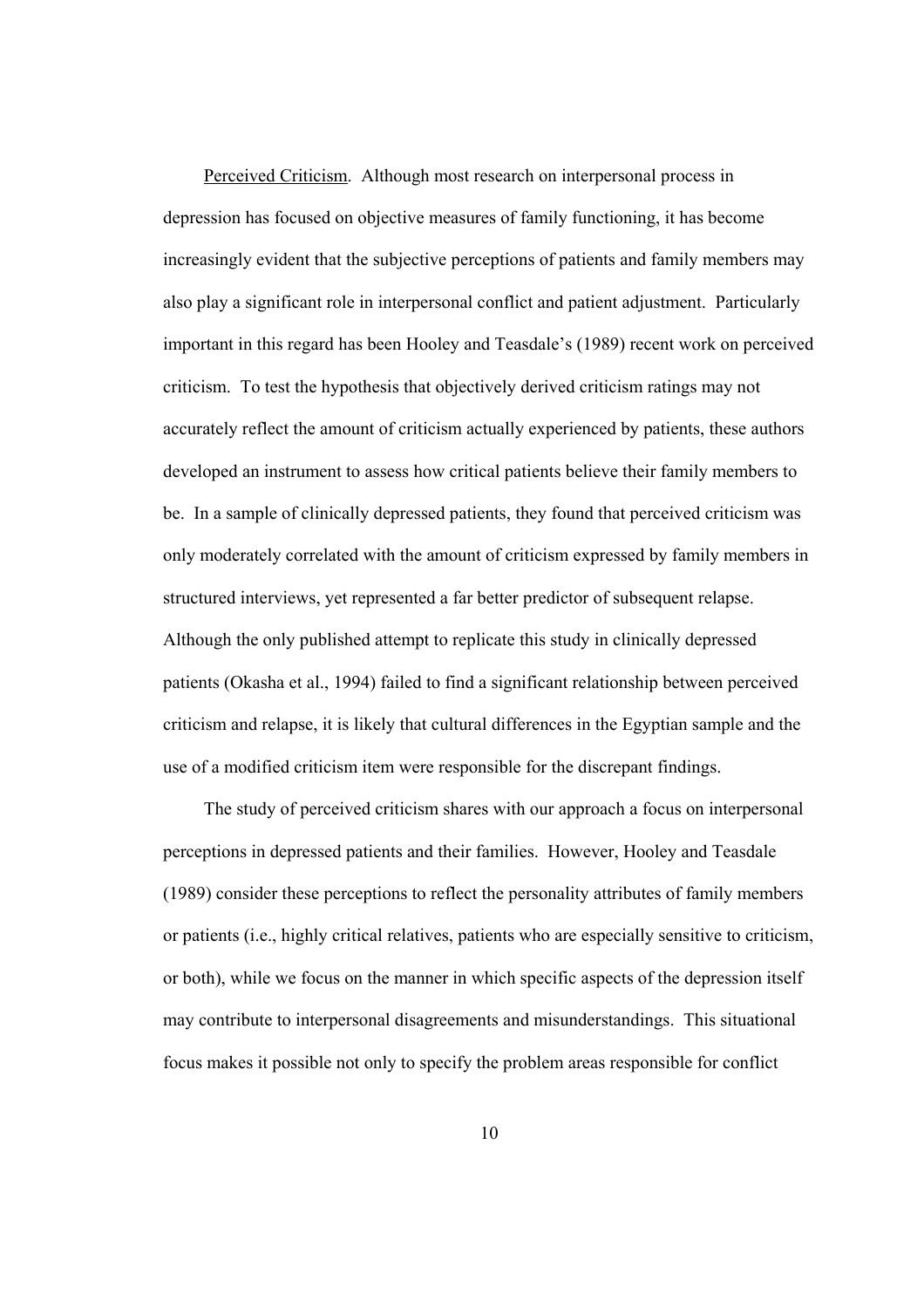between patients and their significant others, but also to identify concrete misunderstandings that may respond to brief educational interventions. The global personality styles identified in the perceived criticism literature, on the other hand, may only be changed by more intensive behavioral or cognitive therapy (Hooley  $&$  Teasdale, 1989).

 Despite the important differences between the two perspectives, it is possible that perceived criticism may overlap to some extent with the perceived inability to meet family and friends expectations. Patients who believe that they are unable to meet the expectations of their significant others may also be more likely to experience these individuals as critical and demanding. However, we believe that perceived expectations may also affect patient adjustment in the absence of perceived criticism. For example, family members may communicate their expectations in ways that are not viewed as critical or hostile, but nonetheless cause substantial distress for patients who are unable to meet these expectations.

Socially Prescribed Perfectionism. Socially prescribed perfectionism is a personality trait involving both the perceived need to meet the expectations of others and the belief that others have unrealistic standards for success and exert pressure to perform (Hewitt & Flett, 1991b). Depressed patients score higher than matched controls on measures of socially prescribed perfectionism (Hewitt & Flett, 1991a) and this trait is viewed as a significant risk factor for poor outcome in depressive illness. Specifically, patients high in socially prescribed perfectionism are considered to be particularly sensitive to criticism and likely to blame themselves for the failure to meet externally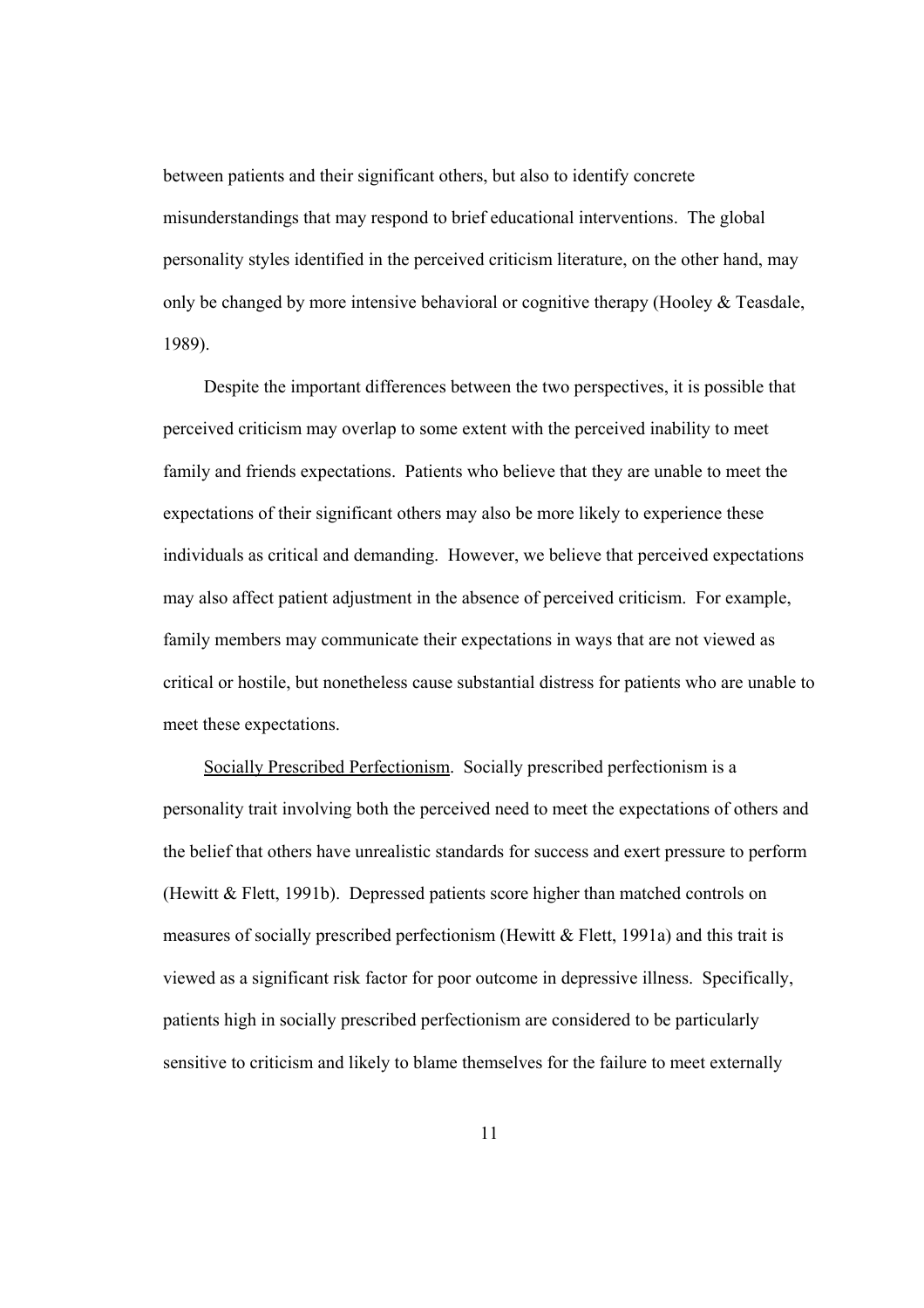imposed standards, which in turn may worsen the severity of the depression (Hewitt  $\&$ Flett, 1993). Consistent with this hypothesis, socially prescribed perfectionism has been found to predict depression severity both cross-sectionally (Hewitt  $& Flett, 1993$ ) and longitudinally (Hewitt, Flett, & Ediger, 1996) in clinical samples.

The concept of socially prescribed perfectionism is similar to our own approach in that it involves the perceived inability to meet the expectations of others. However, this view differs from ours in two important respects. First, our perspective focuses on the specific properties of the situation that structure or shape the interpersonal response. The perfectionism approach, on the other hand, focuses principally on stable personality differences regarding the belief in perfectionistic ideals. Second, our approach does not focus on standards of perfection, but on any expectations for patient behavior that are viewed as unattainable in the context of the depressive episode. Although some persons may indeed be especially sensitive to the standards of others, we believe that the nature of depression makes it almost inevitable that all patients will experience the feeling of being unable to meet the expectations of their families. Thus, high socially prescribed perfectionism scores among depressed patients may reflect the occurrence of very real disagreements with significant others rather than a characteristic cognitive bias. Consistent with this view, Flett, Hewitt, Garshowitz and Martin (1997) have recently acknowledged that socially prescribed perfectionism may at least in part represent a veridical report of actual social interactions. To date, however, no study has specifically examined whether actual life experiences or differences in perceptions are primarily responsible for the belief that others make excessive demands. Therefore, it remains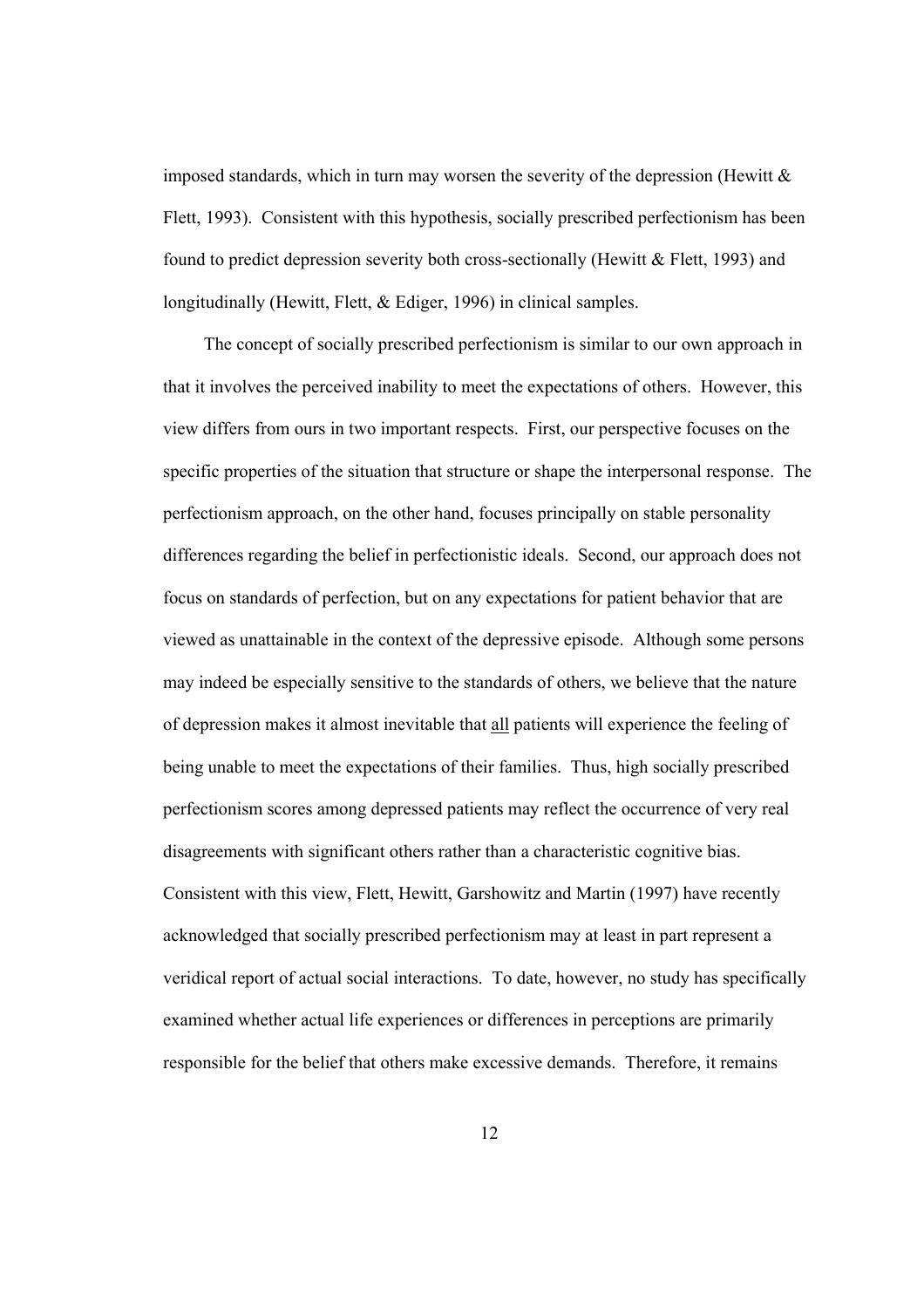important to consider the possibility that even though many depressed patients may have a personality trait that predisposes them to overestimate the expectations of significant others, the nature of depression itself may lead others to develop expectations that patients feel they cannot meet.

#### The Present Study

The present study first determines whether interpersonal expectations predict psychological adjustment prospectively among patients with depression. We hypothesize that the perceived inability to meet family and friends expectations and the related feeling of being misunderstood are prospectively related to adjustment over a three month time period. Second, the study examines whether patient perceptions accurately reflect the expectations of significant others or are due to a tendency to view other people as critical and demanding. Family members or friends are asked about the expectations they have for the patient and patients are assessed on their level of socially prescribed perfectionism. Both factors are tested on their ability to predict perceived expectations and subsequent adjustment. This methodology provides the unique opportunity to clarify the origin of perceived expectations among depressed patients and to examine the prospective relationship between personality factors, interpersonal interactions, perceived expectations, and patient adjustment.

To reduce the likelihood of alternative explanations for any observed relationship between perceived family and friends expectations and adjustment, the study controls for perceived criticism, social support, neuroticism, and social desirability. Social support is an important predictor of depressive course and was correlated with perceived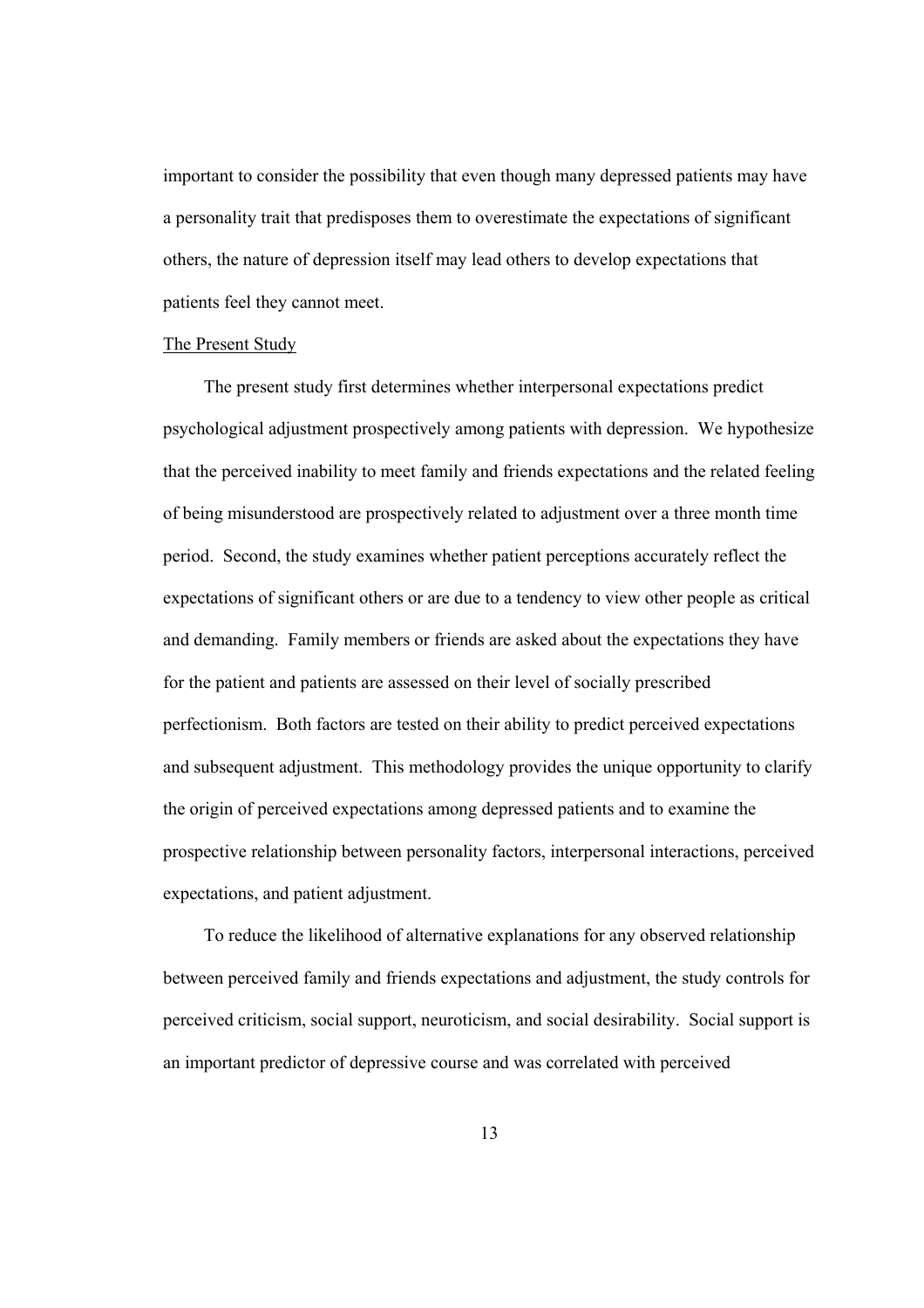expectations in the renal patients studied by Hatchett and colleagues (1997). Controlling for social support reduces the possibility that any effect of perceived expectations on patient adjustment is spuriously produced by the relationship of both factors to social support, and allows us to assess the independent effects of perceived expectations on patient adjustment over and above the more general quality of interpersonal relations. Neuroticism and social desirability may also be correlated with several of the measures used in the study. Individuals high in neuroticism tend to elicit negative social reactions and to report more psychological distress (Finch & Zautra, 1992). Thus, neuroticism may underlie both perceived expectations and adjustment. Similarly, social desirability has been found to correlate with depression severity (Eitel et al., 1995) and with interpersonal processes such as social support (Cutrona, 1986). Given the potential importance of these variables, the study explicitly controls for neuroticism and social desirability while exploring the association between expectations and adjustment.

Finally, the hypotheses are tested using several adjustment dimensions that reflect both symptom severity and psychological well-being. Although many studies use only a measure of depressive symptoms to characterize patient adjustment, some evidence suggests that negative and positive dimensions of mood or well-being are relatively independent (Watson, Clark, & Tellegen, 1988). Low depression scores, for example, do not necessarily imply high satisfaction with quality of life or optimism about the future. The present study incorporates three measures of adjustment relevant to patients with depression (depression, optimism, and quality of life), explores differences among them, and tests how each dimension is associated with interpersonal expectations.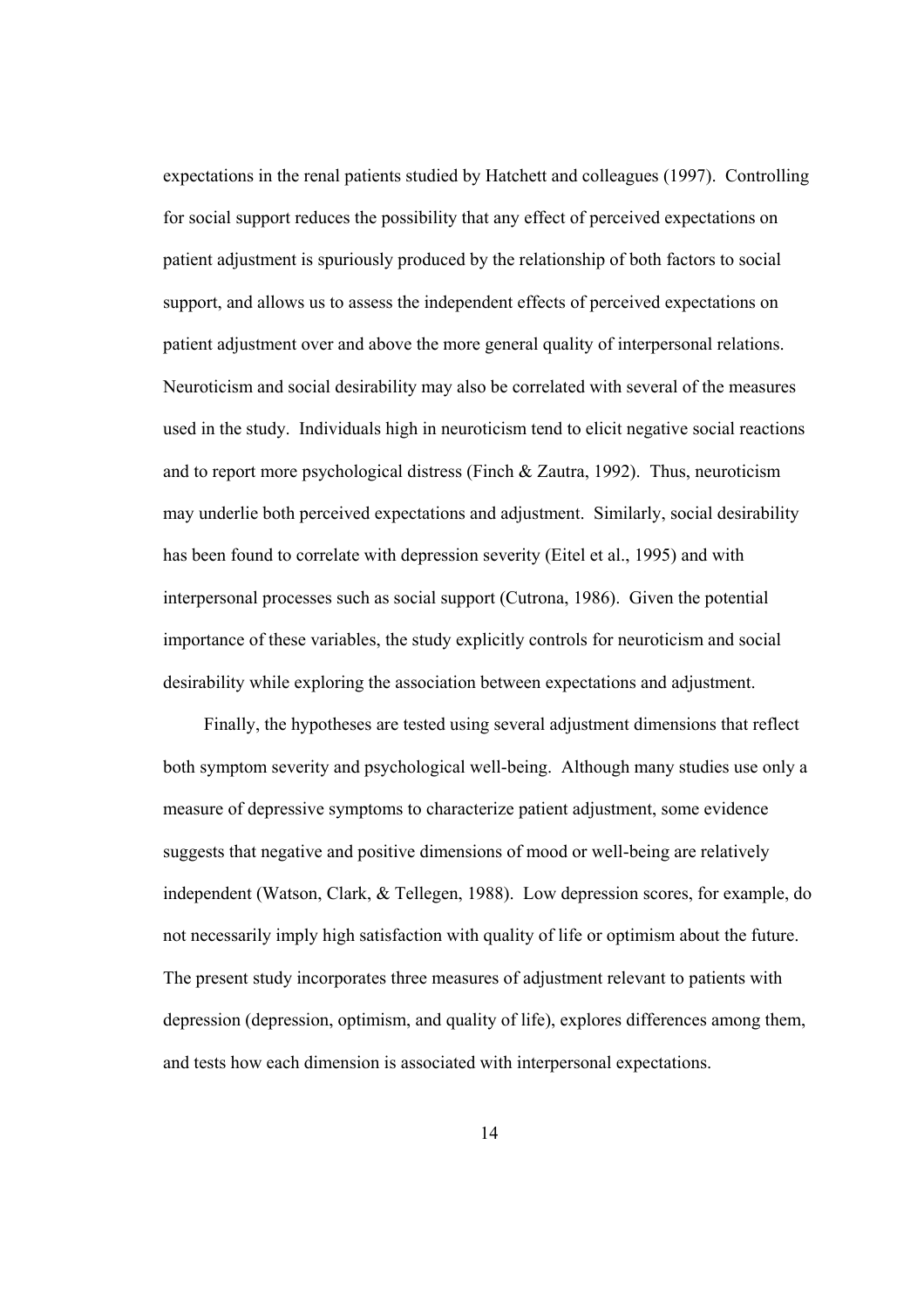# Method

# Participants

Data were collected from 86 persons with a current diagnosis of major depressive disorder. Forty-nine of these participants were patients of the Family Medicine Department at Stony Brook University Hospital, 32 were community residents who responded to advertisements in local newspapers, and five were Stony Brook University undergraduates enrolled in Introductory Psychology. Potential participants were excluded if they were illiterate, non-English speakers, or reported past or present dysthymia, bipolar disorder, substance abuse, or psychosis. Of the 86 individuals who were recruited to participate in the study, seven did not complete the Time 1 questionnaire and their data were dropped. A further 13 participants were excluded from the study because their scores on the Inventory to Diagnose Depression (IDD; Zimmerman, Coryell, Corenthal, & Wilson, 1986) indicated that they were not currently in a major depressive episode. Thus, 66 participants were included in the final sample. A total of 45 participants had completed data for each segment of the study (Time 1 questionnaire, Time 2 questionnaire, and family questionnaire), for a response rate of 68%. We compared the 45 participants who completed the second questionnaire with the 21 who did not and found no differences between groups in age, sex, ethnicity, education, marital status, treatment status, or the nine study variables.

Participants' mean age was  $38.68$  (SD = 12.81, range = 18-63) and their mean level of education was 13.84 years  $(SD = 2.91, \text{range} = 3-22)$ . Sixty-seven percent were female and 86% were white. The non-white participants were African-American, Asian,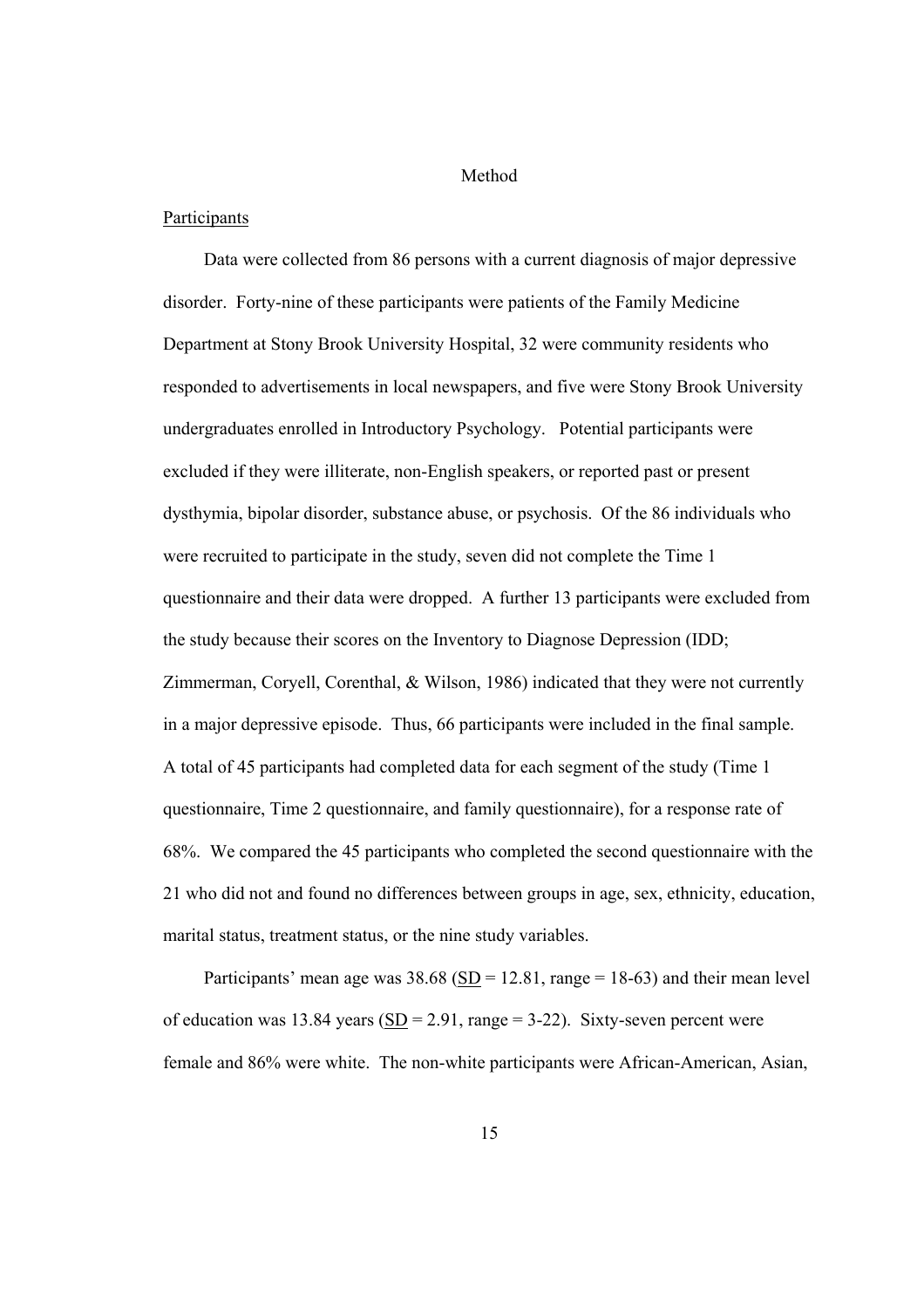Hispanic, and Native American. Forty-one percent were never married, 35% married, 6% separated, 15% divorced, and 3% widowed. Eighty-five percent of participants were currently being treated for depression: 58% were being treated with medication and therapy, 23% with medication only, and 5% with therapy only. Fifteen percent of participants were receiving no current treatment for depression.

One family member or friend of each participant was solicited to complete the family expectations questionnaire. To identify this individual we asked patients to name the person with whom they engage most in the context of their illness and care. Six of these individuals refused to participate in the study or could not be reached by telephone. Thus, 60 significant others completed the family expectations questionnaire. Of these respondents, 27% were spouses, 25% parents, 13% friends, 12% siblings, 10% romantic partners, 8% adult children, and 2% other close confidants.

# Procedure

Participants received an informed consent form, after which they were asked to complete a packet of questionnaires to assess perceived family and friends expectations, social support, socially prescribed perfectionism, perceived criticism, neuroticism, social desirability, depression, optimism, and quality of life (see Appendix A). Several days later,  $(M = 3.37$  days, range = 0-33), the family member or confidant identified by each participant was contacted by telephone and asked to respond to questions about family and friends expectations (see Appendix B). Approximately three months later ( $M = 13.4$ ) weeks, range = 9.3-29.4), participants were contacted again to complete a questionnaire assessing changes in family expectations, depression, optimism, and quality of life.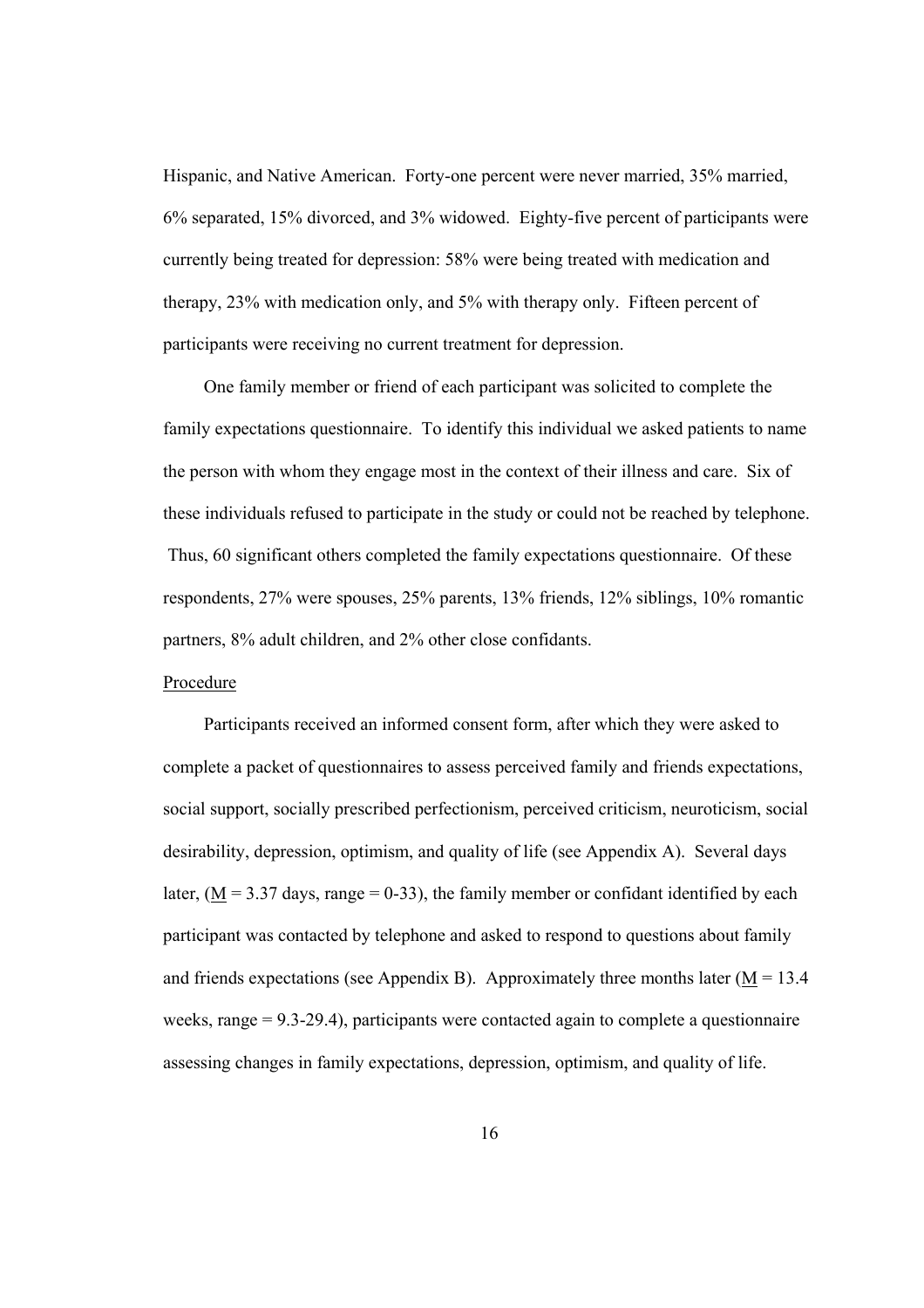Undergraduate student participants received course credit for their participation, and community members were offered a free depression workshop in exchange for completing the study.

# Measures

Perceived Expectations. Sixteen questions to assess perceptions of expectations from friends and family members were developed based on a review of the depression literature and interviews with depressed patients. Expectations pertain to four illnessrelated domains of daily life: (1) coping and adjusting to illness (e.g., ,,I sometimes feel that my family and friends expect me to cope much better with my depression than I actually can"), (2) lack of understanding of the illness (e.g.,  $\pi$ ) in doing the best that I can but sometimes I think my family and friends don't understand what it is like to live with depression"), (3) depressive symptomatology (e.g.,  $A$ t times I think that my family and friends expect me to feel more hopeful about the future than I can right now"), and (4) routine functions and activities (e.g., "At times I feel frustrated when my family and friends expect me to be more physically active than I'm capable of"). Each item describes the expectation or demand placed on the patient and assesses the degree to which the patient feels able to meet the expectation. Participants were instructed to respond to each item on a 5-point scale from 1 (strongly disagree ) to 5 (strongly agree). Higher scores indicate larger perceived discrepancy in expectations. The measure of perceived expectations showed high internal consistency and reliability with a Cronbach alpha of .92 and a test-retest coefficient of .68. In order to correlate perceived expectations with understanding, the sum of items 2, 4, 6, and 7 was used to assess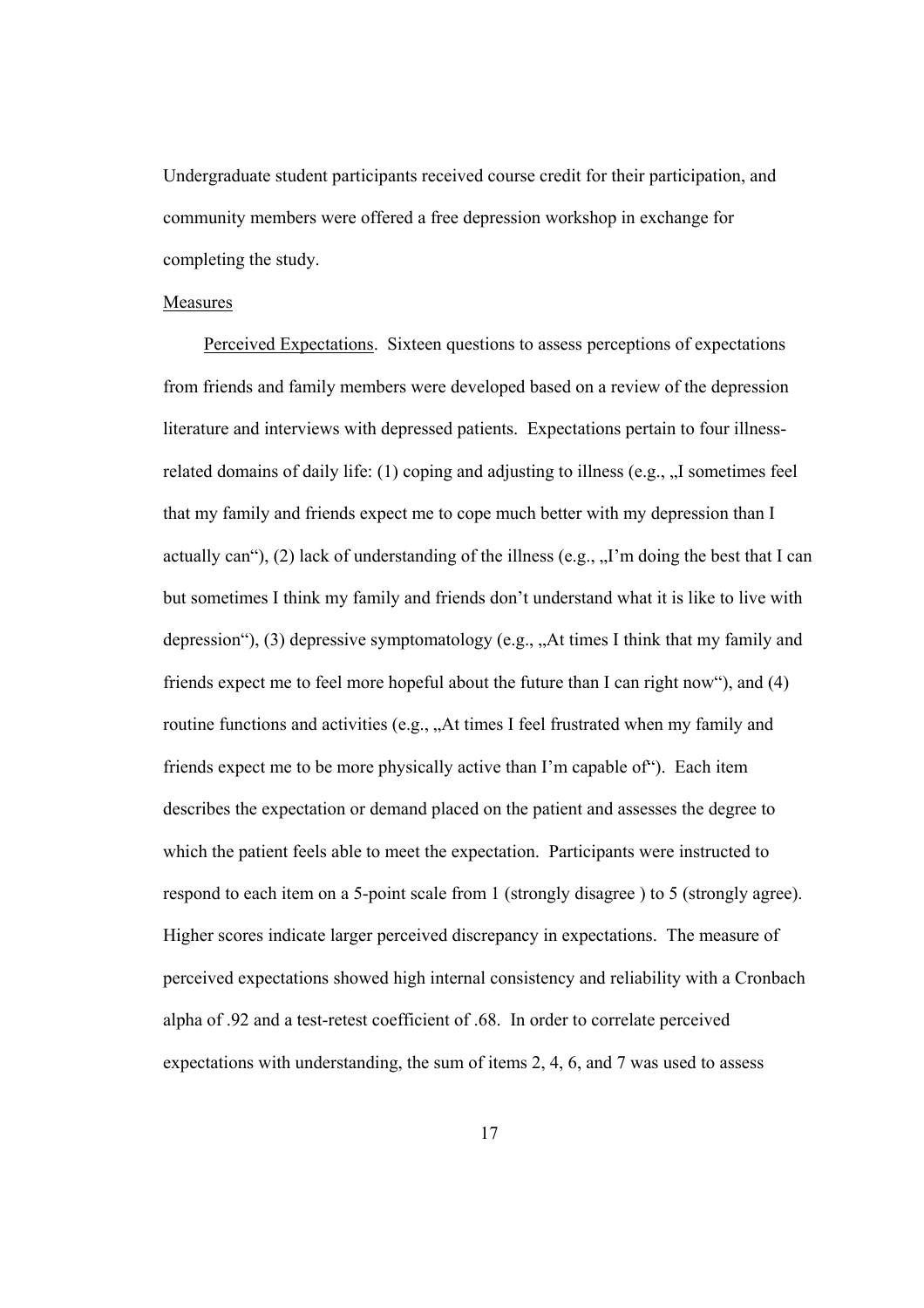understanding and the remaining items were summed to assess perceived expectations.

Family Expectations. To assess the accuracy of patient perceptions regarding expectations from significant others, a family and friends version of the questionnaire was developed. Each item was changed to reflect the actual expectations that others have for the patient. For example, the items listed above were rephrased as follows: "I sometimes feel she could cope much better with the depression than she actually does," ". My knowledge and understanding of the symptoms of depression is limited," "At times" I feel that she could be more hopeful about the future than she is right now," and "There" are times when I expect her to be more physically active than she is now." The significant other identified by the patient was instructed to respond to each item on a 5 point scale from 1 (strongly disagree) to 5 (strongly agree). High scores indicate a higher level of expectations placed on the patient. The Cronbach alpha for this scale was .80, indicating adequate reliability. As with the perceived expectations scale, the sum of items 2, 4, 6, and 7 was used to assess understanding and the remaining items were summed to assess perceived expectations.

Perceived Criticism. Consistent with Hooley and Teasdale (1989), perceived criticism was assessed by asking "How critical of you do you feel your family and friends are?" Participants responded on a 10-point scale from 1 (not at all critical) to 10 (very critical indeed).

Perceived Social Support. Perceived social support was assessed by a modified version of the Perceived Social Support from Family scale (PSS-Fa; Procidano and Heller, 1983). The scale contains 20 items designed to assess the extent to which others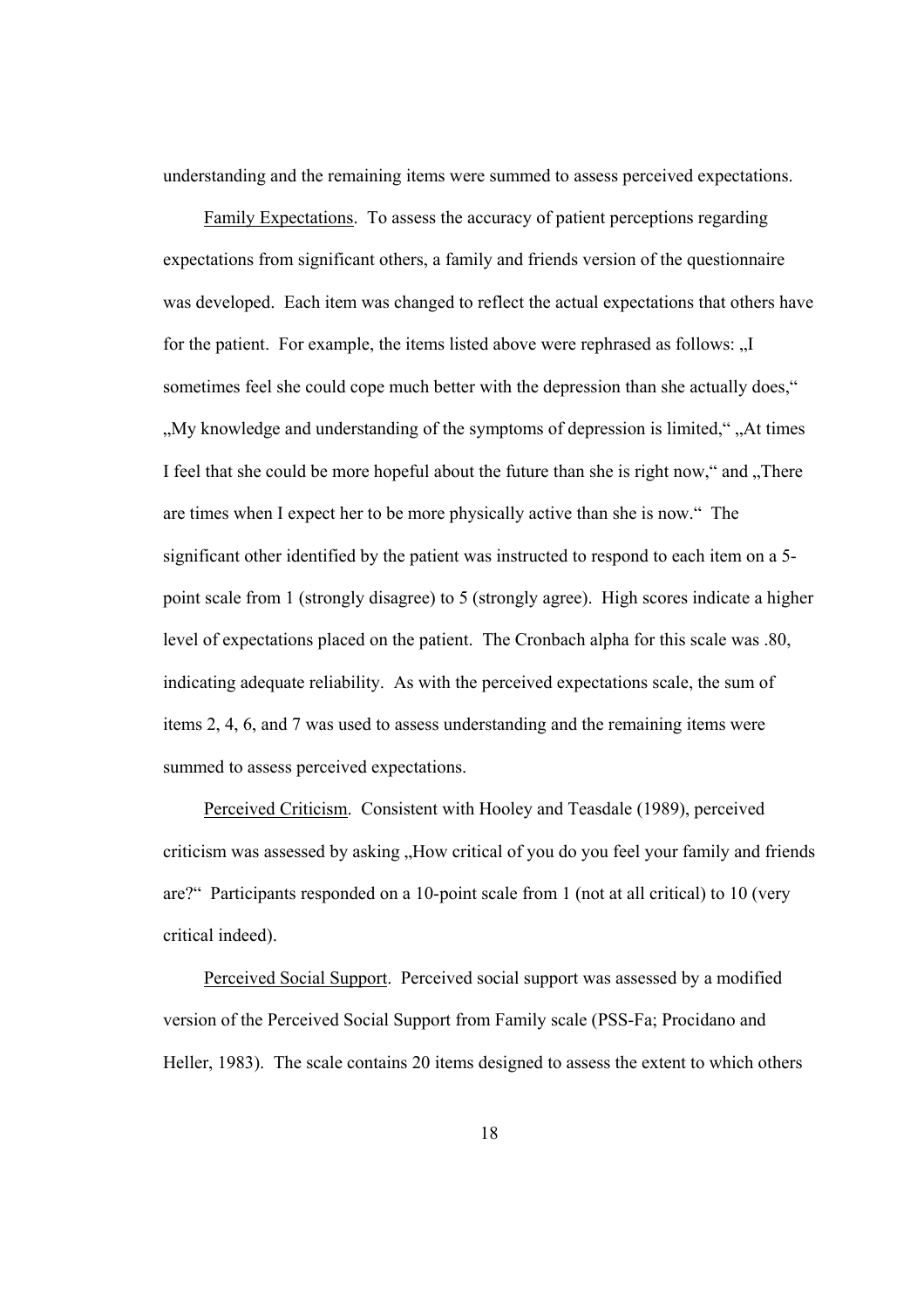fulfill an individual's need for support, information, and feedback. Respondents answered "yes," "no," or "don't know" to a list of statements such as "My family/friends give me the moral support I need" and "My family/friends enjoy hearing what I think." PSS-Fa is highly correlated with other measures of perceived social support (Sarason, Shearin, Pierce, & Sarason, 1987) and has excellent test-retest reliability and internal consistency (Procidano & Heller, 1983).

Neuroticism. Neuroticism was assessed using the 12-item short form developed by Eysenck, Eysenck, and Barrett (1985) of the Neuroticism scale of the Eysenck Personality Questionnaire (Eysenck & Eysenck, 1975). Participants answered "yes" or " no" to questions such as ".Do you ever feel just miserable for no reason?" and "Are you an irritable person?" High scores reflect the tendency to be nervous, moody, and easily upset. The short form is highly correlated with the full Neuroticism scale (Barrett  $\&$ Eysenck, 1992) and has only slightly lower internal reliability (Eysenck, Eysenck, & Barrett, 1985).

Social Desirability. Reynolds' (1982) 13-item short form of the Marlowe-Crowne Social Desirability Scale (Crowne & Marlowe, 1960) was used to identify and control for the tendency of participants to endorse culturally appropriate behaviors. Respondents selected "true" or "false" to indicate their agreement with statements such as "I sometimes try to get even, rather than forgive and forget" and "I am always courteous, even to people who are disagreeable." Items are scored in the socially desirable direction, so that high scores indicate a high level of endorsement of socially desirable behaviors. The short form of the Marlowe-Crowne Social Desirability Scale is correlated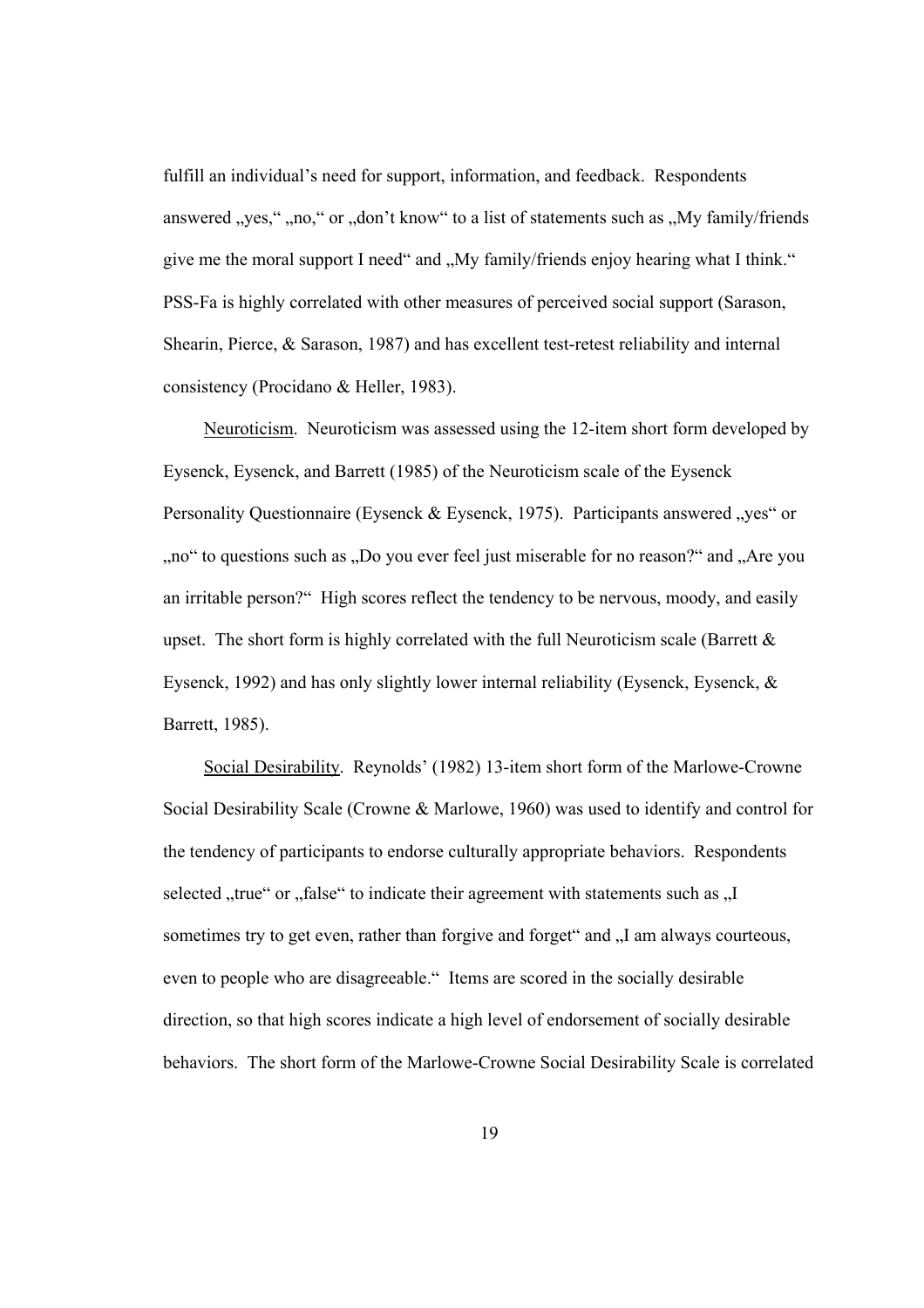.93 with the full 33-item scale (Reynolds, 1982) and has excellent internal consistency and test-retest reliability (Zook & Sipps, 1985).

Perfectionism. The Socially Prescribed Perfectionism subscale of the Multidimensional Perfectionism Scale (Hewitt & Flett, 1991b) was used as a measure of perfectionism. This scale assesses the perceived need to attain standards and expectations prescribed by others. Respondents used a 7-point scale ranging from 1 (strongly disagree) to 7 (strongly agree) to rate their agreement with items such as .The people around me expect me to succeed at everything I do" and "The better I do, the better I am expected to do." High scores imply the belief that significant others have unrealistic standards, evaluate one stringently, and exert pressure to be perfect. The Socially Prescribed Perfectionism scale has been found to be reliable and have excellent convergent and discriminant validity in both student and clinical samples (Hewitt & Flett, 1991b; Hewitt, Flett, Turnbull-Donovan, & Mikail, 1991).

Depression. The Inventory to Diagnose Depression (IDD; Zimmerman, Coryell, Corenthal, & Wilson, 1986) was used to confirm participant diagnoses of depression and to assess the severity of depressive symptoms. The IDD is a self-report inventory designed to diagnose major depression and to measure symptom severity. It contains 22 items, each of which assesses one depressive symptom using five statements arranged in order of severity. Respondents pick the statement in each group that describes the way they have been feeling for the past week and then indicate whether they have been feeling this way for more or less than two weeks. Answers can thus be summed for a total severity score or symptoms can be classified using Diagnostic and Statistical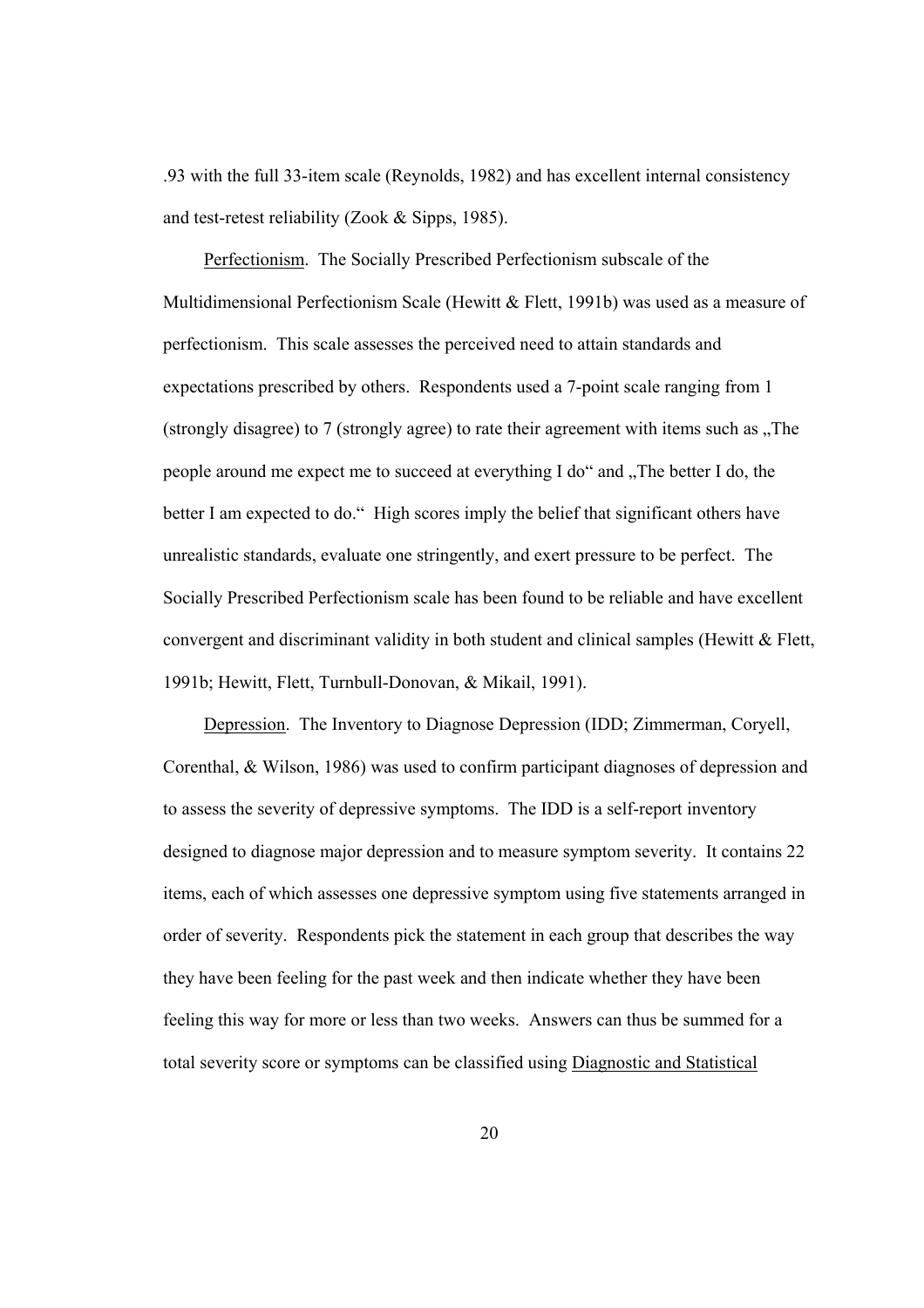Manual of Mental Disorders (DSM-IV; American Psychiatric Association, 1994) criteria for major depression. The IDD has excellent test-retest reliability and internal consistency (Zimmerman & Coryell, 1987; Zimmerman et al., 1986). Scores on this scale are highly correlated with other self-report and interviewer rated depression scales and are sensitive to clinical change (Zimmerman et al., 1986). When used for diagnostic purposes, the IDD has high sensitivity (ability to correctly identify persons with major depression) and specificity (ability to correctly identify persons without major depression) in patients whose diagnosis is based on chart review or structured interviews (Zimmerman & Coryell, 1987; Zimmerman et al., 1986).

Optimism. Optimism was measured using the Life Orientation Test-Revised (LOT-R; Scheier, Carver, & Bridges, 1994). The LOT-R is a 6-item self-report measure (plus four filler items) assessing generalized expectancies for positive versus negative outcomes. Respondents were asked to indicate their degree of agreement with statements such as ., In uncertain times, I usually expect the best" and ., I hardly ever expect things to go my way" using a 5-point scale ranging from 0 (strongly disagree) to 4 (strongly agree). Of the six items, three are worded in a positive direction and three are worded in a negative direction. After reversing the scoring for the negatively worded items, item scores are summed to yield a total optimism score with high scores reflecting greater optimism. The LOT-R correlates .95 with the original Life Orientation Test (LOT; Scheier & Carver 1985) and has adequate psychometric characteristics (Scheier, Carver, & Bridges, 1994). Although scores on the LOT are moderately associated with depression as measured by the Beck Depression Inventory (BDI; Beck, Rush, Shaw, &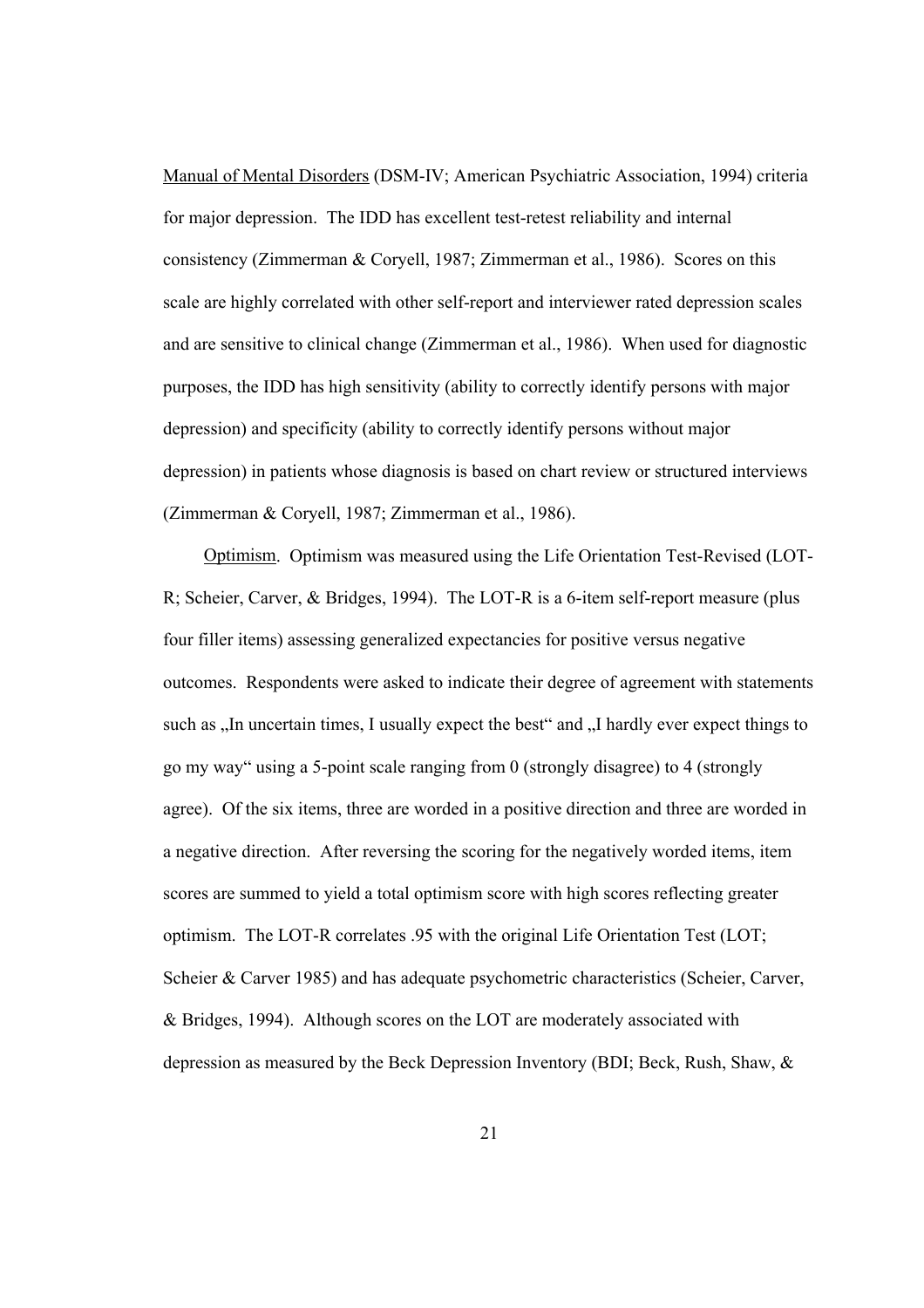Emery, 1979), factor analyses conducted by Scheier and Carver (1985) suggest that depression and optimism represent conceptually distinct variables.

Quality of Life. Four items reviewed and suggested by Campbell, Converse, and Rodgers (1976) were chosen to measure global quality of life. Two items were selected from Bachman, Kahn, Davidson, and Johnston (1967) to assess satisfaction with life,  $\overline{\mathbf{J}}$ . generally feel in good spirits," and "I find a good deal of happiness in life." Respondents rated their agreement with these statements using a 5-point scale ranging from 1 (almost always true) to 5 (never true). Evaluation of life was assessed by two items from the Cantril Self-Anchoring Scale (1965), "Everything considered, how satisfied or dissatisfied would you say you are with your life these days?" with available responses ranging from 1 (very satisfied) to 7 (very dissatisfied), and "Everything considered, how would you rate your present life?" which ranges from 1 (not satisfactory) to 6 (very good), and is reverse scored. A previous study using these four items reported a Cronbach alpha of .74 and test-retest correlation of .76 (Hatchett et al., 1997).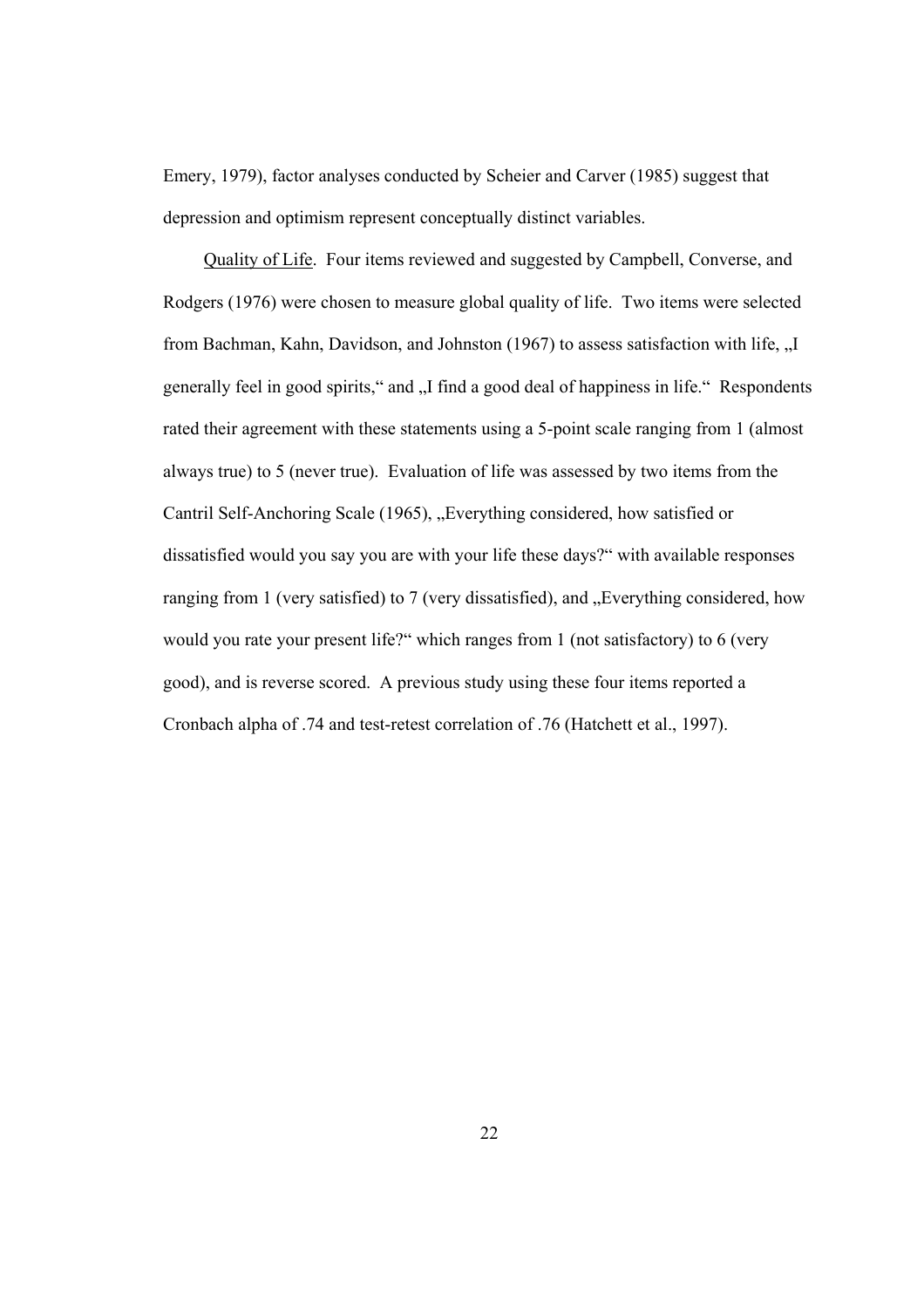### Results

### **Overview**

Four hypotheses regarding the relationship between perceived expectations and adjustment were tested. The first hypothesis predicted that perceived expectations are related to adjustment cross-sectionally, controlling for socially prescribed perfectionism, perceived criticism, social support, neuroticism, and social desirability. The second hypothesis predicted that perceived expectations are related to adjustment prospectively, again controlling for socially prescribed perfectionism, perceived criticism, social support, neuroticism, and social desirability. The third and fourth hypotheses involved two alternative models of the relationship between perceived expectations and adjustment. The family expectations model predicted that family expectations influence perceived expectations, which in turn influence adjustment. The perfectionism model predicted that socially prescribed perfectionism influences patient expectations, which in turn influences adjustment.

These tests are reported in the following manner: First, descriptions of the zeroorder correlations between the study variables are presented, then the cross-sectional regressions assessing the relationship between perceived expectations and adjustment, followed by prospective regressions assessing the relationship between perceived expectations at Time 1 and adjustment at Time 2. Finally, the two models are tested by mediational analyses examining the relationship of family expectations with perceived expectations on adjustment and socially prescribed perfectionism with perceived expectations on adjustment.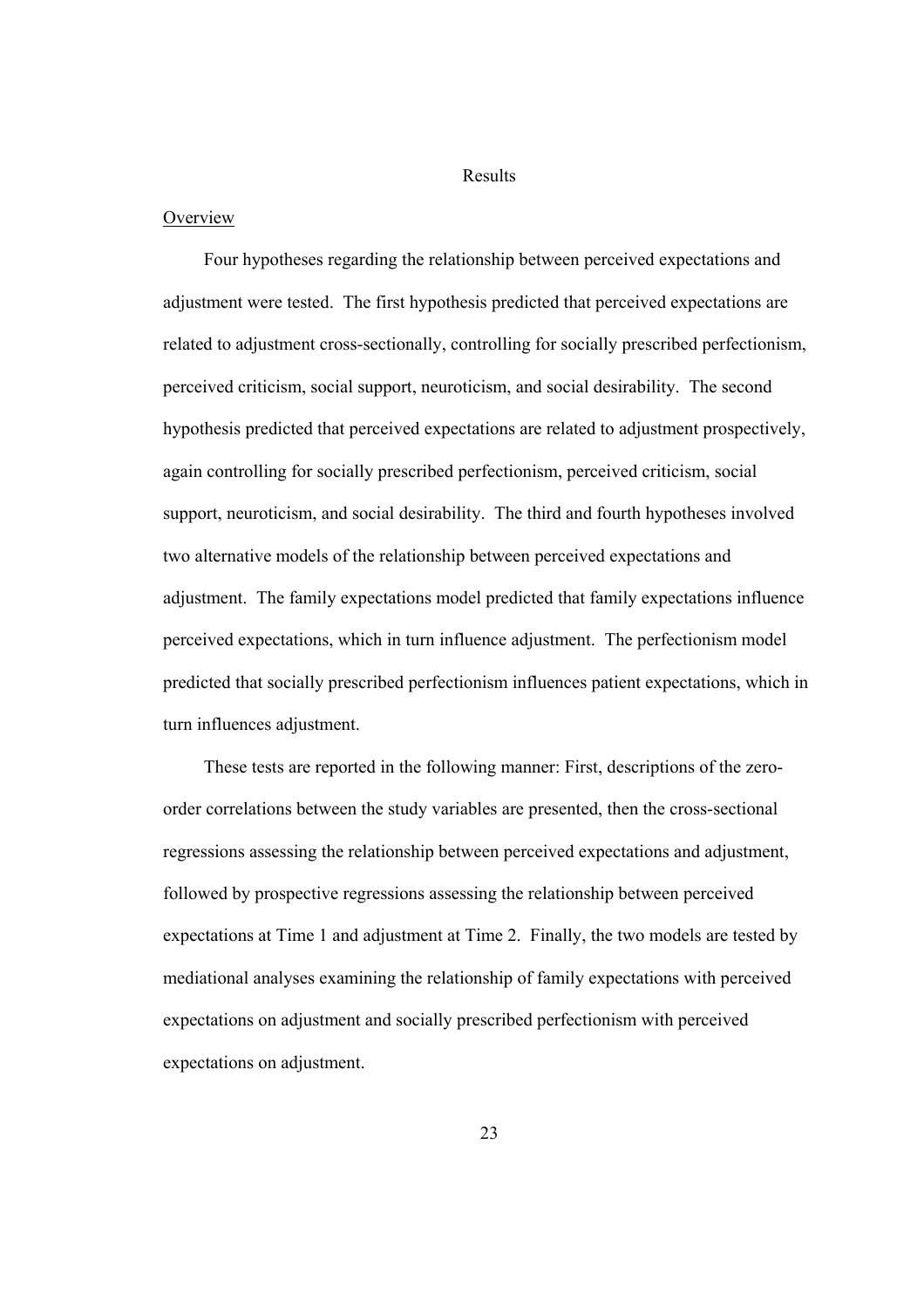#### Descriptive Analyses

Table 1 presents the Cronbach alphas, means, standard deviations, and ranges for all measures, as well as test-retest reliability for perceived expectations, perceived criticism, and the three adjustment measures. Participants reported significantly lower perceived expectations (t(44) = 3.53, p < .01) and depression (t(44) = 2.78, p < .01), as well as significantly higher quality of life (t(44) = 3.41,  $p < .01$ ), from the Time 1 to the Time 2 assessment. However, no significant mean differences across time were found for optimism  $(t(44) = 12.42$ , ns) or perceived criticism  $(t(44) = 2.17$ , ns).

An important theoretical assumption underlying the development of the perceived expectations scale is that perceived agreement and disagreement in expectations is related to feelings of being understood and misunderstood. This assumption was tested by creating two subscale scores consisting of the items that measure perceived expectations and those that measure perceived understanding. Correlations between these subscale scores showed a relationship of  $r = .79$  ( $p < .01$ ) for perceived expectations and understanding. Thus, the conceptual link between perceived expectations and feeling understood predicted by the theories of Asch and Laing was confirmed. Similarly, the level of expectations reported by significant others was highly correlated with their knowledge and understanding of depression ( $r = .61$ ,  $p < .01$ ), supporting our hypothesis that the failure to understand depressive symptoms may play an important role in the development of discrepant standards for patient functioning among depressed patients and their friends and family members.

A further assumption of this work is that the independent variable, perceived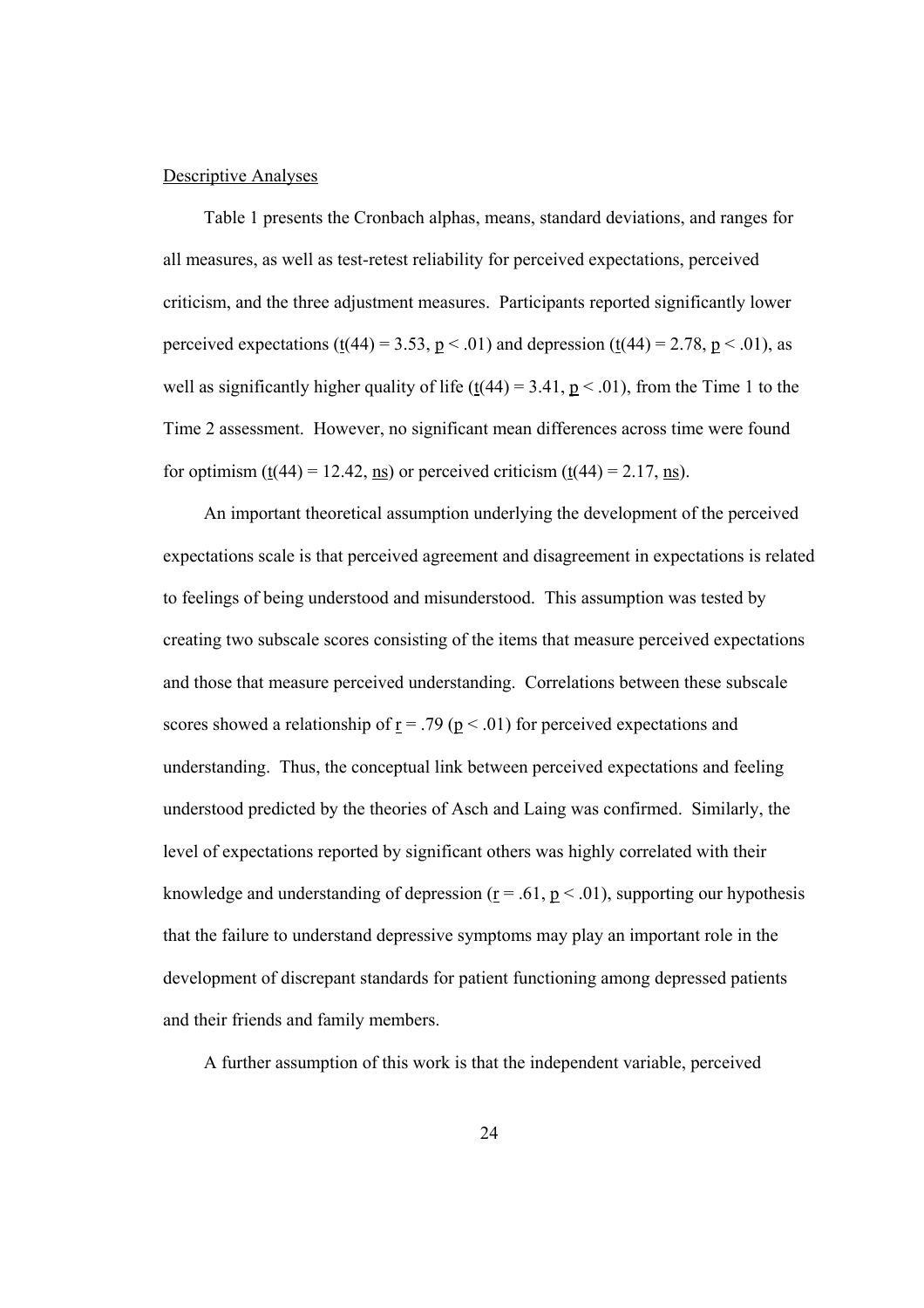expectations, is derived from the actual demands that family members place on patients. As shown in Table 2, perceived expectations were positively correlated with family expectations ( $\underline{r} = .35$ ,  $\underline{p} < .01$ ), confirming that patients who viewed themselves as unable to meet the expectations of significant others were in fact more likely to have family members or friends who expected them to do more. In addition, perceived expectations were positively associated with socially prescribed perfectionism ( $r = .38$ ,  $p < .01$ ), perceived criticism ( $\underline{r} = .32$ ,  $\underline{p} < .01$ ) and neuroticism ( $\underline{r} = .35$ ,  $\underline{p} < .01$ ), indicating that patients who perceived family members and friends as highly demanding were also likely to consider themselves unable to meet the expectations of significant others, to view others as highly critical, and to report higher levels of socially prescribed perfectionism and neuroticism. Perceived expectations were negatively correlated with perceived social support,  $(r = -.26, p < .01)$ , indicating that patients who experienced more disagreements with family and friends also reported receiving less positive social support. These results suggest that the measure of perceived expectations has adequate discriminant validity, sharing some, but not all, of its variance with socially prescribed perfectionism, social support, neuroticism, and perceived criticism. Given the strength of the associations, however, socially prescribed perfectionism, social support, neuroticism, and perceived criticism were controlled for in the subsequent regression analyses. Social desirability was not related to perceived expectations ( $r = .13$ , ns) and was disregarded in subsequent analyses.

As hypothesized, perceived expectations were significantly associated with all three of the adjustment measures. At Time 1, perceived expectations were positively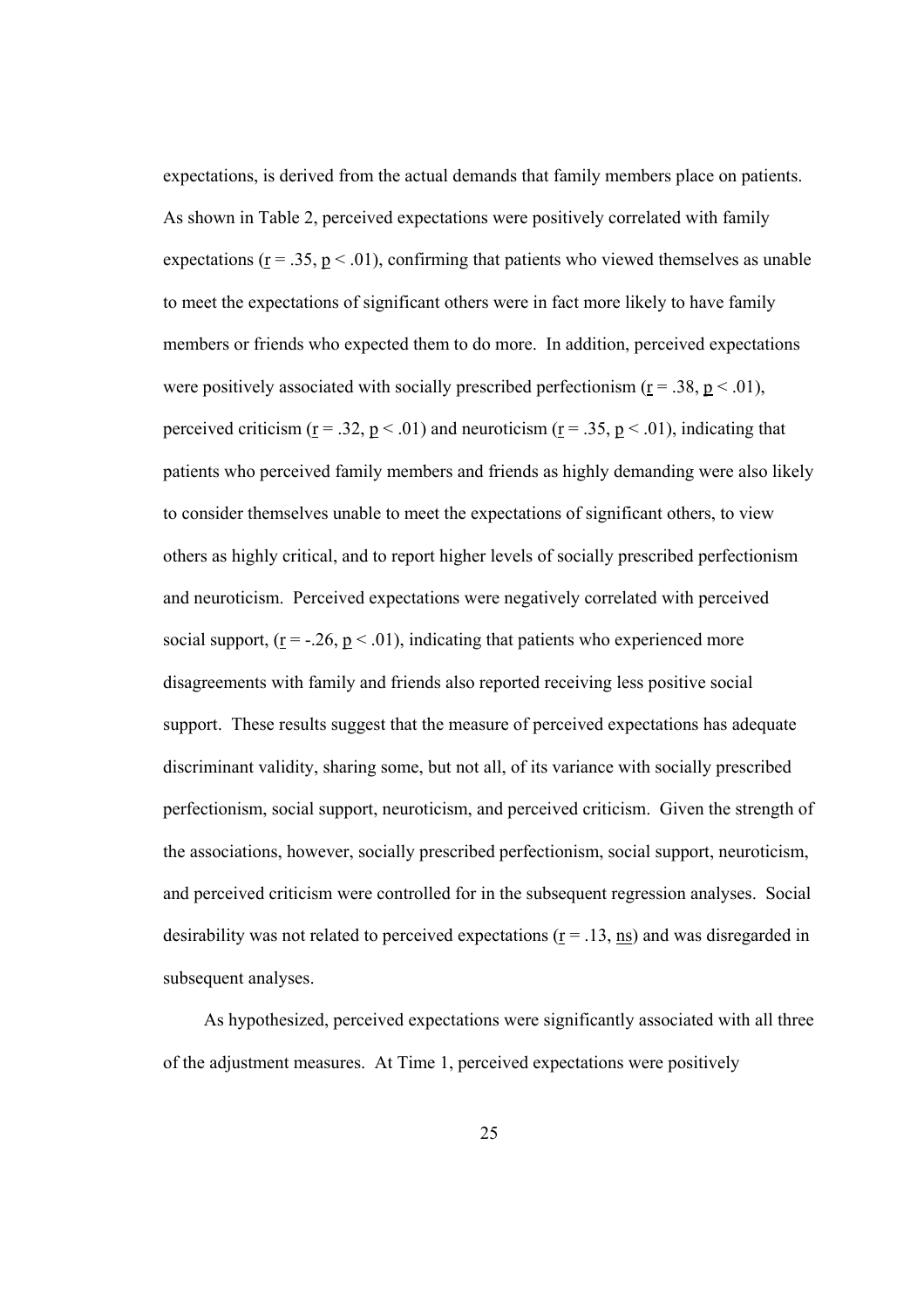correlated with depression ( $\underline{r} = .38$ ,  $\underline{p} < .01$ ) and quality of life ( $\underline{r} = .25$ ,  $\underline{p} < .05$ ), indicating that patients who perceived themselves as unable to meet the expectations of significant others were more severely depressed and experienced a lower quality of life. Time 1 perceived expectations were negatively correlated with optimism ( $r = -0.24$ ,  $p <$ .05) such that patients who viewed their families as demanding were less optimistic about the future. At Time 2, perceived expectations were similarly correlated with depression ( $\underline{r}$  = .56,  $\underline{p}$  < .01), quality of life ( $\underline{r}$  = .39,  $\underline{p}$  < .01), and optimism ( $\underline{r}$  = -.63,  $\underline{p}$  < .01).

Whereas perceived expectations were consistently related to the adjustment measures, the related constructs of socially prescribed perfectionism, social support, perceived criticism, and neuroticism were not. At Time 1, socially prescribed perfectionism was significantly correlated with optimism ( $r = -.24$ ,  $p < .05$ ) but not with depression or quality of life, while social support was correlated with quality of life ( $r = -$ .28,  $p < .05$ ) but not with depression or optimism. Perceived criticism and neuroticism were not significantly associated with any of the adjustment measures at Time 1. The associations between the related constructs at Time 1 and adjustment at Time 2 were somewhat stronger. Socially prescribed perfectionism was significantly correlated with both Time 2 optimism ( $r = -.54$ ,  $p < .01$ ) and depression ( $r = .30$ ,  $p < .05$ ), but not with Time 2 quality of life. Social support was associated with Time 2 optimism ( $r = .51$ ,  $p <$ .01), but not depression or quality of life. As at Time 1, perceived criticism and neuroticism were not significantly associated with any of the adjustment measures at Time 2.

Based on the results of previous research on socially prescribed perfectionism,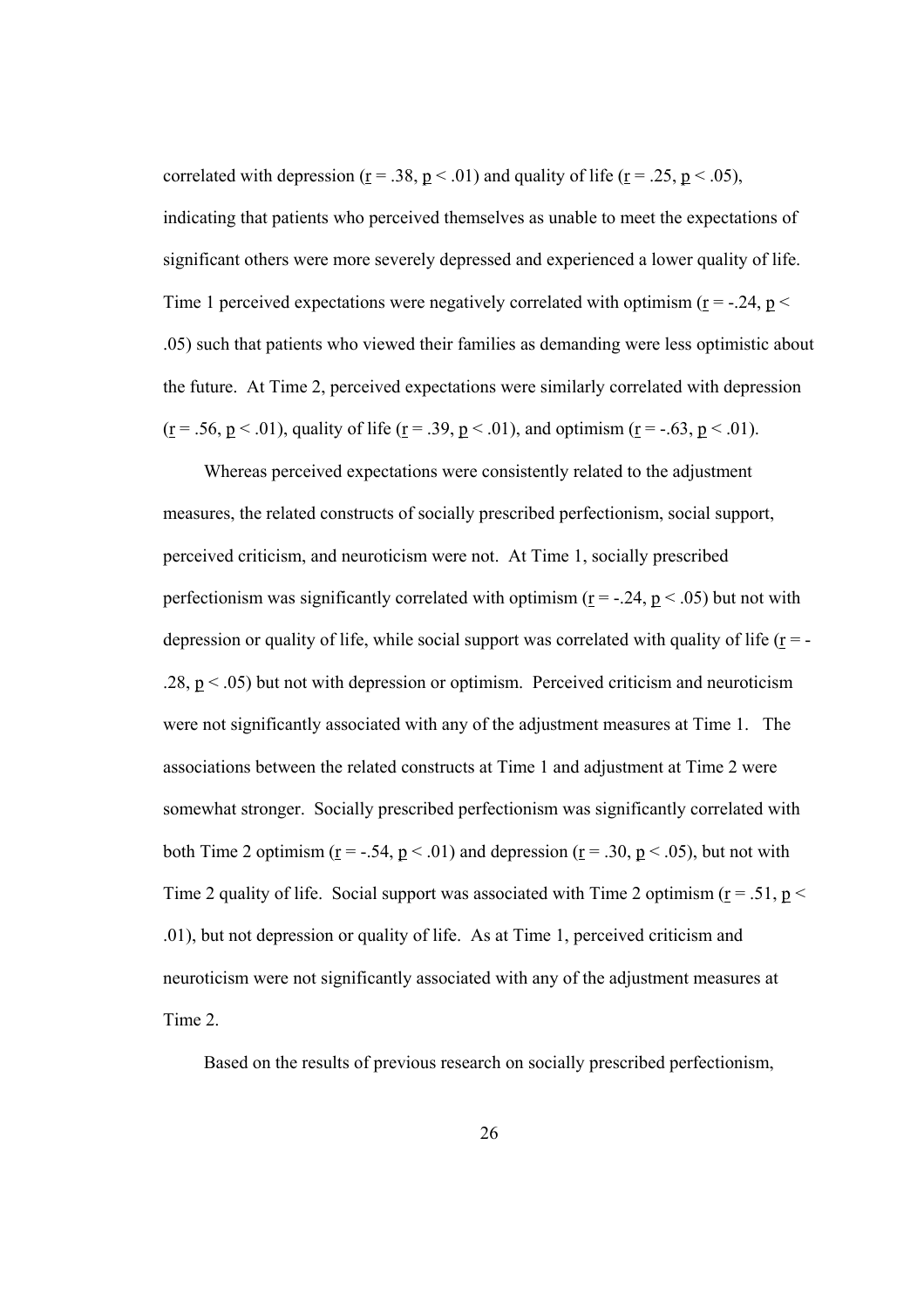social support, perceived criticism and neuroticism, it was expected that these variables would be reliably associated with the adjustment measures. Thus, the lack of a consistent relationship observed in the data was puzzling. One possible explanation involves differences between the participants who completed the study and those who dropped out after Time 1. Because the correlations between the independent variables and the adjustment measures were stronger at Time 2 than at Time 1, we hypothesized that the data of participants who dropped out of the study may have reduced the magnitude of the Time 1 correlations. To test this possibility, we repeated the correlational analyses using only the data of the 45 participants who completed the study. As shown in Table 3, the correlations for these participants were virtually the same as those for the study sample as a whole (Table 2), indicating that differences between the Time 1 and Time 2 samples did not account for the observed pattern of correlations. Moreover, it is important to note that none of the other independent variables were related to all of the adjustment measures at either time point. Thus, the data suggest that perceived expectations are simply a stronger and more consistent predictor of adjustment than either socially prescribed perfectionism, social support, neuroticism, or perceived criticism.

The dependent variables were moderately intercorrelated at both time points in the study. At Time 1, quality of life was significantly correlated with depression ( $r = .30$ ,  $p <$ .05) and optimism ( $\underline{r} = -.38$ ,  $\underline{p} < .01$ ), while there was no significant association between depression and optimism ( $r = -0.21$ , ns). At Time 2, quality of life was again correlated with depression ( $\underline{r} = .39$ ,  $\underline{p} < .01$ ) and optimism ( $\underline{r} = -.67$ ,  $\underline{p} < .01$ ), and the association between depression and optimism was also significant ( $r = -0.69$ ,  $p \le 0.01$ ). Although the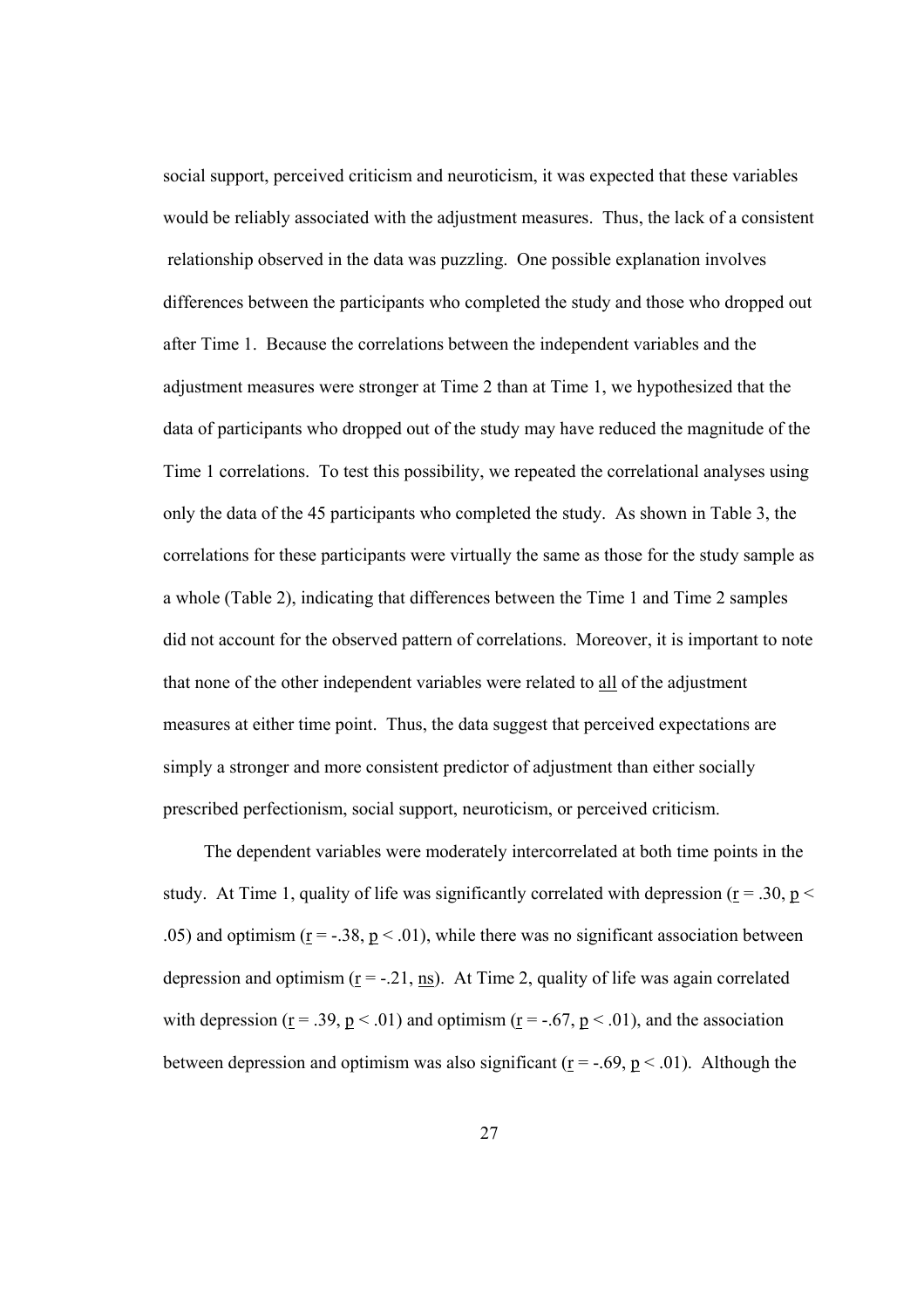correlations between the adjustment measures were relatively high, the results nonetheless appear consistent with previous work suggesting that specific dimensions of well-being are somewhat independent and should be assessed by a variety of measures (e.g., Watson, Clark, & Tellegen, 1988).

# Cross-Sectional Relationship between Perceived Expectations and Adjustment

 Preliminary analyses indicated that several demographic factors were significantly associated with the study variables. Specifically, age was positively correlated with family expectations ( $r = 0.28$ ,  $p < 0.05$ ), education was negatively correlated with neuroticism ( $r = -0.30$ ,  $p < 0.05$ ), and sex was associated with quality of life such that women reported a higher quality of life than men  $(t(1,64) = 3.13, p < .01)$ . Thus, these three demographic variables were controlled in subsequent regression analyses.

To test the hypothesis that perceived expectations predict adjustment crosssectionally, a series of regression analyses was conducted in which adjustment was regressed on perceived expectations while controlling for age, education, sex, socially prescribed perfectionism, social support, neuroticism, and perceived criticism. A hierarchical regression analysis was conducted for each of the adjustment measures at Time 1. The covariates were entered in the first step and perceived expectations at Time 1 were entered in the second step to predict adjustment at Time 1. As shown in Table 4, perceived expectations significantly predicted two of the three adjustment measures, accounting for an additional 23% of the variance in depression  $(R = .54, F(8.57) = 18.65,$  $p < .01$ ) and 5% of the variance in quality of life ( $\underline{R} = .54$ ,  $\underline{F}$  (8,57) = 4.24,  $\underline{p}$  < .01) over and above that accounted for by socially prescribed perfectionism, social support,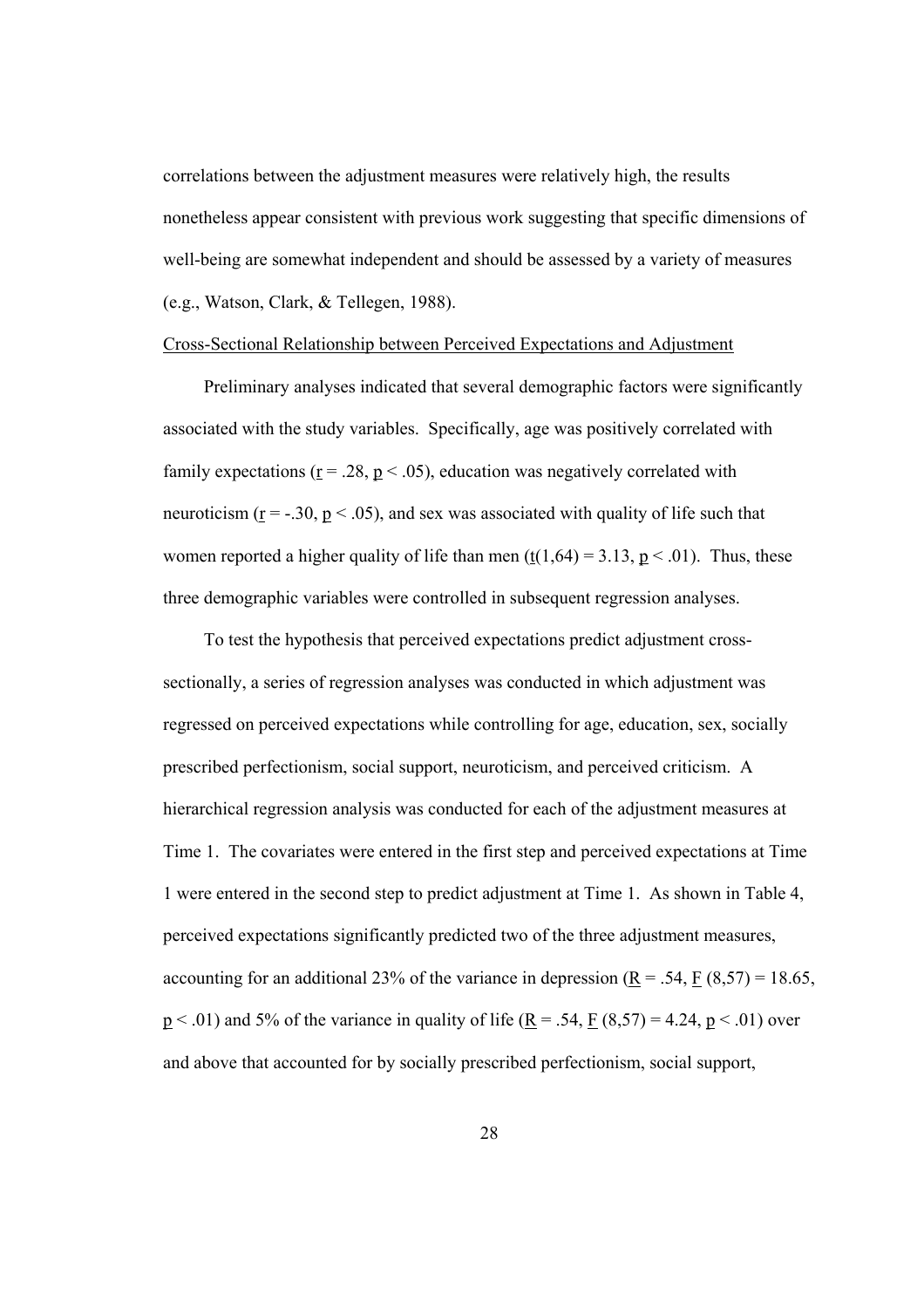neuroticism and perceived criticism. Perceived expectations also accounted for an additional 4% of the variance in optimism, which approached significance ( $\underline{R} = .47$ ,  $\underline{F}$  $(8,57) = 3.23$ ,  $p = .08$ ). Thus, the cross-sectional relationships between perceived expectations and adjustment indicate that patients who felt unable to meet family expectations were more depressed and pessimistic, as well as more likely to experience a lower quality of life, even when controlling for socially prescribed perfectionism, social support, and perceived criticism.

#### Prospective Relationship between Perceived Expectations and Adjustment

To test the hypothesis that perceived expectations predict adjustment prospectively, a series of regression analyses was conducted in which adjustment at Time 2 was regressed on perceived expectations at Time 1 while controlling for the same covariates as in the cross-sectional analyses. For each of the adjustment measures, the covariates at Time 1 were entered in the first step and perceived expectations at Time 1 were entered in the second step to predict adjustment at Time 2. Table 5 shows that perceived expectations predicted depression over time, accounting for an additional 12% of the variance in Time 2 depression  $(\underline{R} = .54, \underline{F} (9.35) = 7.51, \underline{p} < .01)$ . Thus, patients who felt most unable to meet the expectations of family and friends at Time 1 were more likely to experience depressed mood at Time 2. This relationship was observed even when socially prescribed perfectionism, social support, neuroticism and perceived criticism were controlled for at Time 1. However, perceived expectations at Time 1 did not predict either quality of life or optimism at Time 2.

To determine whether the initial level of perceived expectations predicted changes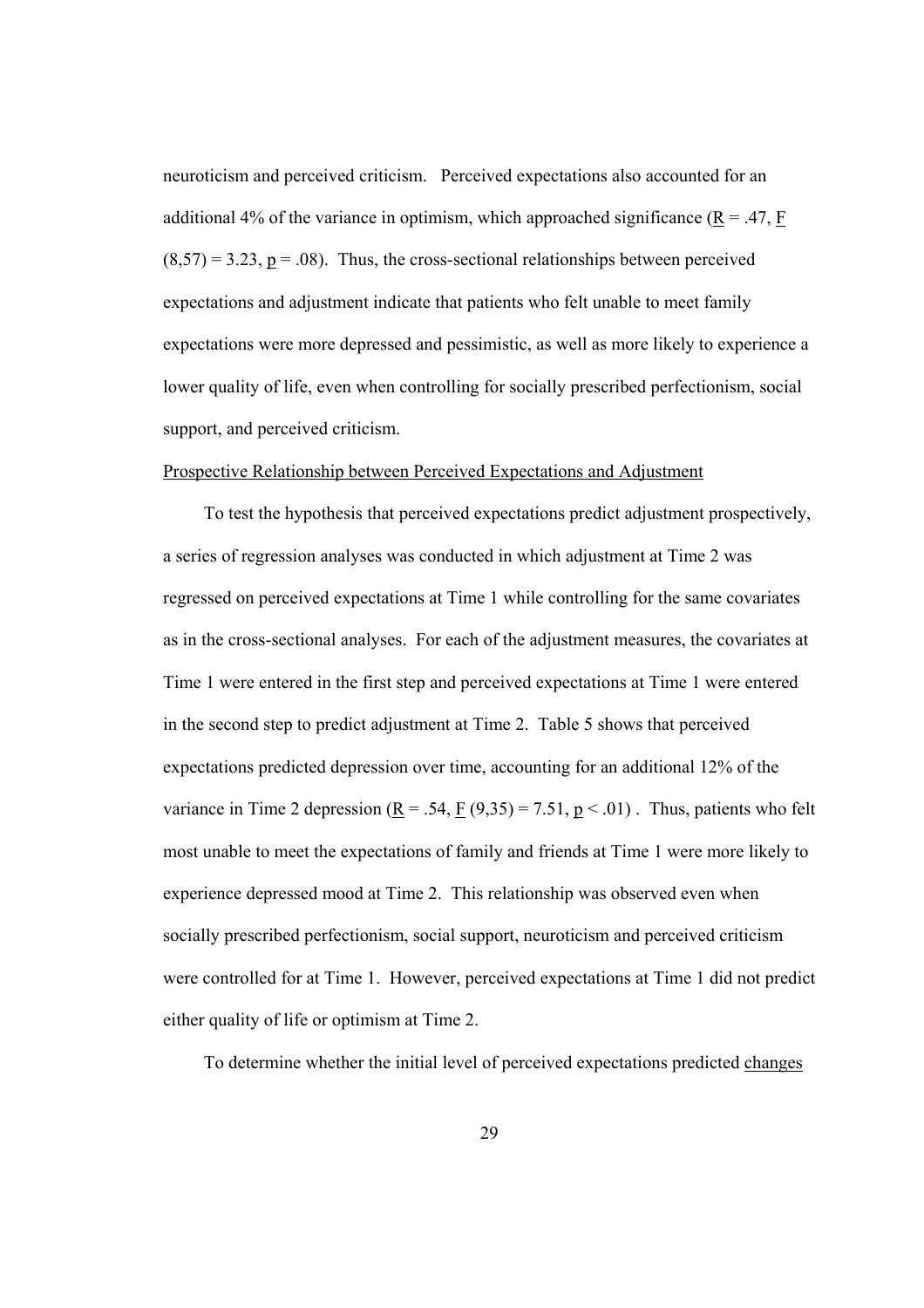over time in each of the adjustment measures, residualized regression analyses were conducted for each of the adjustment measures at Time 2, controlling for age, education, sex, socially prescribed perfectionism, social support, neuroticism, and perceived criticism. The covariates and adjustment at Time 1 were entered in the first step and perceived expectations at Time 1 were entered in the second step to predict adjustment at Time 2. As shown in Table 6, perceived expectations did not predict changes in any of the three adjustment measures over time.

From a situational perspective, it is also useful to examine whether changes in interpersonal expectations are related to changes in adjustment over time. Thus, we calculated change scores for perceived expectations, depression, quality of life, and optimism, and then computed correlations between the change scores. Changes in perceived expectations were significantly correlated with changes in depression ( $r = .41$ ,  $p < .01$ ), quality of life ( $r = .34$ ,  $p < .05$ ), and optimism ( $r = -.33$ ,  $p < .05$ ). These correlations indicate that changes in perceived expectations were related to concurrent changes in adjustment. Patients who viewed themselves as becoming better able to meet the expectations of friends and family members over time also tended to improve on measures of depression and optimism and to report a higher quality of life.

To further examine the nature of the relationship between perceived expectations and the adjustment measures, we used Time 1 and Time 2 perceived expectations to calculate both average and difference scores for perceived expectations. These scores separate perceived expectations into trait and state components. Specifically, the average expectation scores reflect the variance due to individual differences, while the difference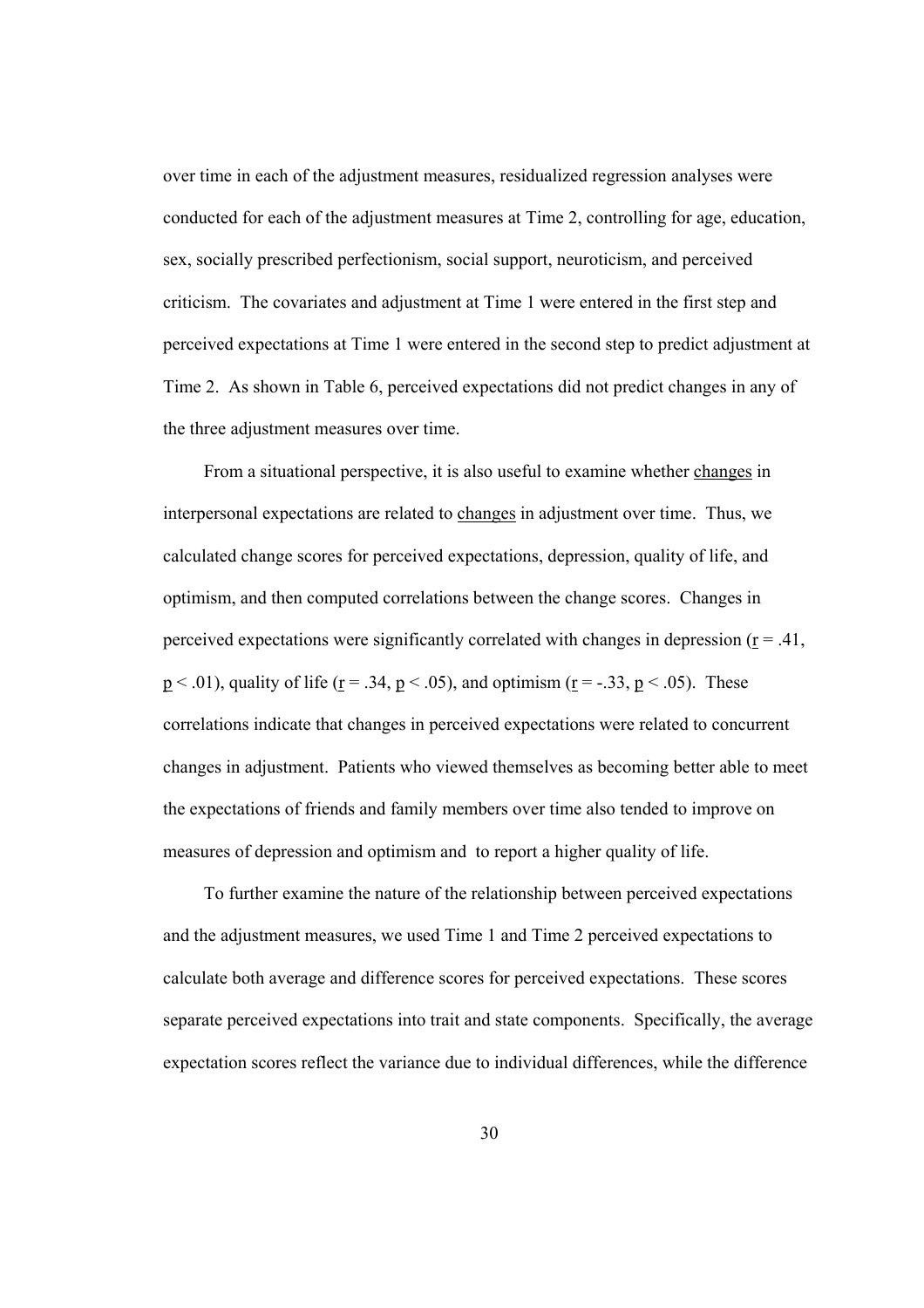scores reflect the variance due to changes in expectations over time. To examine the independent effect of each component of perceived expectations, residualized regression analyses were conducted for each of the adjustment measures at Time 2, controlling for age, education, sex, socially prescribed perfectionism, social support, neuroticism, and perceived criticism. The covariates and adjustment at Time 1 were entered in the first step, and average and difference scores for perceived expectations at Time 1 were entered in the second step to predict adjustment at Time 2. Expectations difference scores significantly predicted changes over time in quality of life ( $\beta$  = .28, p < .05) and optimism ( $\underline{\beta}$  = -.34,  $\underline{p}$  < .05), and there was a trend for expectations to predict changes in depression ( $\underline{\beta} = .25$ ,  $\underline{p} = .06$ ). Average expectations, on the other hand, did not predict changes in any of the adjustment measures. This analysis provides further evidence that stable individual differences in perceived expectations are not a significant predictor of changes in adjustment, while changes in expectations over time are strongly related to concurrent changes in the adjustment measures.

The analyses above were primarily designed to test the hypothesis that perceived expectations predict changes in patient adjustment over time. We also examined the alternative hypothesis that depressed or poorly adjusted patients may come to distort or misperceive the expectations of others. Three separate hierarchical regression equations were conducted using each adjustment measure by itself to predict Time 2 expectations controlling for Time 1 expectations and for age, education, sex, socially prescribed perfectionism, social support, neuroticism, and perceived criticism. In each regression, expectations at Time 1 and the covariates were entered in the first step and the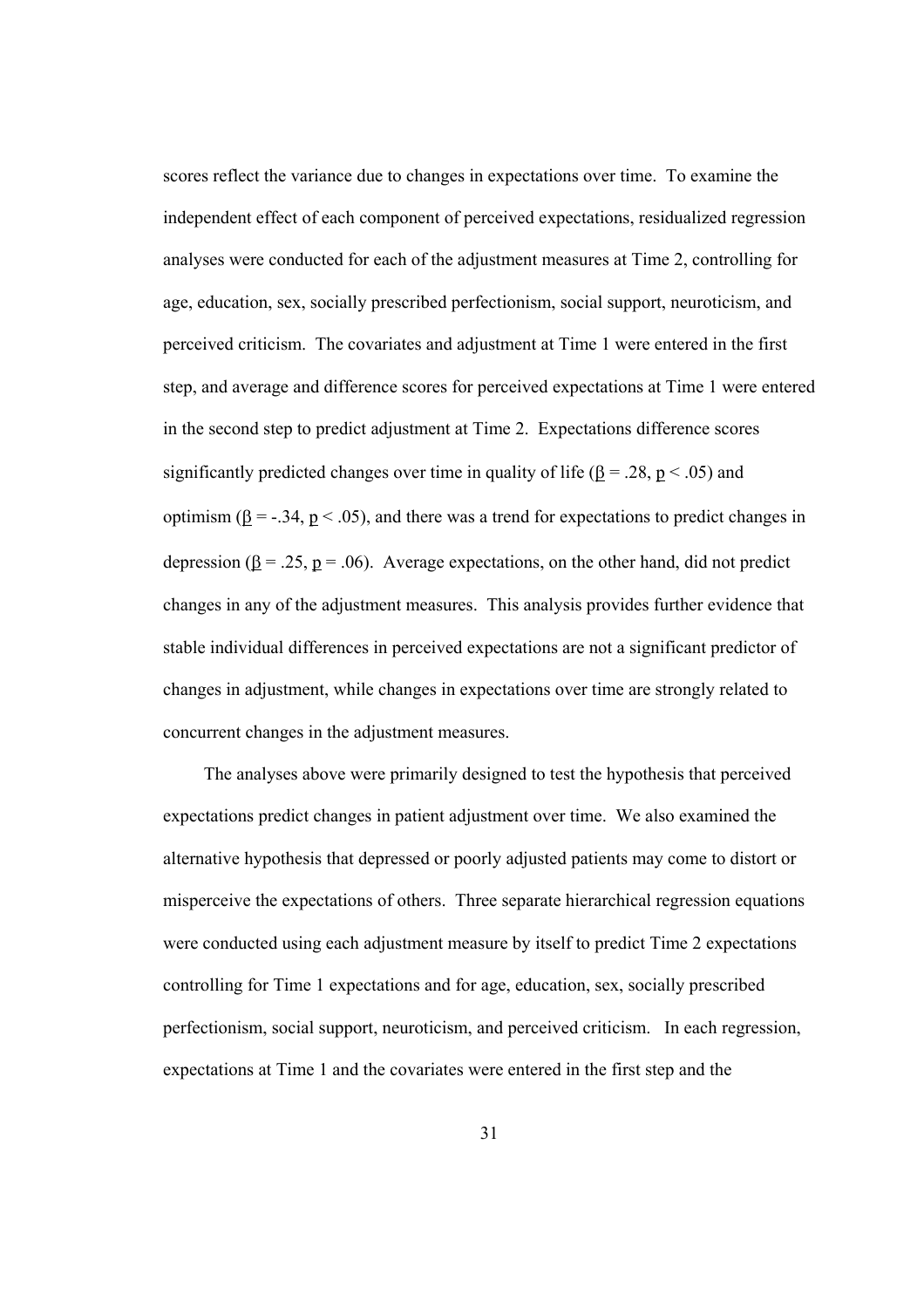adjustment measure was entered in the second step. The results in Table 7 show that poorer adjustment did not lead to changes in perceived ability to meet family expectations in any of the three regression equations. Thus, these analyses did not support a causal direction leading from adjustment to expectations.

To examine whether changes in adjustment predicted changes in perceived expectations, we used scores on the Time 1 and Time 2 adjustment measures to calculate average and difference scores for depression, optimism, and quality of life. Separate residualized regression analyses were conducted using each of the adjustment measures to predict perceived expectations, controlling for age, education, sex, socially prescribed perfectionism, social support, neuroticism, and perceived criticism. In each analysis, the covariates and perceived expectations at Time 1 were entered in the first step, and average and difference scores for the adjustment measure at Time 1 were entered in the second step to predict perceived expectations at Time 2. In this analysis, optimism emerged as a significant predictor of changes in perceived expectations, with significant results for both average optimism ( $\underline{\beta}$  = -.28,  $\underline{p}$  < .05) and optimism difference scores ( $\underline{\beta}$  =  $-25$ ,  $p < 0.05$ ). Neither average nor difference scores calculated from the measures of depression (average  $\underline{\beta} = .21$ , ns; difference  $\underline{\beta} = .18$ , ns) and quality of life (average  $\underline{\beta} =$ .11; ns, difference  $\underline{\beta} = .20$ , ns) predicted changes in perceived expectations over time. Thus, optimism was the only adjustment measure to predict changes in interpersonal perceptions.

### Mediational analyses

Two alternative models were developed to describe the relationship between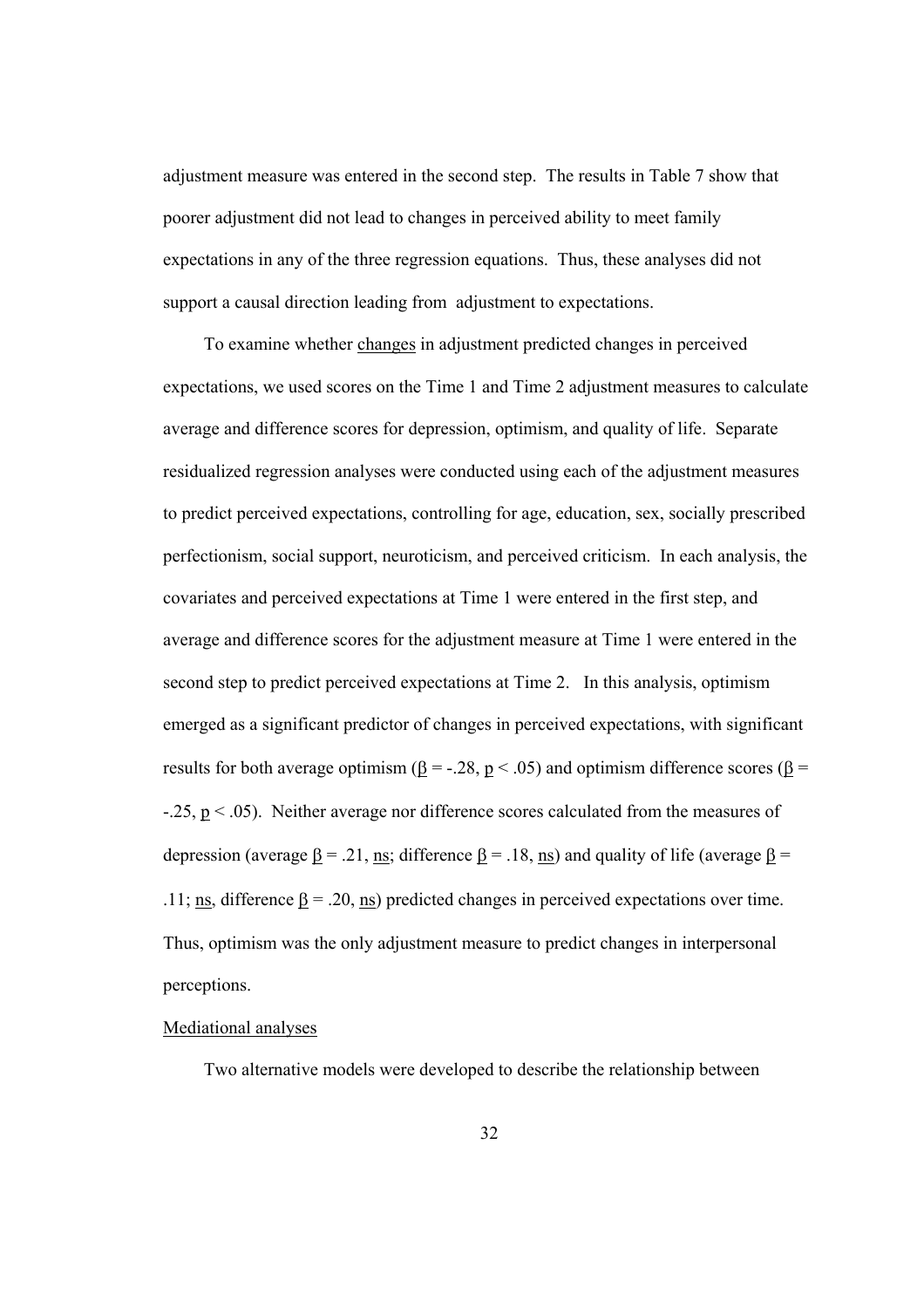perceived expectations and adjustment. The family expectations model hypothesized that family expectations influence perceived expectations, which in turn influence adjustment. The perfectionism model hypothesized that socially prescribed perfectionism influences patient expectations, which in turn influences adjustment. A multiple regression approach to testing mediated effects (Baron & Kenney, 1986; Holmbeck, 1997) was used to test each model individually. In this approach, a variable is considered a mediator if the following four conditions are met: (1) the predictor is significantly associated with the hypothesized mediator; (2) the predictor is significantly associated with the dependent measure; (3) the mediator is significantly associated with the dependent measure; and (4) the impact of the predictor on the dependent measure is reduced after controlling for the mediator.

Regression analyses to test the family expectations model showed that only the first condition required by Baron and Kenney (1986) was satisfied by the data. Family expectations significantly predicted perceived expectations cross-sectionally, accounting for an additional 6%  $\underline{(R = .60, \underline{F} (8,51) = 5.26, \underline{p} < .05)}$  of the variance in perceived expectations over and above that accounted for by socially prescribed perfectionism, social support, neuroticism and perceived criticism. This finding suggests that perceived inability to perform is, in fact, related to the actual demands that family members and friends place on patients. However, family expectations did not predict Time 2 depression ( $\underline{B} = .03$ ,  $\underline{ns}$ ), optimism ( $\underline{B} = -.11$ ,  $\underline{ns}$ ), or quality of life ( $\underline{B} = -.11$ , ns). Thus, the mediational model could not be further tested and the hypothesis that family expectations operate through perceived expectations to affect adjustment in depression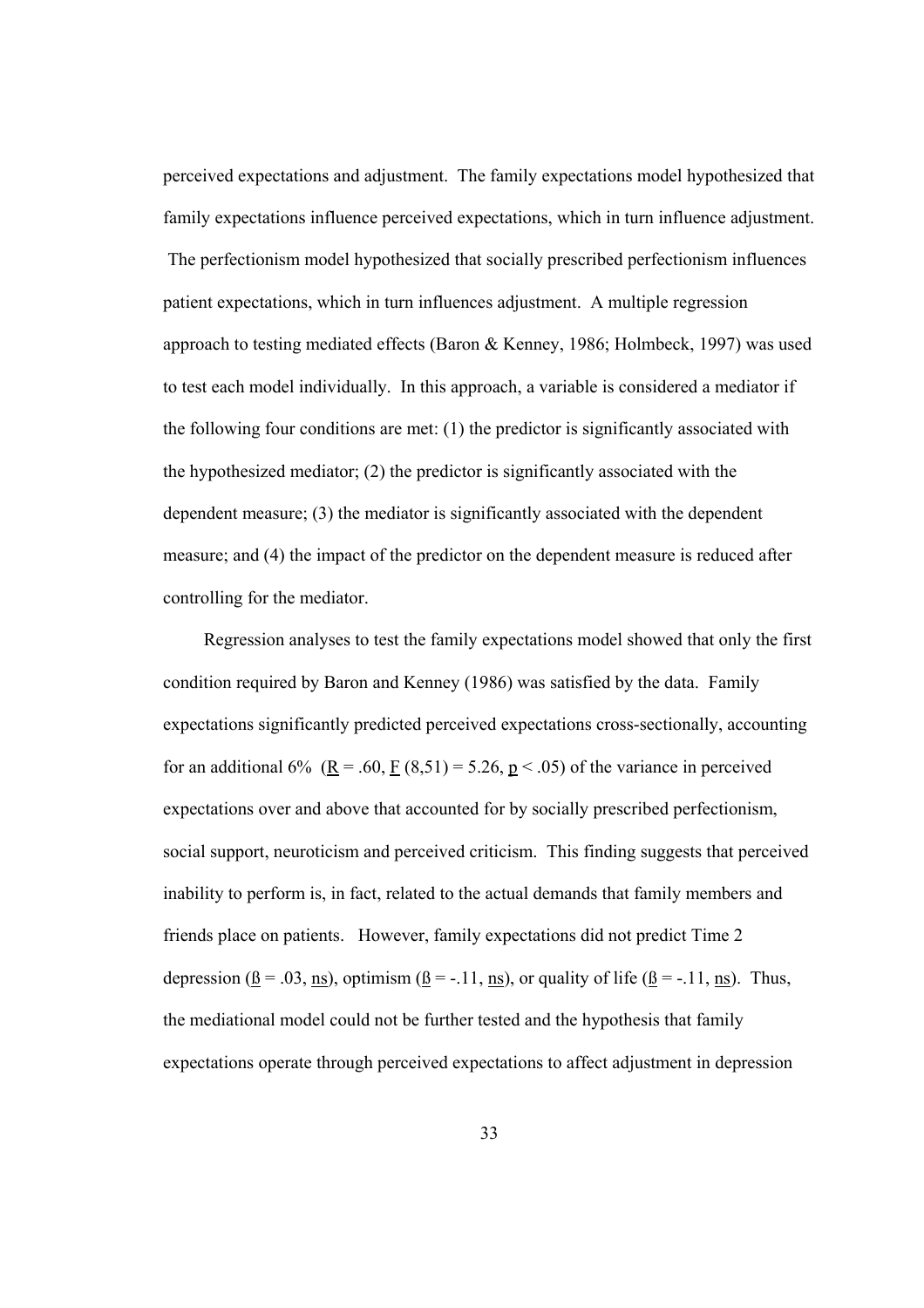was not supported.

Regression analyses to test the perfectionism model showed that neither of the first two conditions required by Baron and Kenney (1986) was satisfied. Although there was a significant correlation between socially prescribed perfectionism and perceived expectations at Time 1 ( $r = .38$ ,  $p < .01$ ), socially prescribed perfectionism did not predict expectations after controlling for age, sex, education, social support, neuroticism, and perceived criticism ( $\underline{B} = .20$ , ns). Moreover, Time 1 perfectionism was inconsistently associated with the adjustment measures, showing significant or near significant correlations with depression ( $\underline{r} = .30$ ,  $\underline{p} < .05$ ), optimism ( $\underline{r} = .53$ ,  $\underline{p} < .01$ ), and quality of life ( $\underline{r}$  = .27,  $\underline{p}$  = .07) at Time 2 but only with optimism ( $\underline{r}$  = -.24,  $\underline{p}$  < .05) at Time 1. Thus, the perfectionism mediational model could not be further tested and the hypothesis that socially prescribed perfectionism operates through perceived expectations to affect adjustment was also not supported by the data.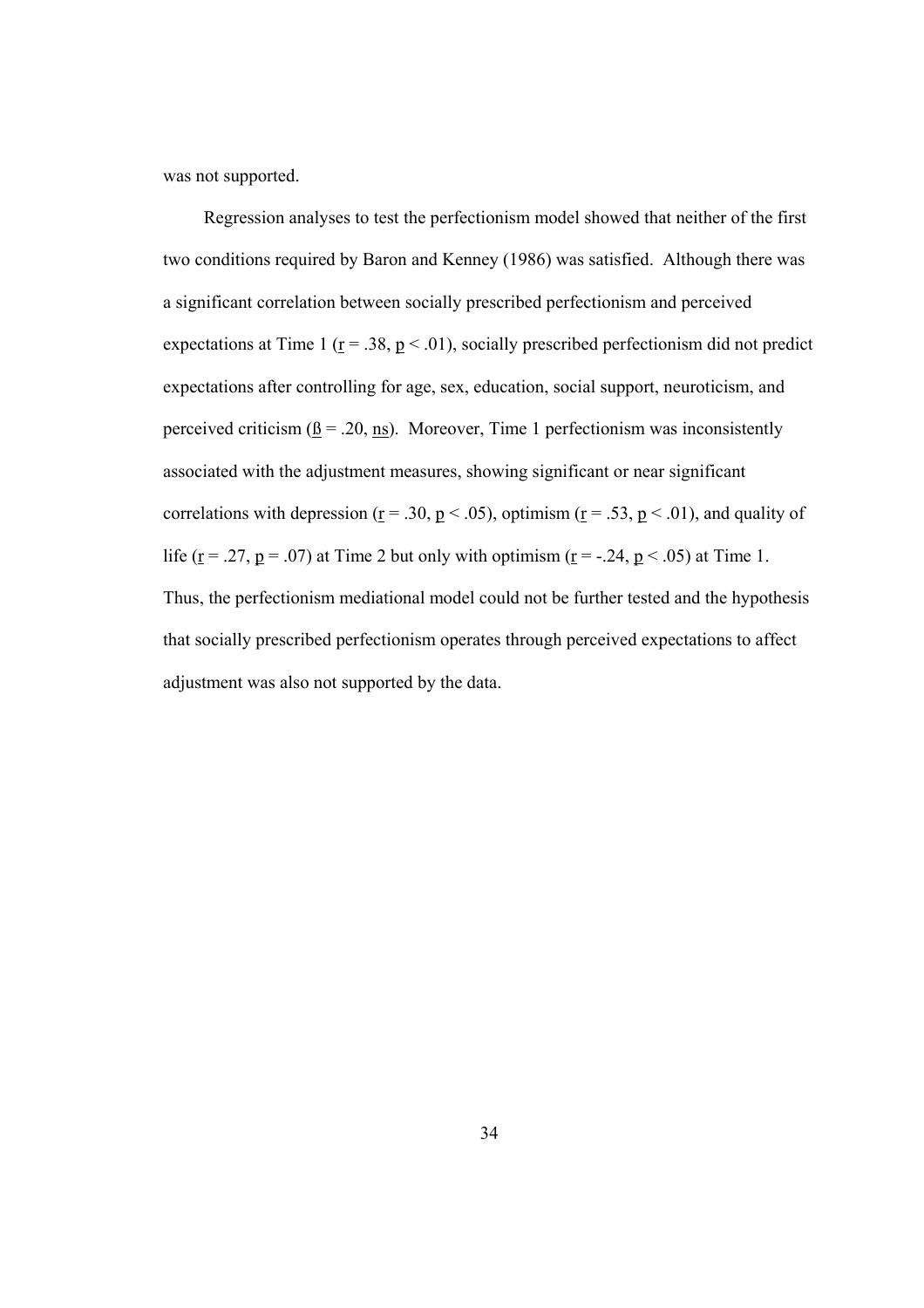### Discussion

The present study was conducted to examine the effect of perceived expectations on adjustment in persons with major depression. As in previous research with renal dialysis patients, perceived expectations were related to adjustment both cross-sectionally and prospectively over a three month time period. Moreover, these relationships remained significant even when controlling for socially prescribed perfectionism, perceived criticism, social support, and neuroticism. Although initial levels of perceived expectations did not predict changes in adjustment over time, a significant relationship was found between changes in perceived expectations and changes in the adjustment measures. Analyses testing the reverse causation hypothesis that initial adjustment predicts changes in perceived expectations over time were not significant. Two alternative models were tested to determine whether family expectations or socially prescribed perfectionism were responsible for the relationship between perceived expectations and adjustment. Neither model was supported by the data.

The construct of perceived expectations was derived from the social psychological theories of Asch and Laing. Hatchett and colleagues (1997) further developed this construct and applied it to chronic medical illness. The measure of perceived expectations developed for the present study was based on the family expectations scale used by Hatchett and colleagues (1997) to assess perceptions of disagreement between dialysis patients and their families and medical staff. When adapting the scale to reflect the experiences of depressed patients, we focused specifically on areas of concern in this population, including depressive symptomatology, coping with the illness, and the ability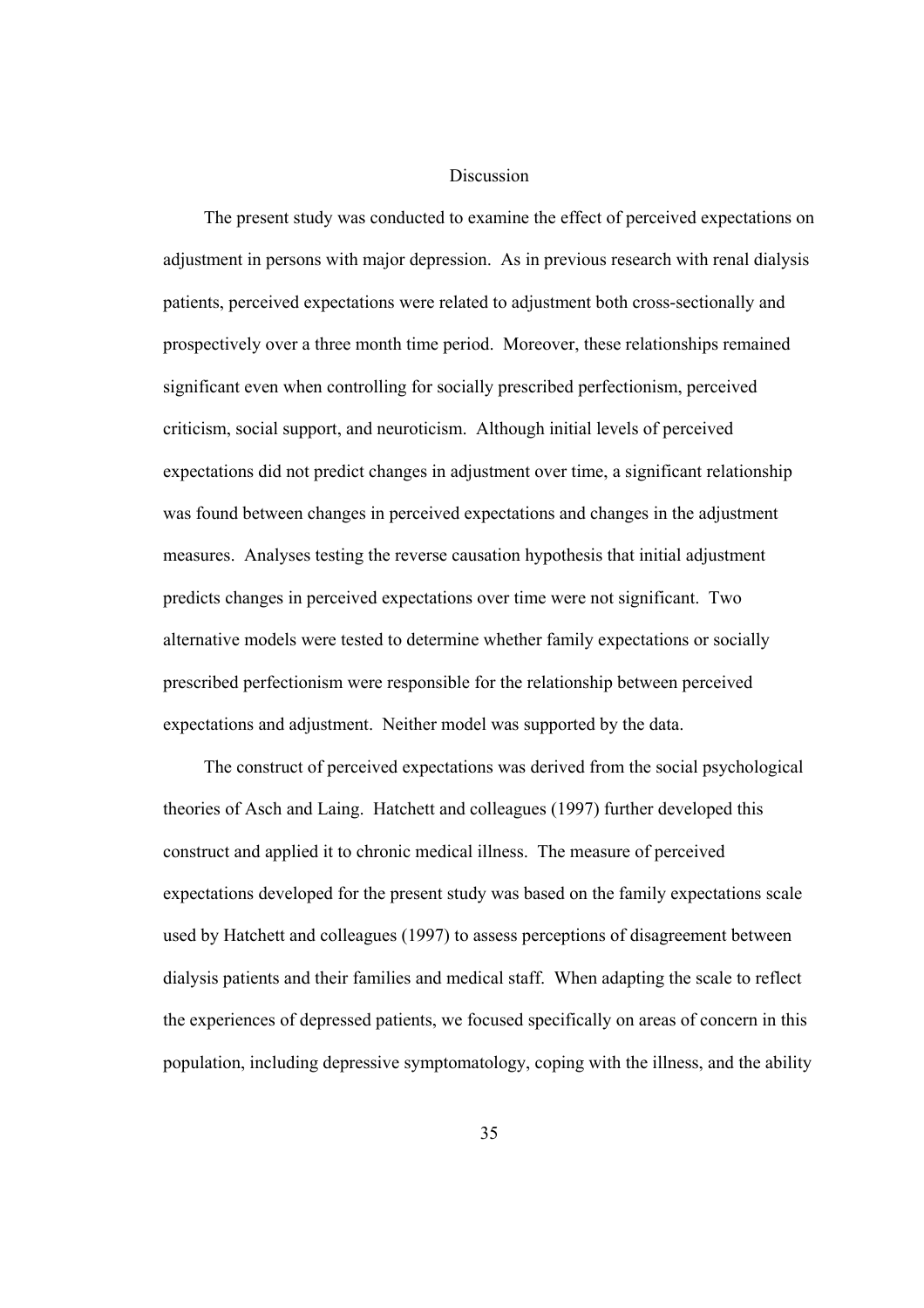to perform routine functions and activities.

A major purpose of the study was to assess the psychometric properties of the perceived expectations and family expectations scales in a sample of clinically depressed patients. We found that perceived expectations were relatively stable over a three month time period and that both scales had high internal consistency. Moreover, participants and their significant others strongly endorsed the items on both scales, suggesting that these instruments accurately capture the interpersonal disagreements that occur in families coping with major depression. During the interviews with depressed patients, it was clear that many participants could identify with the items on the perceived expectations scale. For example, one patient reported that she was often unable to get out of bed in the morning due to the lack of energy and motivation she experienced during a depressive episode. She complained that her husband usually responded by accusing her of being lazy and urging her to "just snap out of it." Conversely, many family members in the study spontaneously expressed the opinion that patients could be more active or even overcome their depression completely if they simply tried hard enough. Thus, the scales appear to be an accurate reflection of very real discrepancies in the beliefs and expectations of patients and their significant others regarding patient abilities and behavior.

Although we modified the perceived expectations scale and used different measures of optimism and depression than Hatchett and colleagues (1997), we found a similar relationship between perceived expectations and various indicators of patient adjustment. These results suggest that the construct of perceived expectations can usefully be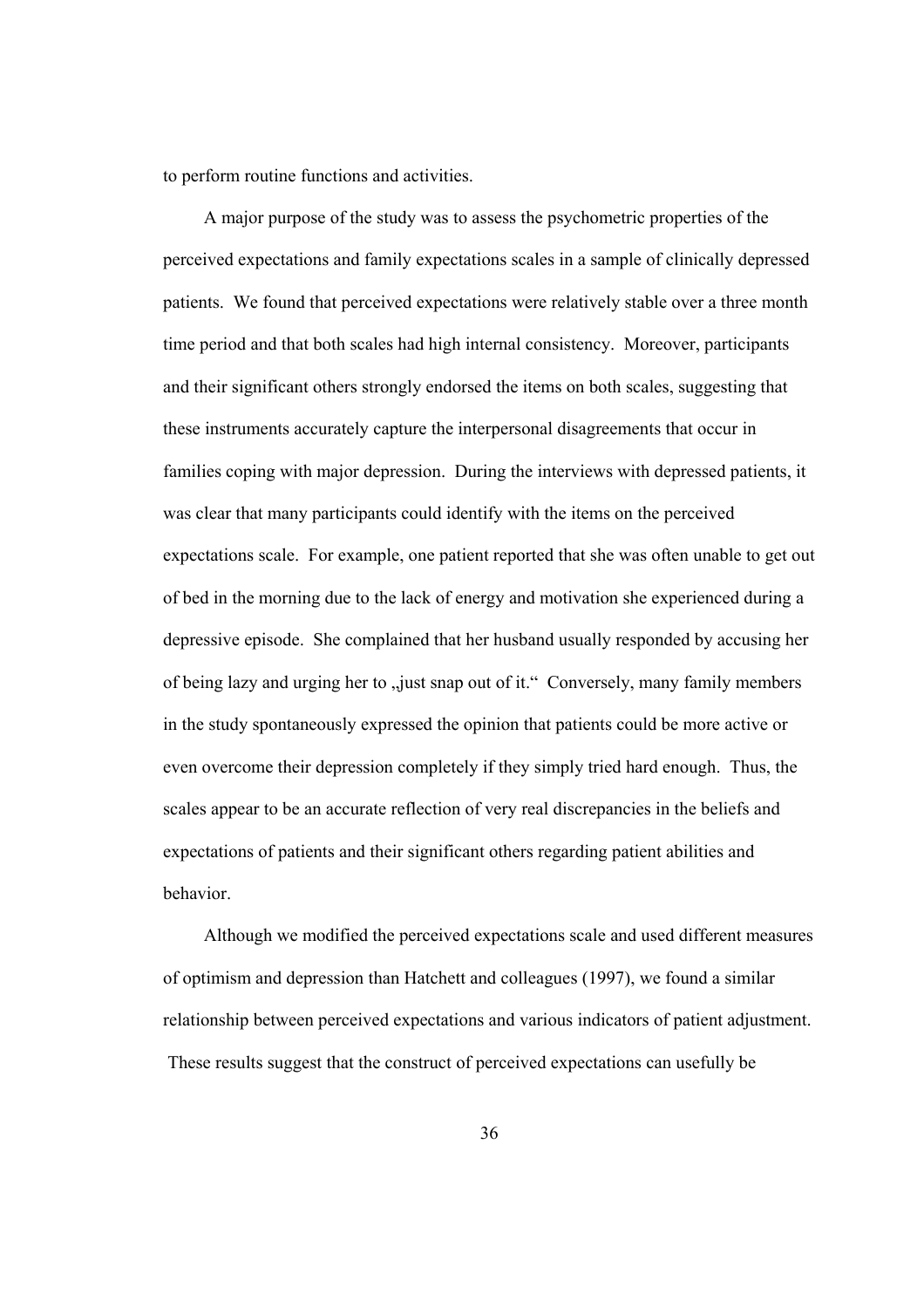generalized to explain interpersonal conflicts in coping with a variety of illnesses. Consistent with this view, Leake (1999) recently found that discrepant interpersonal expectations predicted adjustment in patients with coronary heart disease. Her study also expanded the definition of perceived expectations to include the perception that families may be simultaneously overprotective (expecting patients to do less than they are capable of) and demanding (expecting patients to do more than they are capable of). Thus, the research suggests that the construct of perceived expectations has the flexibility to capture the different interpersonal issues involved in a large variety of physical and mental disorders.

As predicted by the theories of Laing, Phillipson, and Lee (1966), we found that the perception that significant others have excessive expectations was substantially correlated with feelings of being misunderstood. In the context of depression, friends and family members have specific expectations about how patients should manage and cope with their illness. By the very nature of their illness, persons with depression are not able to consistently meet many of these expectations. We found that this discrepancy was a substantial source of distress in its own right. Patients reported feeling angry and upset when they were unable to meet the perceived expectations of others, even though they viewed these expectations as unreasonable or excessive.

There was strong evidence that the perceptions of the patients accurately reflected the expectations of their friends and family members. Patients who reported that they felt unable to meet the expectations of significant others tended to have family members who believed that patients should cope better with their illness and engage in more activities.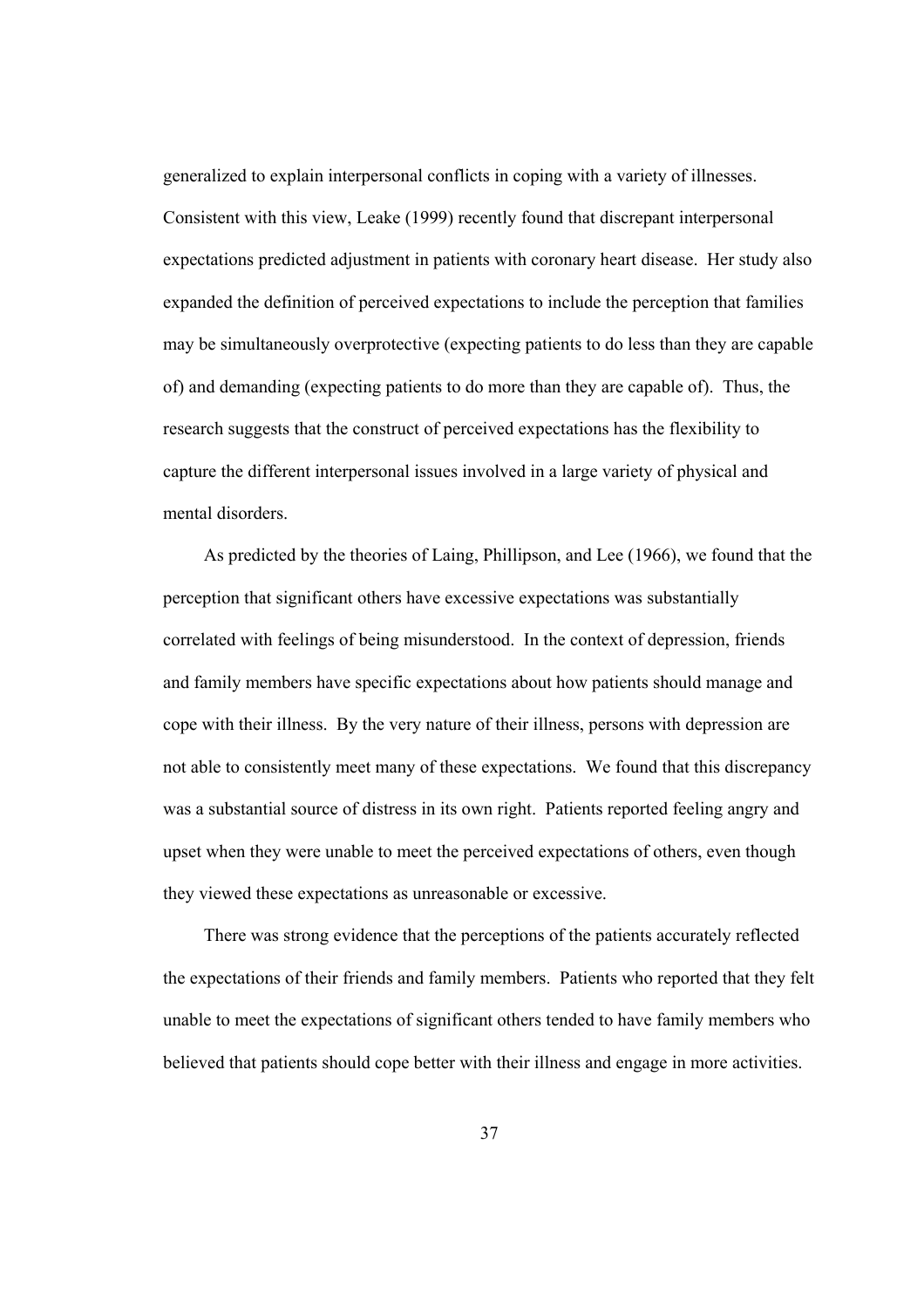Thus, both patients and family members reported significant difficulties around the issue of discrepant expectations for patient behavior and functioning. Underlying this discrepancy may be insufficient knowledge about the effects of the illness on the part of friends and family members. We found a substantial correlation between the level of expectations reported by significant others and their reported knowledge about depression, suggesting that a general lack of information about depression and mental illness may be a major reason for the development of discrepant expectations among depressed patients and their friends and family members.

Consistent with our predictions, perceived expectations predicted adjustment crosssectionally. Patient perceptions of being unable to meet family expectations were associated with greater depression, less optimism, and lower quality of life, suggesting that perceived expectations are strongly related to concurrent psychological distress and well-being. Perceived expectations also predicted more severe depression prospectively, but did not predict optimism or quality of life over the three month time period of the study. This finding implies that symptom severity and psychological adjustment may have different determinants over time. The perceived expectations scale was developed specifically to take account of depressive symptoms and emerged as an accurate predictor of symptom severity in this study. The outcomes assessed by measures of optimism and quality of life, on the other hand, may be more closely related to other elements of patient or family functioning. Thus, future research should continue to incorporate separate measures for the negative and positive dimensions of mood or well-being.

The relationship between perceived expectations and adjustment was apparent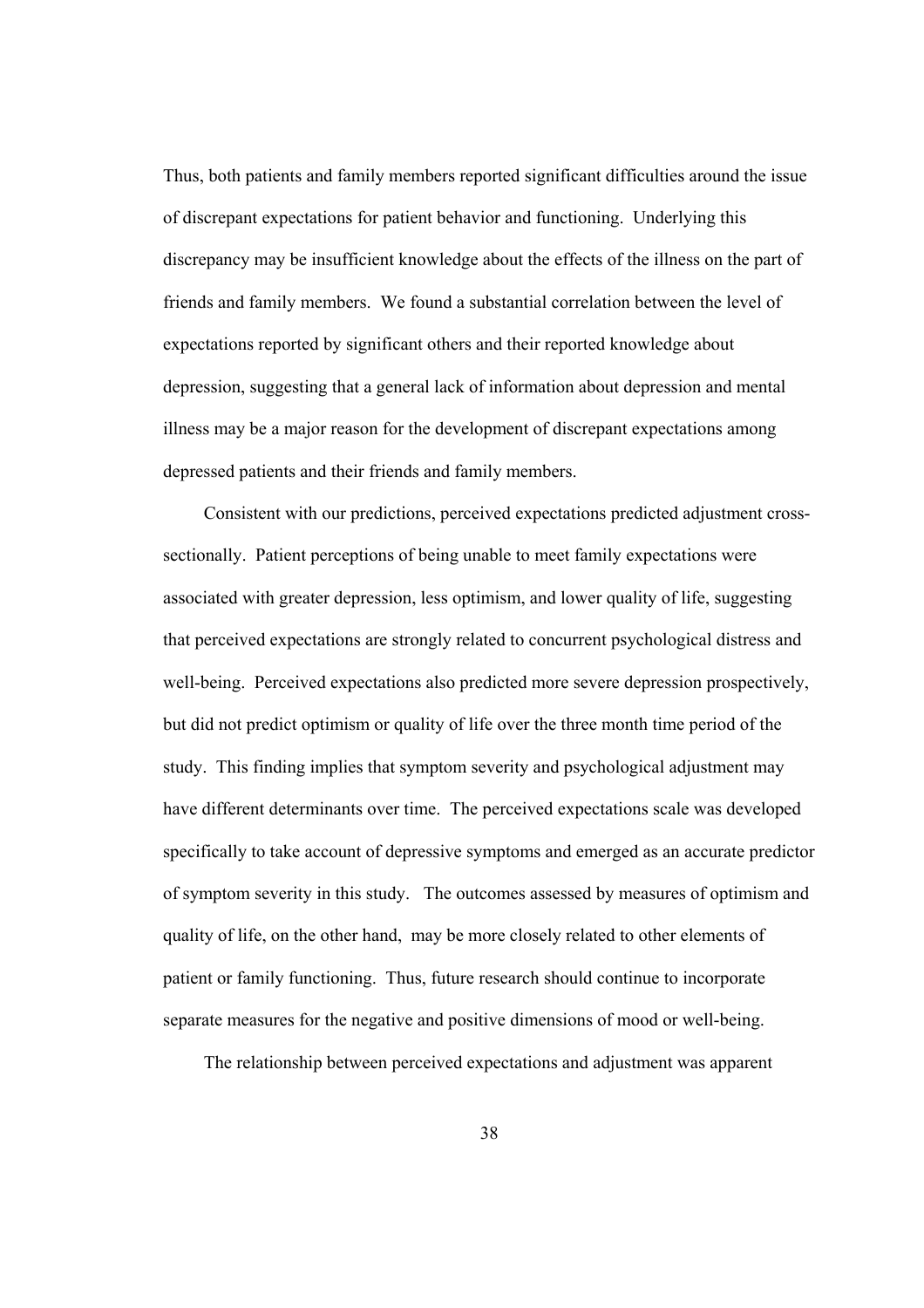while controlling for a large number of potential confounding variables. The study controlled for social support, socially prescribed perfectionism, neuroticism, and perceived criticism. These variables were moderately correlated with perceived expectations such that patients who reported being unable to meet the expectations of significant others also reported more neurotic mood, higher levels of socially prescribed perfectionism, more critical relatives, and fewer social supports. With one exception, however, the control variables did not account for the relationship between perceived expectations and adjustment, which remained significant even when controlling for possible confounds. The single exception was the prospective relationship between perceived expectations and optimism, which was reduced to insignificance when covariates were entered into the equation.

Interestingly, none of the other predictors assessed in the study was as reliably associated with adjustment as perceived expectations. Perceived criticism, neuroticism, and social desirability were not associated with any of the adjustment measures at either time point measured in the study. Social support and socially prescribed perfectionism, on the other hand, were moderately associated with adjustment but showed inconsistent patterns of correlation with the outcome measures at the two time points. These results suggest that perceived criticism, neuroticism, social support, and socially prescribed perfectionism were not important correlates of adjustment in this sample, nor did they account for the relationship between perceived expectations and the adjustment measures. These findings run counter to the results of prior studies, which have reported a significant association between depression severity and perceived criticism (Hooley &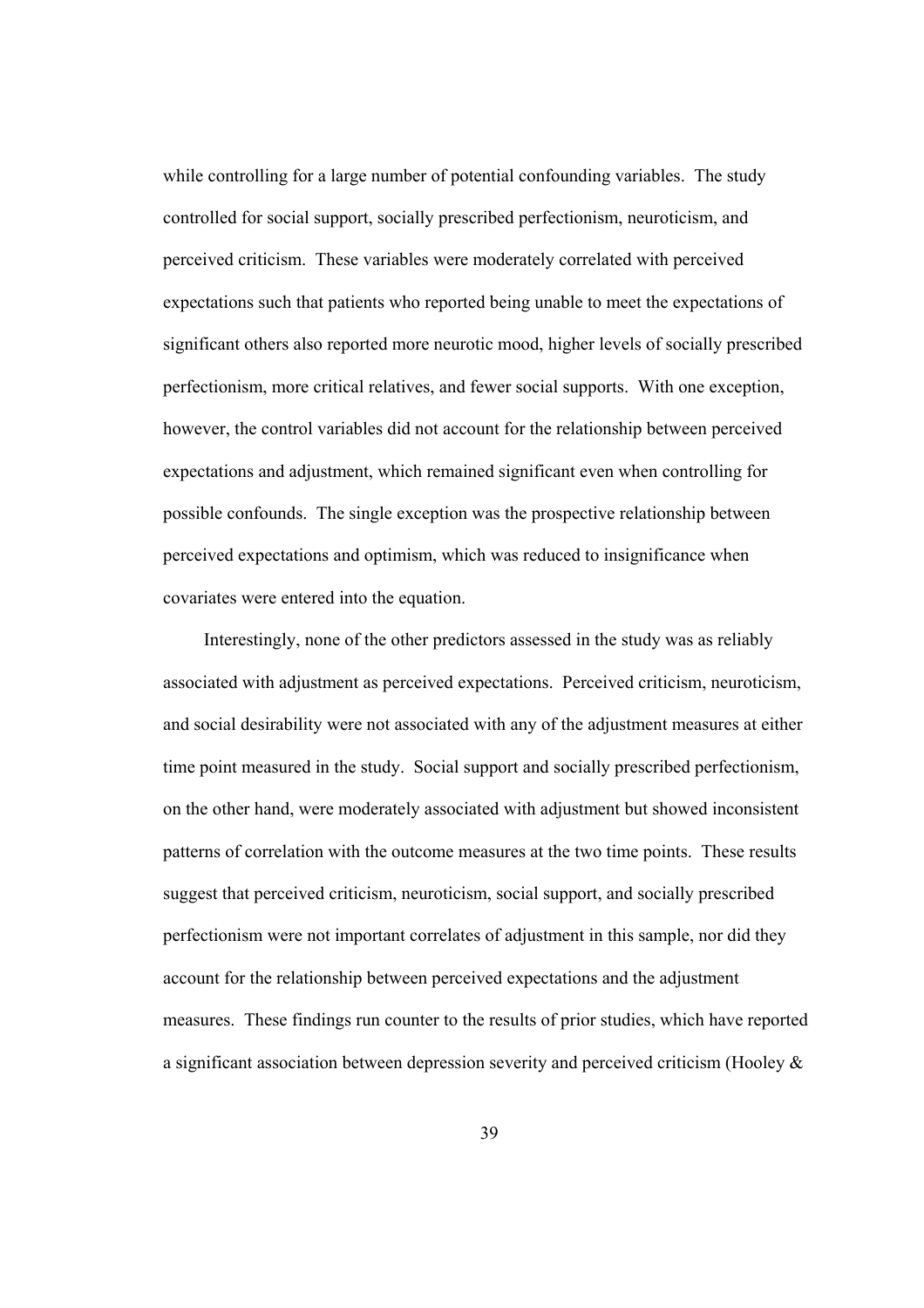Teasdale, 1989), neuroticism (Finch & Zautra, 1992), social support (Goering, Lancee, & Freeman, 1992), socially prescribed perfectionism (Hewitt, Flett, & Ediger, 1996), and social desirability (Eitel et al., 1995). Our failure to find a significant relationship between these predictors and patient adjustment may be due in part to the small sample size of the study and the resulting lack of statistical power. Nevertheless, the fact that perceived expectations was significantly associated with adjustment indicates that lack of power can not completely explain our results. Thus, perceived expectations may be a more potent predictor of adjustment in depressed patients. Unlike other constructs that focus on general aspects of personality or relationships, the perceived expectations scale measures specific interpersonal disagreements about coping with depression and related functional impairment. To the extent that such disagreements are an extremely salient aspect of the illness experience for many patients, a measure that captures the nature of these interactions may be more closely related to patient mood and well-being than broader measures of personality or social support.

Contrary to predictions, perceived expectations did not predict changes in adjustment prospectively. It is possible that perceived expectations were unable to predict these changes because patient adjustment did not vary sufficiently during the three month time period assessed in the study. However, the fact that significant differences across time were found in two of the adjustment variables contradicts this reasoning. It is more likely that initial levels of perceived expectations were simply not a strong predictor of changes in adjustment over time. Thus, we failed to support our hypothesis that patients who perceive significant others as excessively demanding tend to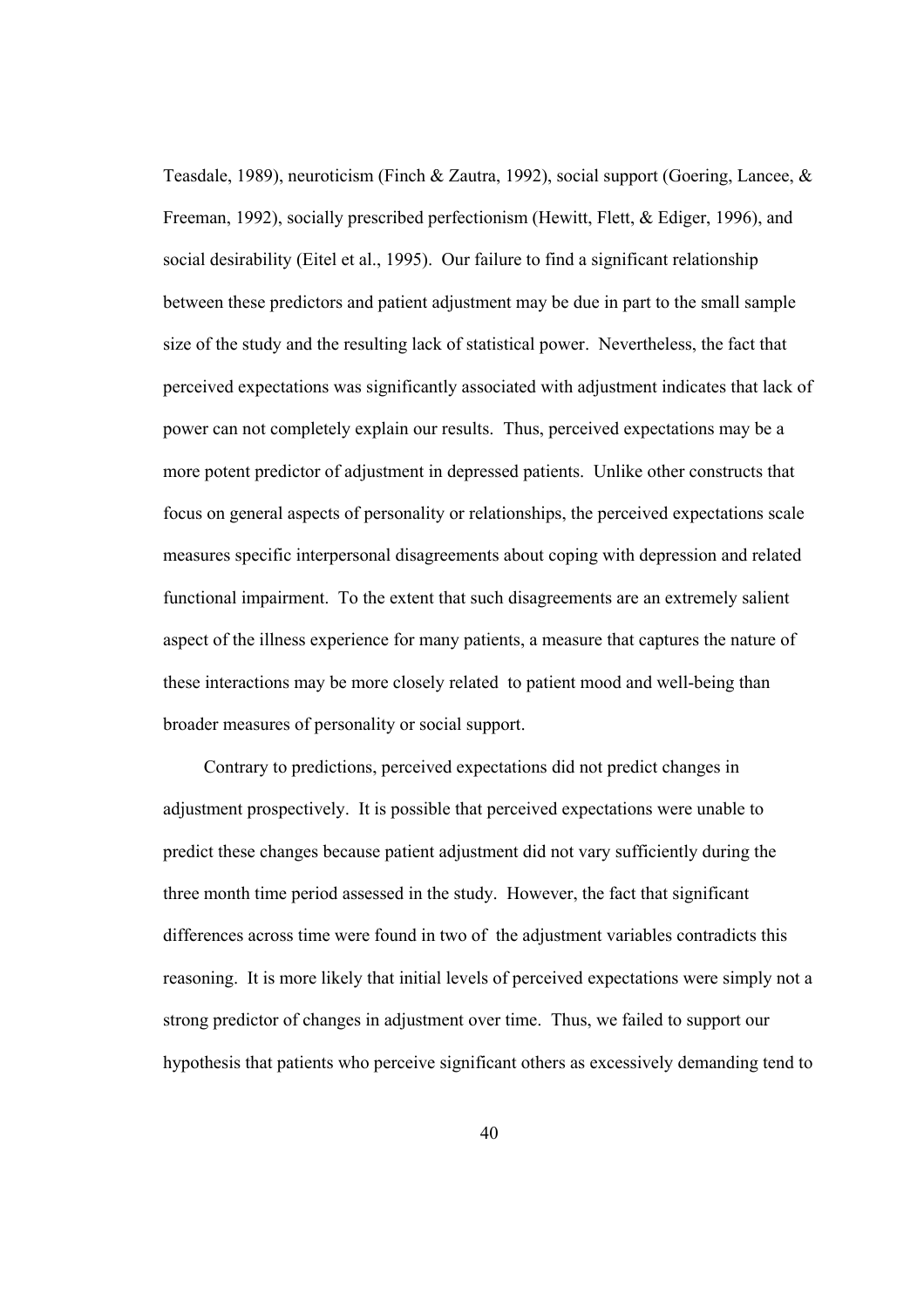become more depressed and less well adjusted over time.

An alternative hypothesis suggests that the causal direction between perceived expectations and psychological adjustment is such that poorly adjusted patients come to distort or misperceive the expectations of others. That is, more severely depressed patients perceive significant others as expecting more of them than do less depressed patients. While such an interpretation is consistent with cognitive theories suggesting that depressive episodes may be accompanied by distorted thoughts and beliefs (e.g., Beck, 1967), the present study does not provide support for this direction of causality. We found that neither initial levels of depression nor changes in depression over time were a significant predictor of changes in perceived expectations.

Although individual differences in perceived expectations were not associated with changes in depression and vice versa, we did find a relationship between changes in perceived expectations and changes in depression. Moreover, this relationship was found at all levels of perceived expectations and was replicated with all of the adjustment measures. Patients who came to view themselves as better able to meet the expectations of friends and family members over the course of the study also became less depressed, more optimistic, and experienced a higher quality of life. These findings are directly relevant for intervention because they suggest that changing expectations should result in corresponding changes in adjustment among depressed patients.

We tested two alternative models of the relationship between perceived expectations and adjustment to determine the source of the perceived discrepancy in expectations. The family expectations model was derived from the idea that family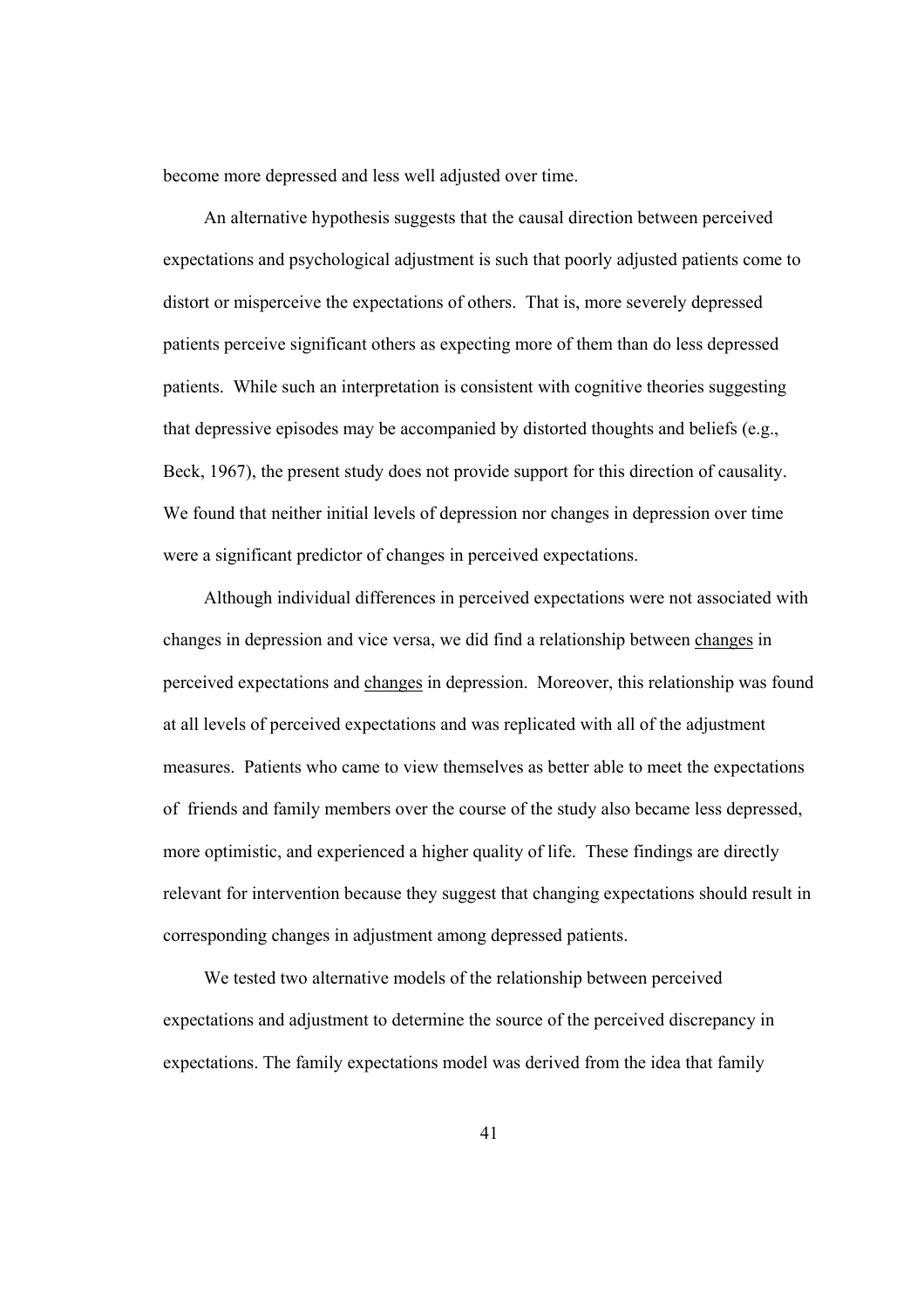members make demands on patients that they are unable to meet. The perception of being unable to meet the expectations of significant others in turn influences patient adjustment. Although we found that the expectations reported by family members were associated with the perceived expectations reported by patients, family expectations did not predict patient adjustment either cross-sectionally or prospectively. Thus, the data did not support the hypothesis that family expectations operate through perceived expectations to affect adjustment.

A second model proposed that socially prescribed perfectionism may be the source of the reported discrepancy in expectations. We hypothesized that patients may endorse the items on the perceived expectations scale because they have a general tendency to believe that others have unrealistic standards for success and exert pressure to perform. This personality trait may then be responsible for the relationship between expectations and adjustment. Findings from the present study indicate that socially prescribed perfectionism was correlated with perceived expectations, but was not a significant predictor of expectations when other variables were controlled. Moreover, socially prescribed perfectionism was consistently related to only one of the adjustment measures, optimism. It is possible that beliefs about the future are related to general personality style and that individuals who view other people in general as excessively demanding and impossible to please also tend to be less optimistic about the possibility of change. Socially prescribed perfectionism was not related to depression severity or quality of life, however, and it failed to explain the relationship between expectations and adjustment.

The lack of support for both models tested in the study suggests that a third variable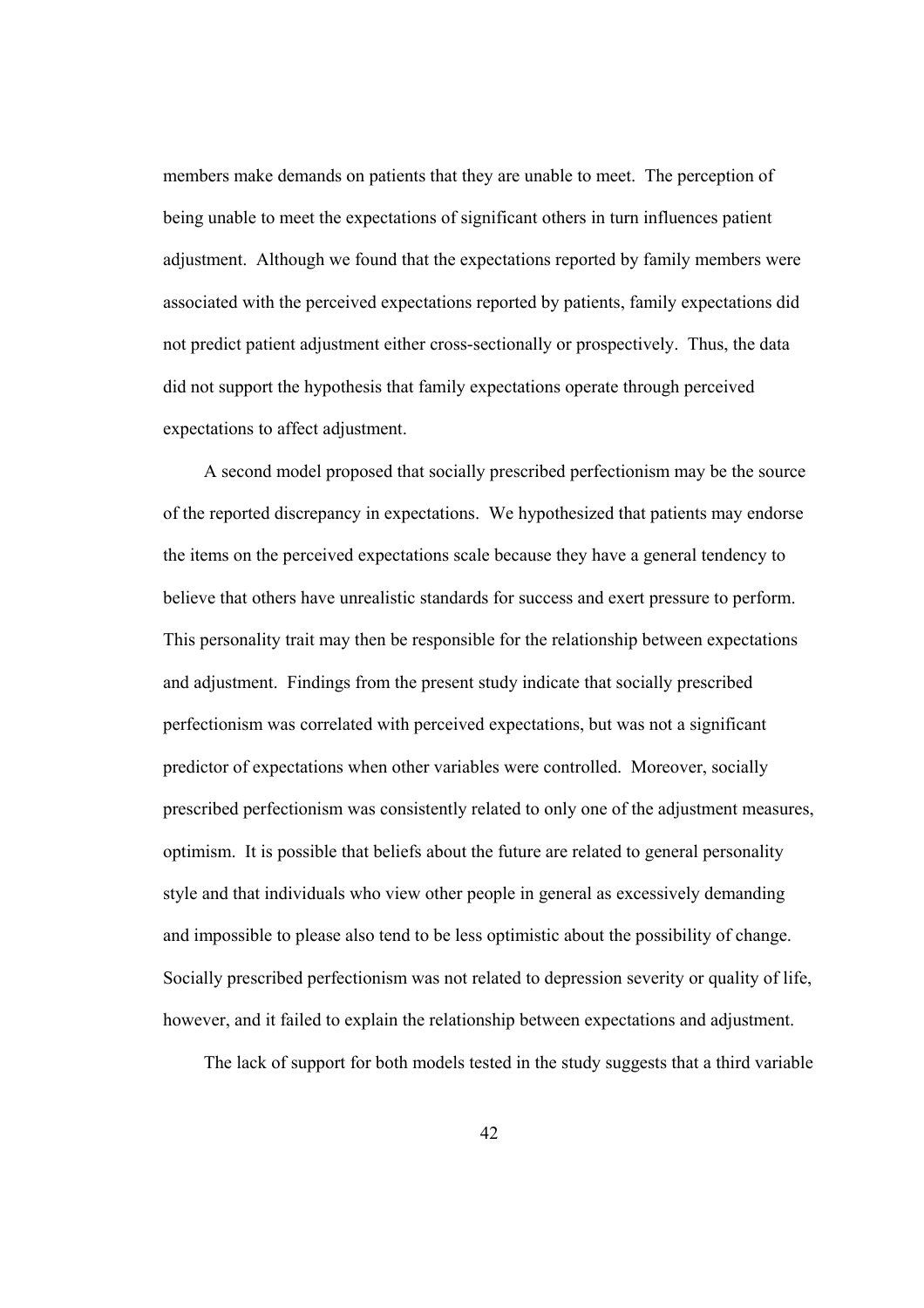may be responsible for the relationship between patient expectations and adjustment. We controlled for many potential confounding variables believed to be associated with patient expectations and adjustment, including social support, neuroticism, perceived criticism, and social desirability. However, other potential determinants of perceived expectations are possible. For example, Hatchett (1997) suggested that patients may experience a loss of self-esteem from feelings of inadequacy brought about by their actual or perceived inability to function at a level they expect of themselves. Patients who perceive themselves as weak or inactive may then justify their inactivity by suggesting that others expect too much. These patients may experience poor adjustment over time when family members make high demands on them. Future research should examine low self-esteem as well as other potential third variables as possible sources of discrepant expectations between depressed persons and their friends and family members.

Although we successfully predicted adjustment among depressed patients using a measure of perceived expectations, the study was limited by several design and statistical issues. First, all of the participants were depressed before the study began so that we could not fully assess the effects of the depression itself. Ideally, we would study a large population of participants and assess them before and after the onset of a depressive episode to determine more conclusively whether interpersonal conflicts are due to the characteristics of the depression or to stable personality factors such as perfectionism or neuroticism. Second, the exclusive use of questionnaire measures as indicators of observable behavior makes it impossible to be sure that patient and family reports accurately reflected their interpersonal expectations and behavior. Research on the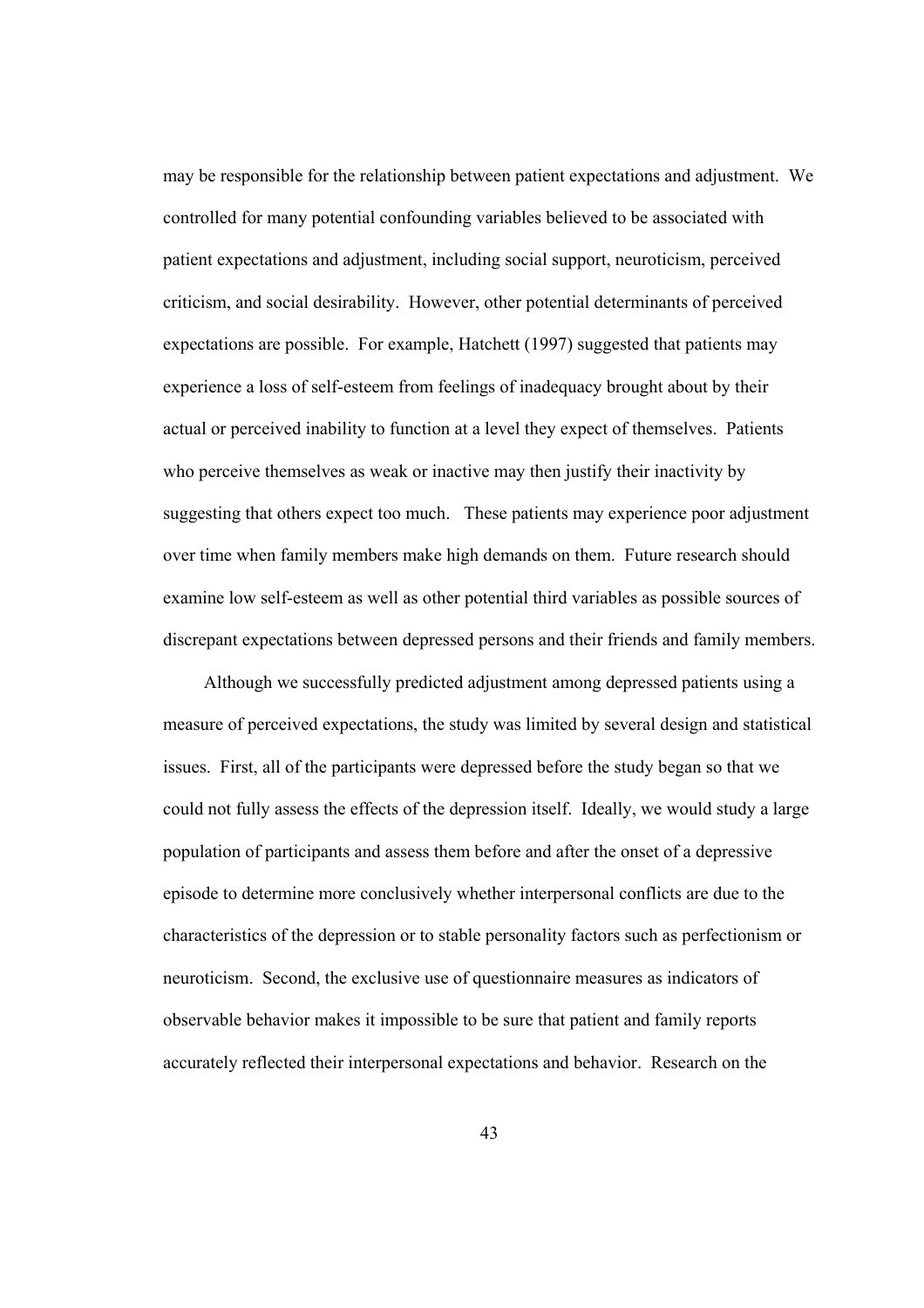related construct of perceived criticism has found that patient ratings correspond poorly with the amount of criticism actually expressed by family members (Hooley & Teasdale, 1989), suggesting that important differences may also exist between perceived expectations and the actual expectations for patient behavior and functioning that are communicated to the patient by significant others. Although our primary interest is in patient perceptions, it would be useful to compare self-reported data to direct observation of patient interactions with friends and family members. Finally, the relatively high dropout rate among participants reduced the statistical power of our analyses and may have limited our ability to detect important relationships between interpersonal expectations, personality factors, and measures of adjustment. In particular, lack of power may have contributed to our inability to support either of the mediational models we proposed.

While this study has a number of limitations, it also has several major strengths. First, all of the participants in the study met diagnostic criteria for major depression. Many prior studies have used analog samples selected for high levels of dysphoric mood or self-reported distress rather than diagnosable depression, severely limiting the applicability of the research findings to clinical populations (Coyne, 1994). Second, we assessed a range of social and personality variables in order to understand the relationship between these variables and adjustment and to test the predictive power of perceived expectations over and above the effect of similar constructs. Finally, we used a prospective design in which participants were followed for a three month period, allowing us to test hypotheses about the temporal relationships between interpersonal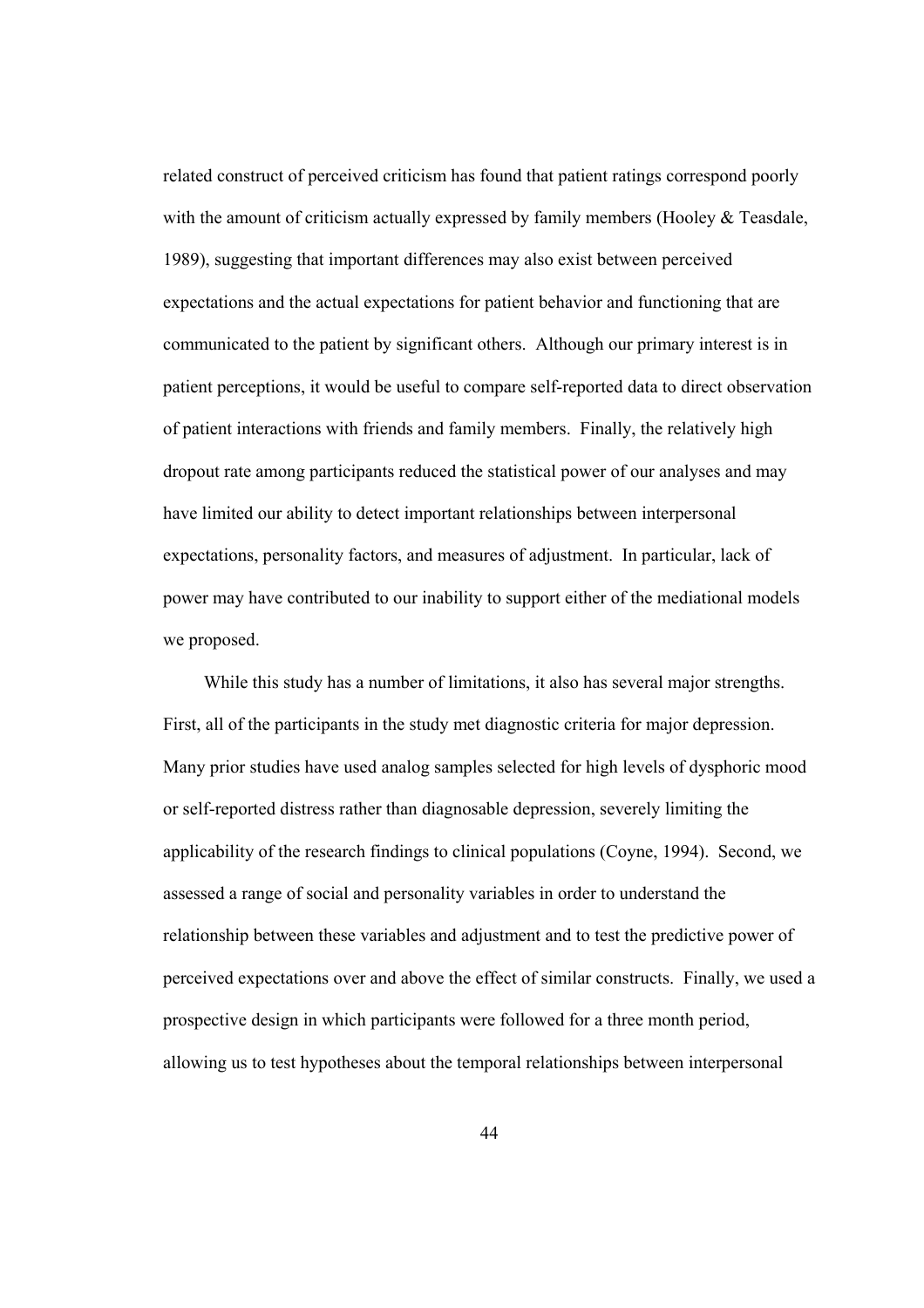expectations and adjustment.

An important contribution of this study was the development of reliable and internally consistent measures to assess perceived expectations and family demands among persons with major depression. The success of the perceived expectations scale in predicting adjustment in this population suggests that a theoretical model of discrepant interpersonal expectations (Hatchett et al., 1997) can be used to predict outcome across a variety of disorders. Unlike other correlates of adjustment in depression such as social support and perceived criticism, moreover, the construct of perceived expectations focuses on the specific properties of the situation that structure or shape the interpersonal response. Because it identifies the concrete misunderstandings that families and patients are likely to experience in the course of a depressive episode, future treatment programs derived from the perceived expectations approach will be able to address these problem areas with specific interventions. Thus, our findings add to the literature on interpersonal treatments for depression (e.g., Klerman, Weissman, Rounsaville, & Chevron, 1984) by characterizing important areas of disagreement between patients and significant others. Furthermore, the results of the study are consistent with recent suggestions for cognitive therapy by researchers who argue that effective treatments should include family members and address the specific conflicts that may result from divergent expectations for patient behavior (Alford & Beck, 1997).

In summary, the results of the present study suggest that perceived expectations are an important predictor of adjustment in depression. However, the source of these expectations remains unclear. It is important to examine a variety of possible causal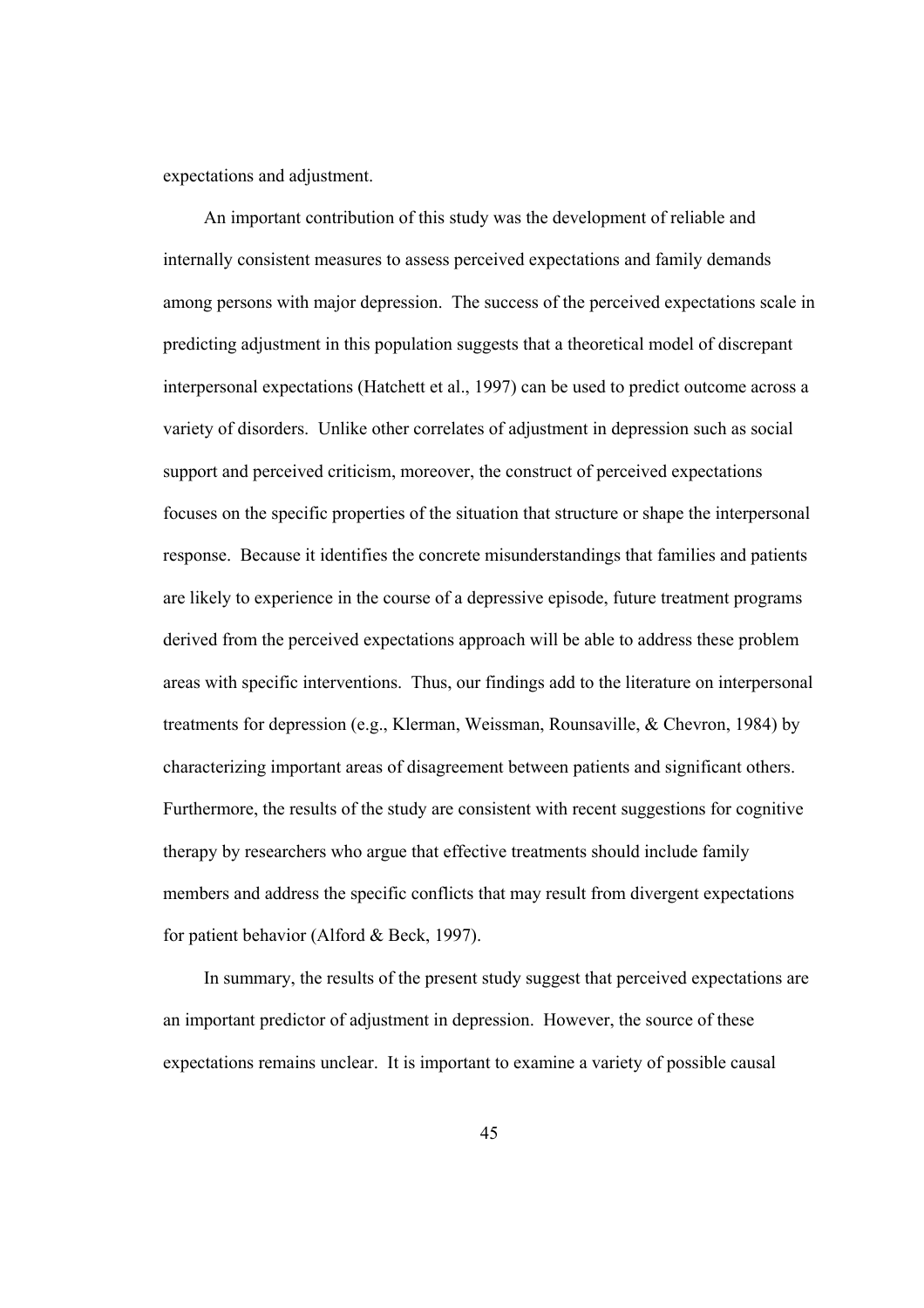factors, including self-esteem, in order to fully understand the nature of perceived expectations. Additionally, future studies should examine the effectiveness of treatment programs that educate patients and significant others about the nature of depression and the symptoms and functional impairment that may be associated with the illness. By helping to prevent or reduce miscommunication between patients and their family members, such interventions may be an effective way to improve the interpersonal relationships and adjustment of persons with major depression.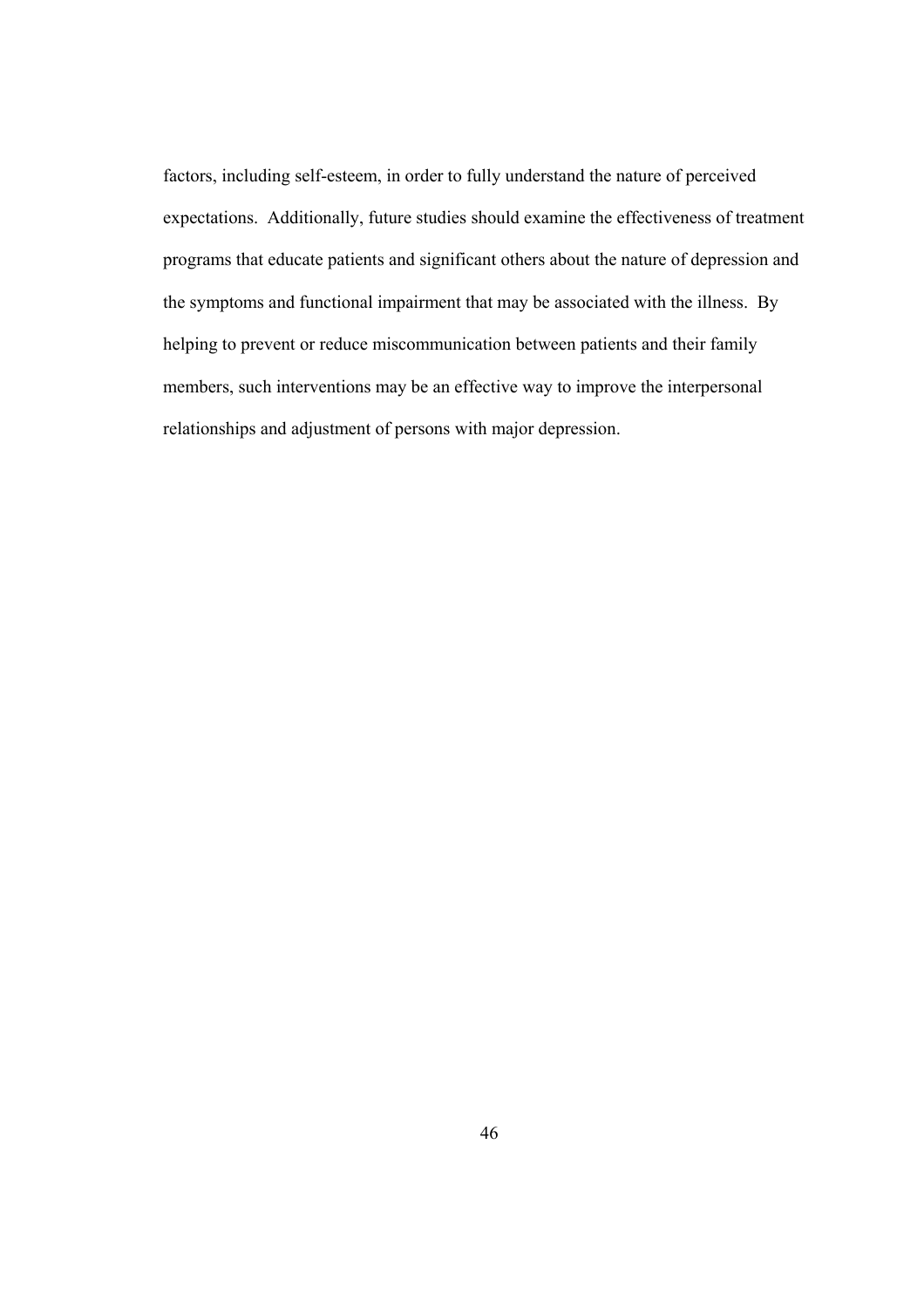### References

Alford, B.A., & Beck, A.T. (1997). The integrative power of cognitive therapy. New York: Guilford.

American Psychiatric Association (1994). Diagnostic and statistical manual of

mental disorders (4th ed.). Washington, DC: Author.

Asch, S.E. (1952/1987). Social psychology. New Jersey: Prentice-Hall. Reprinted (1987) in paper, with new preface, by Oxford University Press, Oxford.

Bachman, J., Kahn, R., Davidson, T., & Johnston, L. (1967). Youth in transition,

Vol. 1. Ann Arbor, MI: Institute for Social Research.

Baron, R.M., & Kenney, D.A. (1986). The moderator-mediator variable distinction

in social psychological research: Conceptual, strategic, and statistical considerations.

Journal of Personality and Social Psychology, 51, 1173-1182.

Barrett, P.T., & Eysenck, S.B. (1992). Predicting EPQ-R full scale scores from the

short form version. Personality and Individual Differences, 13, 851-853.

Beach, S.R., & Cassidy, J.F. (1991). The marital discord model of depression.

Comprehensive Mental Health Care, 1, 119-136.

Beck, A.T. (1967). Depression: Causes and treatment. Philadelphia: University of Pennsylvania Press.

Beck, A.T., Rush, A.J., Shaw, B.F., & Emery, G. (1979). Cognitive therapy for depression. New York: Guilford.

Bromberger, J.T., Wisner, K.L., & Hanusa, B.H. (1994). Marital support and remission of treated depression: A prospective pilot study of mothers of infants and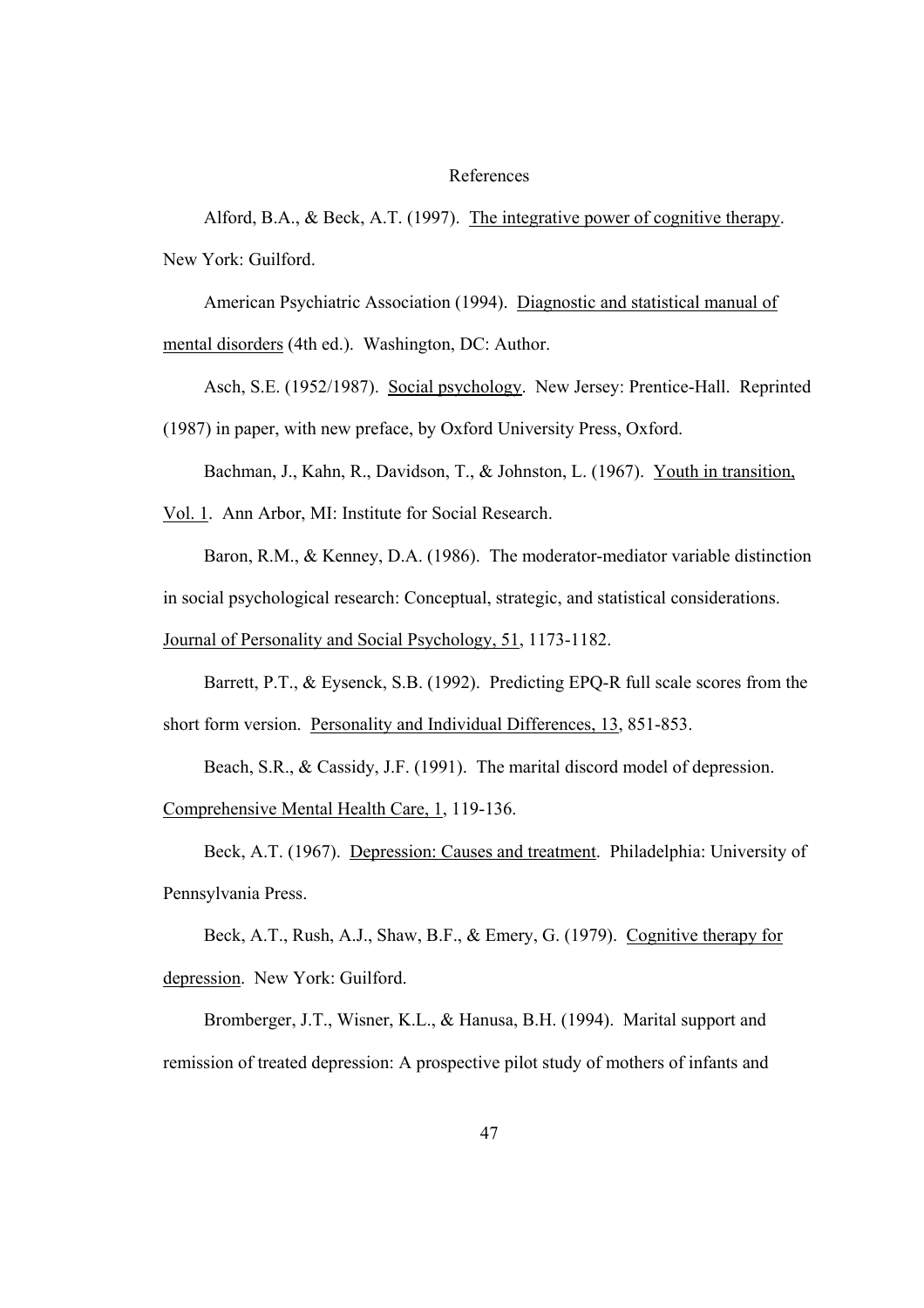toddlers. Journal of Nervous and Mental Disease, 181, 40-44.

Campbell, A., Converse, P., & Rodgers, W. (1976). The quality of American life. New York: Sage Publications.

Cantril, H. (1965). The pattern of human concerns. New Jersey: Rutgers University Press.

Chapman, H.A., Hobfoll, S.E., & Ritter, C. (1997). Partners' stress

underestimations lead to women's distress: A study of pregnant inner-city women.

Journal of Personality and Social Psychology, 73, 418-425.

Coates, D., & Wortman, C.B. (1980). Depression maintenance and interpersonal control. In A. Baum & J.E. Singer (Eds.), Advances in environmental psychology (Vol. 2). Hillsdale, NJ: Erlbaum.

Coyne, J.C. (1976). Toward an interactional description of depression. Psychiatry, 39, 28-40.

Coyne, J.C. (1994). Self-reported distress: Analog or ersatz depression? Psychological Bulletin, 116, 29-45.

Coyne, J.C., Ellard, J.H., & Smith, D.A.F. (1990). Social support, interdependence and the dilemmas of helping. In B. Sarason, I.G. Sarason, & G.R. Pierce (Eds.), Social support, an interactional view. New York: Wiley.

Coyne, J.C., Kessler, R.C., Tal, M., Turnbull, J., Wortman, C.B., & Greden, J.F. (1987). Living with a depressed person. Journal of Consulting and Clinical Psychology, 55, 347-352.

Crowne, D.P., & Marlowe, D. (1960). A new scale of social desirability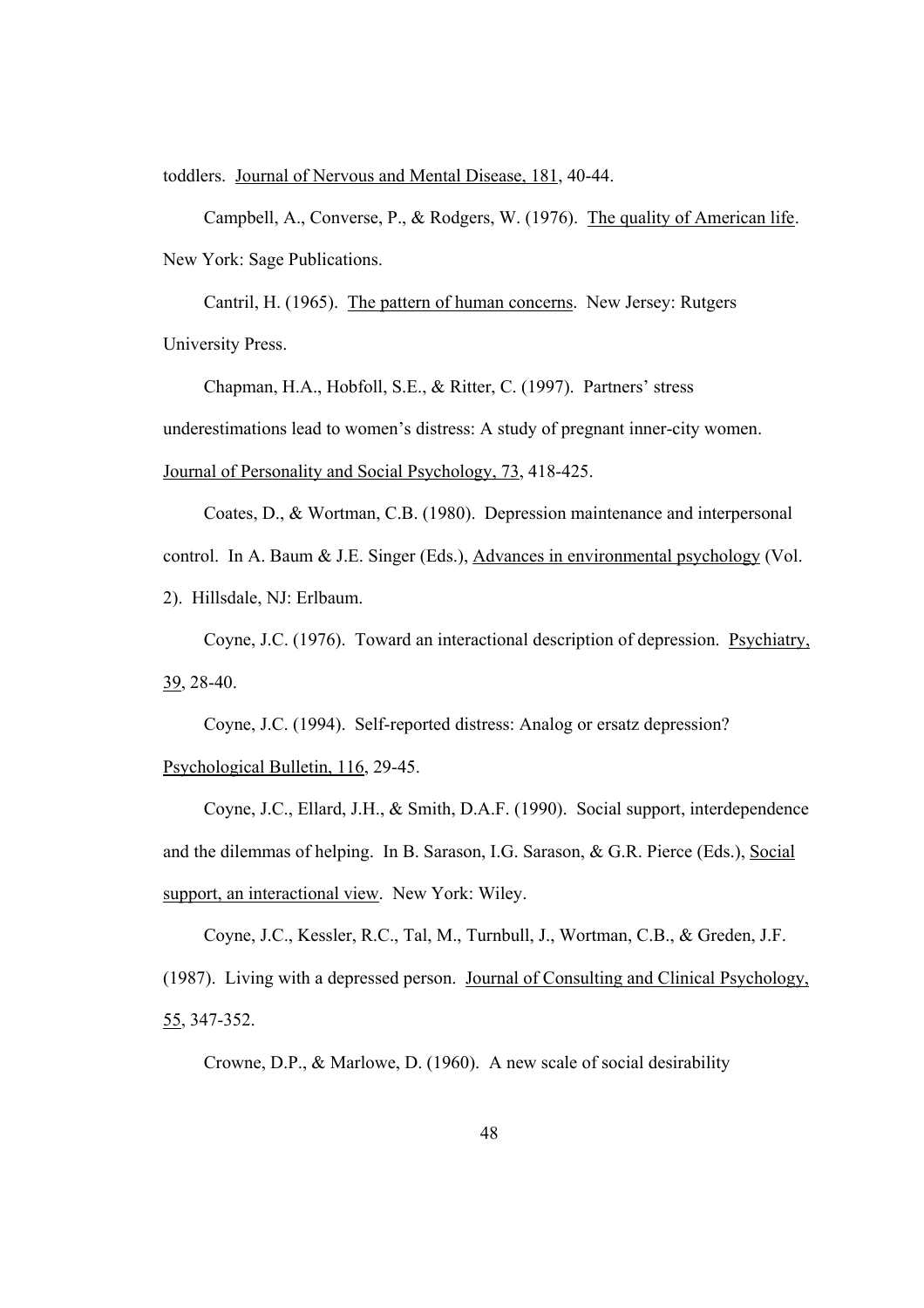independent of psychopathology. Journal of Consulting Psychology, 24, 349-354.

Cutrona, C.E. (1986). Behavioral manifestations of social support: A microanalytic investigation. Journal of Personality and Social Psychology, 51, 201-208.

Eitel, P., Hatchett, L., Friend, R., Griffin, K.W., & Wadhwa, N.K. (1995). Burden of self-care in seriously ill patients: Impact on adjustment. Health Psychology, 14, 457- 463.

Eysenck, S.B.G., & Eysenck, H.J. (1975). Manual of the Eysenck Personality Questionnaire. London: Hadder & Stoughton.

Eysenck, S.B.G., Eysenck, H.J., & Barrett, P. (1985). A revised version of the psychoticism scale. Personality and Individual Differences, 6, 21-29.

Fadden, G., Bebbington, P., & Kuipers, L. (1987). Caring and its burdens: A study of the spouses of depressed patients. British Journal of Psychiatry, 151, 660-667.

Finch, J.F. & Zautra, A.J. (1992). Testing latent longitudinal models of social ties and depression among the elderly: A comparison of distribution-free and maximum likelihood estimates with nonnormal data. Psychology and Aging, 7, 107-118.

Flett, G.L., Hewitt, P.L., Garshowitz, M., & Martin, T.R. (1997). Personality, negative social interactions, and depressive symptoms. Canadian Journal of Behavioural Science, 29, 28-37.

Friend, R., Rafferty, Y., & Bramel, D. (1990). A puzzling misinterpretation of the Asch 'conformity' study. European Journal of Social Psychology, 20, 29-44.

Goering, P.N., Lancee, W.J., & Freeman, S.J.J. (1992). Marital support and recovery from depression. British Journal of Psychiatry, 160, 76-82.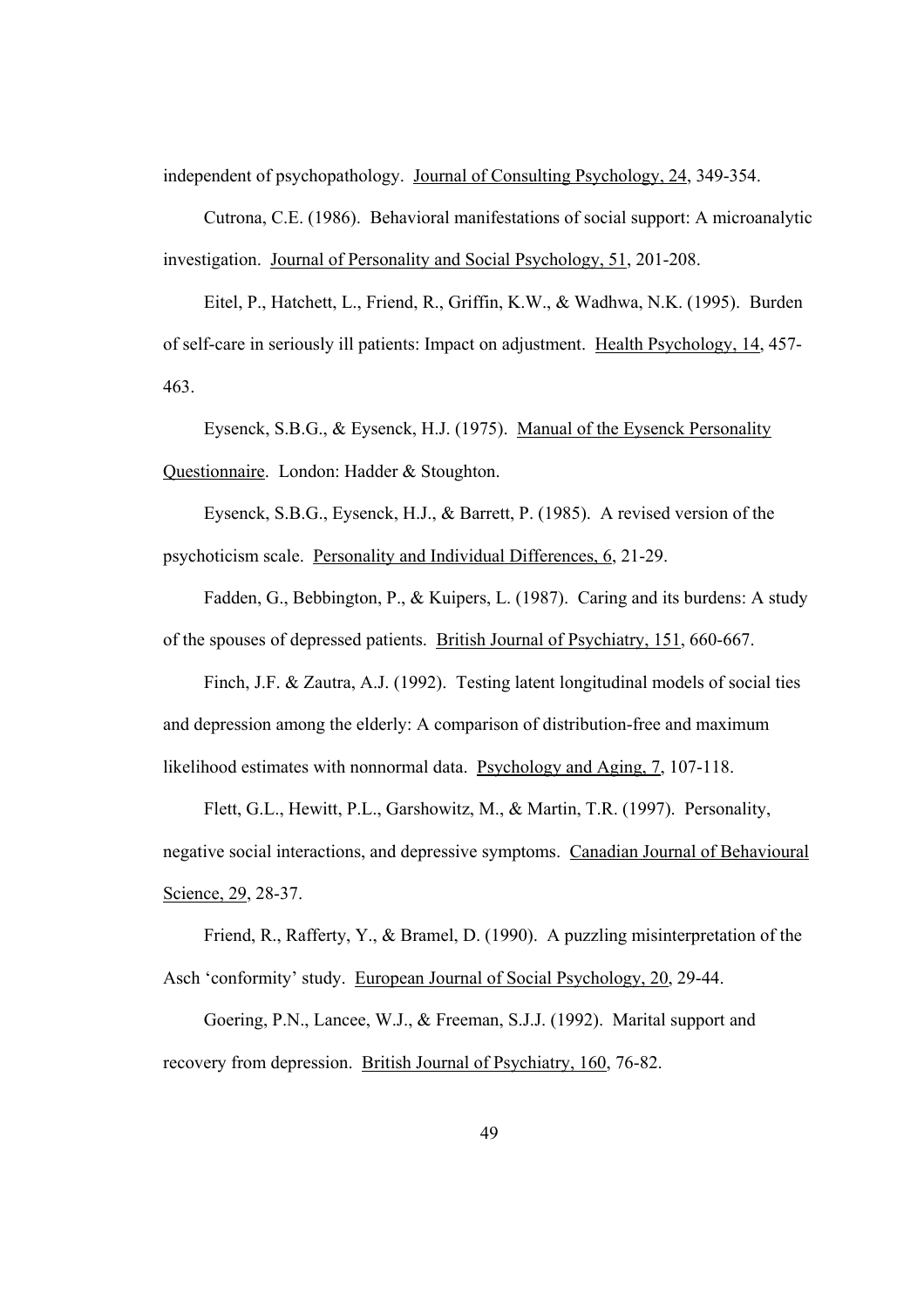Hatchett, L. (1997). Interpersonal discord in chronic illness: Testing the role of family demands and patient self-concept. Unpublished dissertation.

Hatchett, L., Friend, R., Symister, P., & Wadhwa, N. (1997). Interpersonal expectations, social support, and adjustment to chronic illness. Journal of Personality and Social Psychology, 73, 560-573.

Hewitt, P.L. & Flett, G.L. (1991a). Dimensions of perfectionism in unipolar depression. Journal of Abnormal Psychology, 100, 98-101.

Hewitt, P.L., & Flett, G.L. (1991b). Perfectionism in the self and social contexts: Conceptualization, assessment, and association with psychopathology. Journal of Personality and Social Psychology, 60, 456-470.

Hewitt, P.L. & Flett, G.L. (1993). Dimensions of perfectionism, daily stress, and depression: A test of the specific vulnerability hypothesis. Journal of Abnormal Psychology, 102, 58-65.

Hewitt, P.L., Flett, G.L., & Ediger, E. (1996). Perfectionism and depression: Longitudinal assessment of a specific vulnerability hypothesis. Journal of Abnormal Psychology, 105, 276-280.

Hewitt, P.L., Flett, G.L., Turnbull-Donovan, W., & Mikail, S.F. (1991). The Multidimensional Perfectionism Scale: Reliability, validity, and psychometric properties in psychiatric samples. Psychological Assessment, 3, 464-468.

Holmbeck, G.N. (1997). Toward terminological, conceptual, and statistical clarity in the study of mediators and moderators: Examples from the child-clinical and pediatric psychology literatures. Journal of Consulting and Clinical Psychology, 65, 599-610.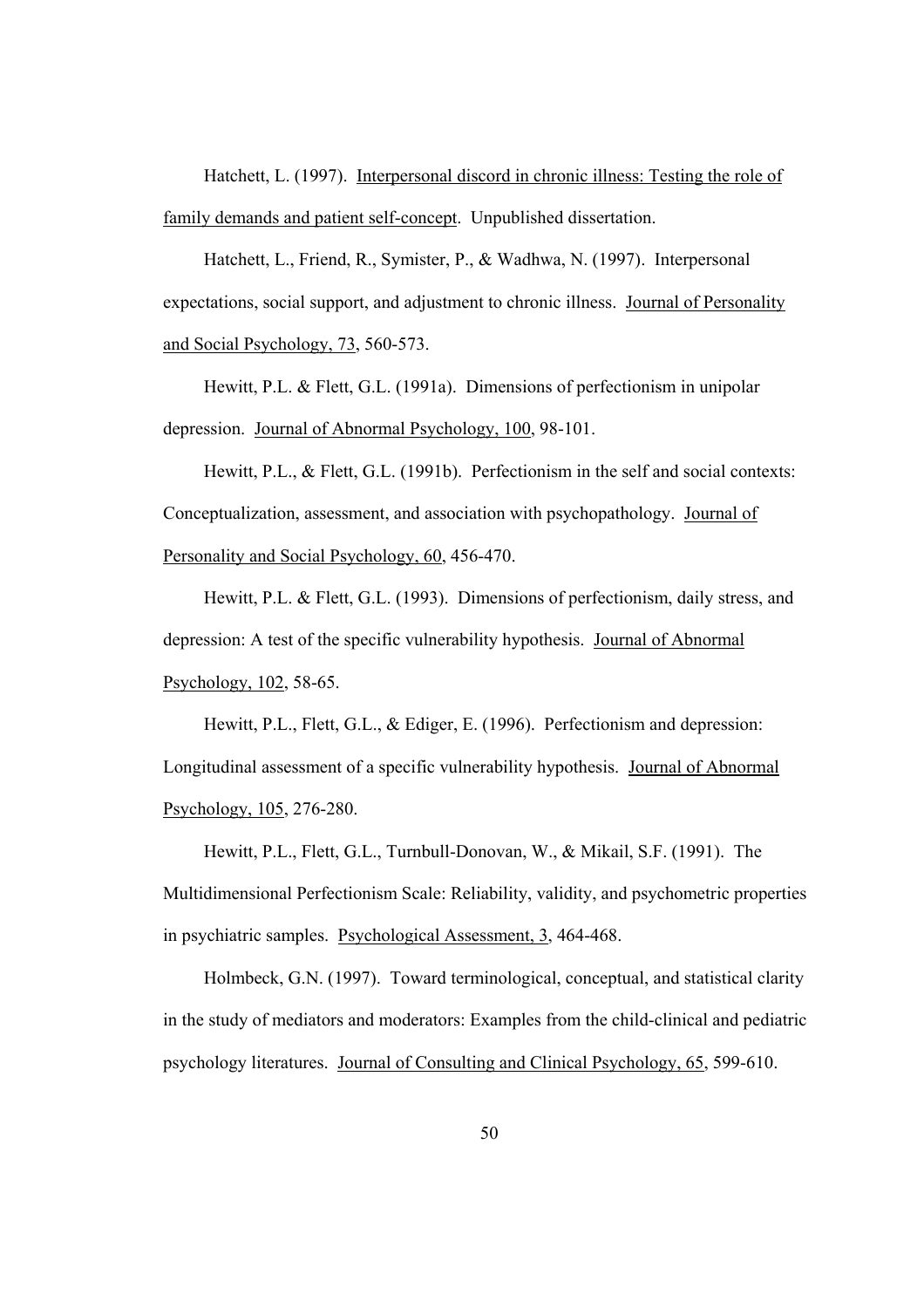Hooley, J.M., & Teasdale, J.D. (1989). Predictors of relapse in unipolar

depressives: Expressed emotion, marital distress, and perceived criticism. Journal of Abnormal Psychology, 98, 229-235.

Keitner, G.I., & Miller, I.W. (1990). Family functioning and major depression: An overview. American Journal of Psychiatry, 147, 1128-1137.

Keitner, G.I., Miller, I.W., Epstein, N.B., & Bishop, D.S. (1990). Family processes and the course of depression. In G.I. Keitner (Ed.), Depression and families: Impact and treatment. Washington, D.C.: American Psychiatric Press.

Keitner, G.I., Ryan, C.E., Miller, I.W., Kohn, R., Bishop, D.S., & Epstein, N.B. (1995). Role of the family in recovery and major depression. American Journal of Psychiatry, 152, 1002-1008.

Keitner, G.I, Ryan, C.E., Miller, I.W., & Norman, W.H. (1992). Recovery and major depression: Factors associated with twelve-month outcome. American Journal of Psychiatry, 149, 93-99.

Klerman, G.L., Weissman, M.M., Rounsaville, B.J., & Chevron, E.S. (1984).

Interpersonal psychotherapy of depression. New York: Basic Books.

Laing, R.D., Phillipson, H., & Lee, A.R. (1966). Interpersonal perception. New York: Harper.

Lara, M.E., Leader, J., & Klein, D.N (1997). The association between social support and course of depression: Is it comorbid with personality? Journal of Abnormal Psychology, 106, 478-482.

Lazarus, R.S. (1984). The trivialization of distress. In B.L. Hammonds & C.J.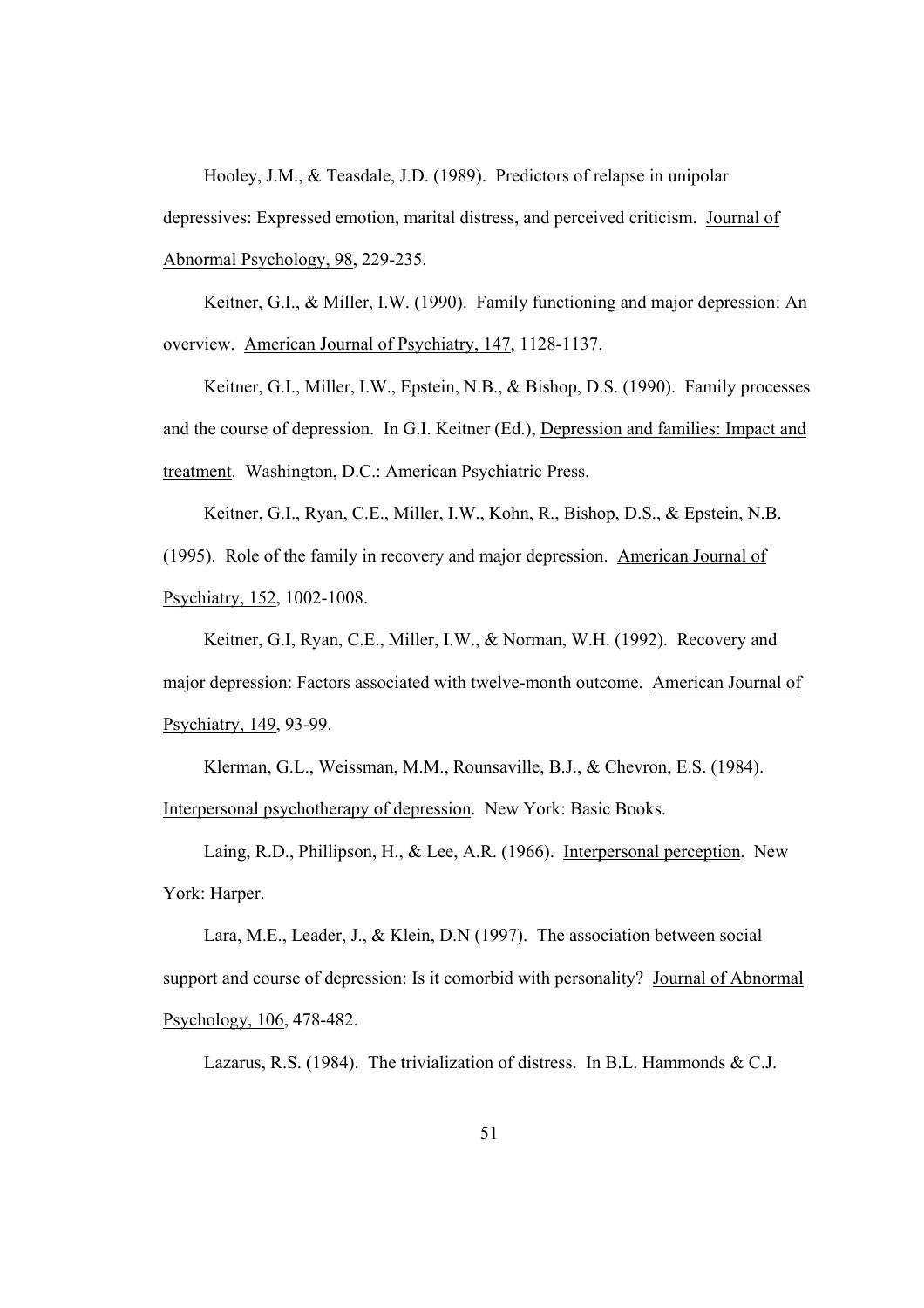Scheirer (Eds.), Psychology and health: The Master Lecture Series. Washington, DC: American Psychological Association.

Leake, R.L. (1999). Spousal expectations, social support, and adjustment to CAD. Unpublished manuscript.

Okasha, A., El Akabawi, A.S., Snyder, K.S., Wilson, A.K., Youssef, I., & El Dawla, A.S. (1994). Expressed emotion, perceived criticism, and relapse in depression: A replication in an Egyptian community. American Journal of Psychiatry, 151, 1001- 1005.

Paykel, E.S., Meyers, J.K., Dienelt, M.N., Klerman, G.L., Lindenthal, J.J., & Pepper, M.P. (1969). Life events and depression: A controlled study. Archives of General Psychiatry, 21, 753-760.

Procidano, M.E., & Heller, K. (1983). Measures of perceived social support from friends and from family: Three validation studies. American Journal of Community Psychology, 11, 1-24.

Reynolds, W.M. (1982). Development of reliable and valid short forms of the

Marlowe-Crowne Social Desirability Scale. Journal of Clinical Psychology, 38, 119-125.

Sarason, B.R., Shearin, E.N., Pierce, G.R., & Sarason, I.G. (1987). Interrelations of social support measures: Theoretical and practical implications. Journal of Personality and Social Psychology, 52, 813-832.

Scheier, M.F., & Carver, C.S. (1985). Optimism, coping, and health: Assessment and implications of generalized outcome expectancies. Health Psychology, 4, 219-247.

Scheier, M.F., Carver, C.S., & Bridges, M.W. (1994). Distinguishing optimism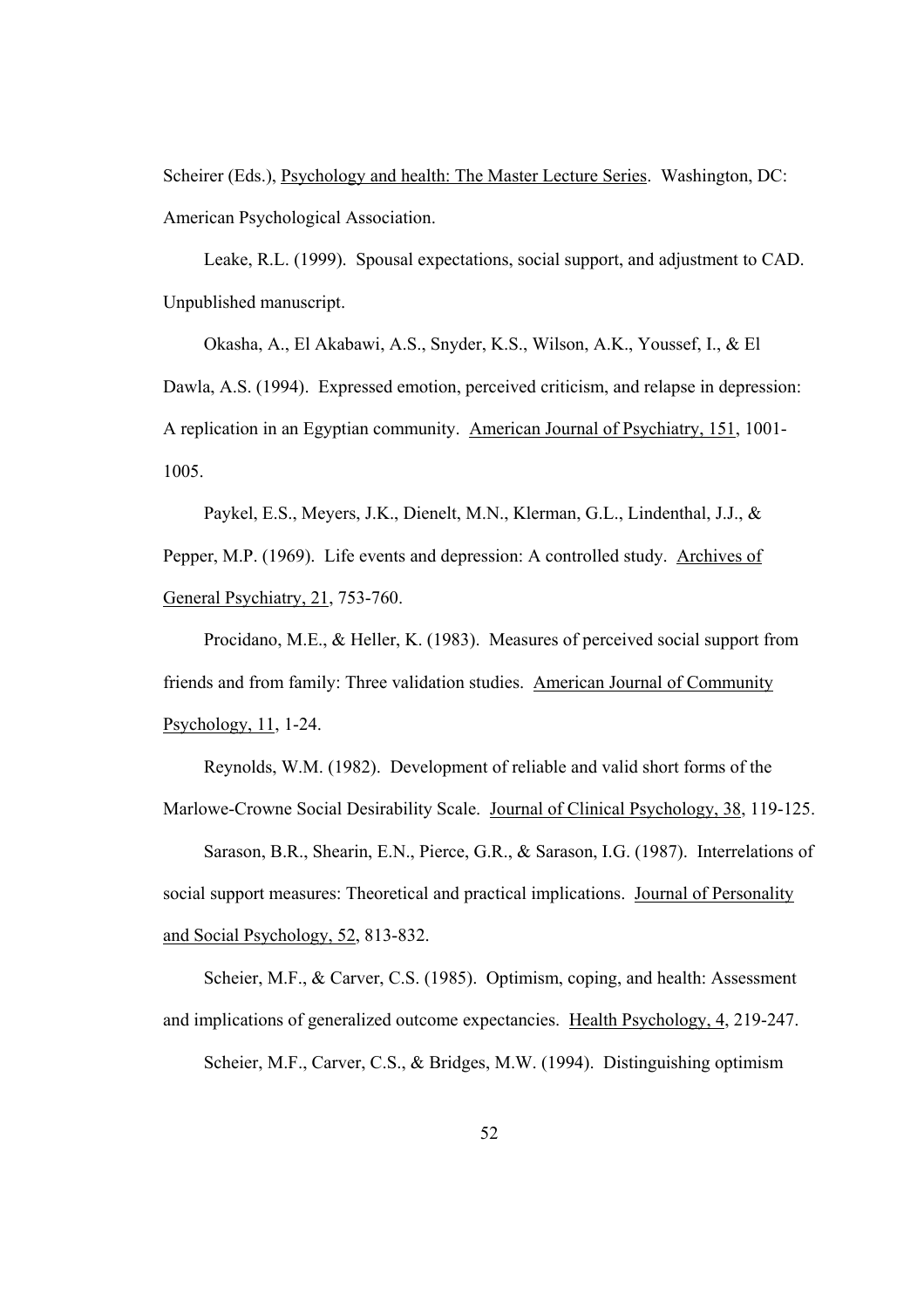from neuroticism (and trait anxiety, self-mastery, and self-esteem): A reevaluation of the Life Orientation Test. Journal of Personality and Social Psychology, 67, 1063-1978.

Semple, S.J. (1992). Conflict in Alzheimer's caregiving families: Its dimensions and consequences. The Gerontologist, 32, 648-655.

Watson, D., Clark, L.A., & Tellegen, A. (1988). Development and validation of brief measures of positive and negative affect. Journal of Personality and Social Psychology, 44, 644-651.

Weissman, M.M., & Paykel, E. (1974). The depressed woman: A study of social relationships. Chicago: University of Chicago Press.

Zimmerman, M., & Coryell, W. (1987). The Inventory to Diagnose Depression (IDD): A self-report scale to diagnose major depressive disorder. Journal of Consulting and Clinical Psychology, 55, 55-59.

Zimmerman, M., Coryell, W., Corenthal, C., & Wilson, S. (1986). A self-report scale to diagnose major depressive disorder. Archives of General Psychiatry, 43, 1076- 1081.

Zook, A., & Sipps, G.J. (1985). Cross-validation of a short form of the Marlowe-Crowne Social Desirability Scale. Journal of Clinical Psychology, 41, 236-238.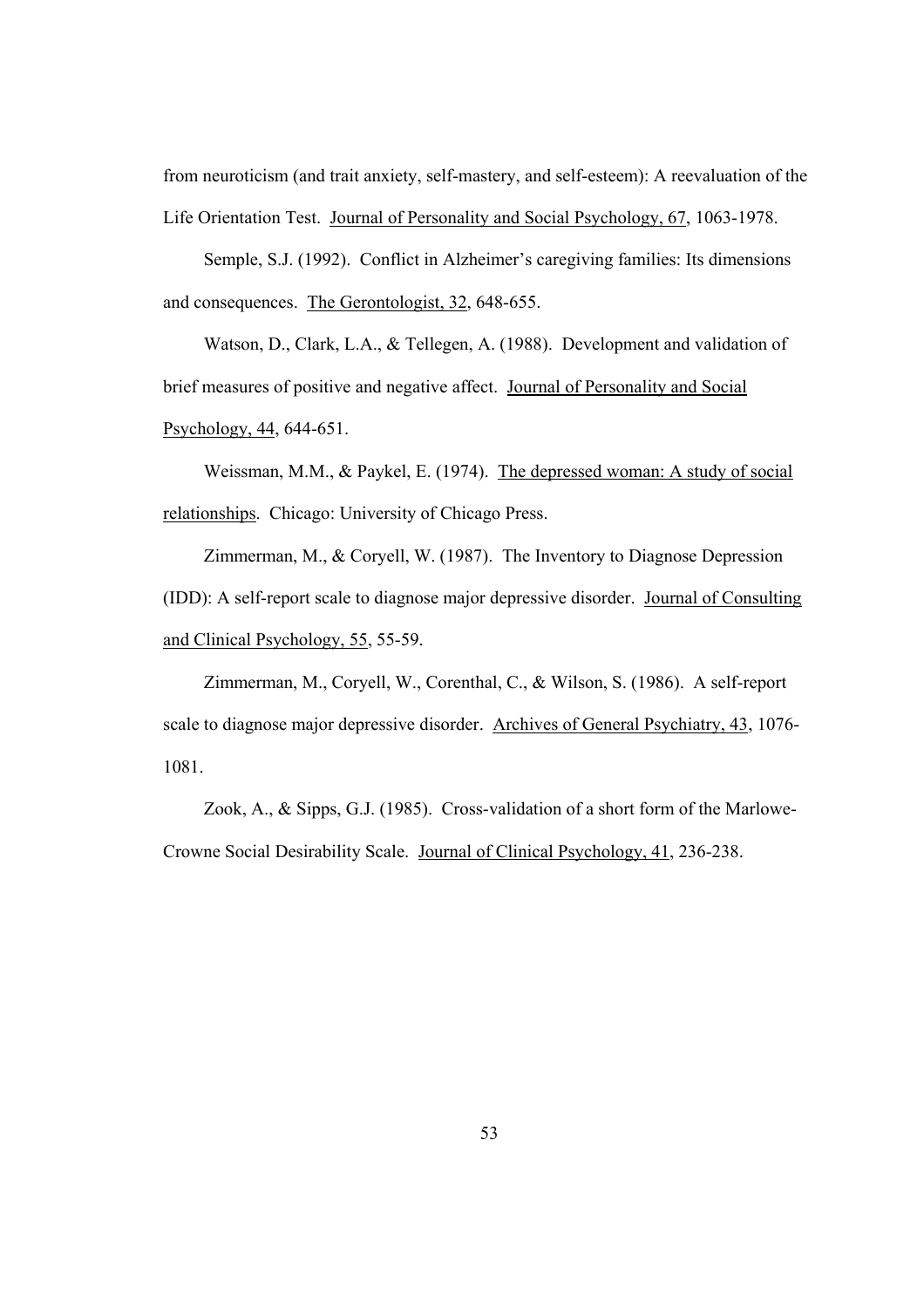Reliability, Means, SDs, and Ranges of Measures

|                              |          | Time 1               |                     |                                      |          |                 |               |            | Time 2 |
|------------------------------|----------|----------------------|---------------------|--------------------------------------|----------|-----------------|---------------|------------|--------|
| Measure                      | Cronbach | Test-Retest<br>Alpha | Mean<br>Reliability | <b>SD</b><br>$(\# \text{ of items})$ | Possible | Actual<br>Range | Mean<br>Range | ${\rm SD}$ |        |
| Perceived Expectations       |          | .92                  | .68                 | 61.11(16)                            | 12.05    | $16 - 80$       | $31 - 80$     | 56.64      | 13.12  |
| Family Expectations          |          | .80                  |                     | 44.53 (16)                           | 10.11    | 16-80           | 24-69         |            |        |
| Social Support               |          | .89                  |                     | 10.59(20)                            | 5.56     | $0 - 20$        | $0 - 20$      |            |        |
| Neuroticism                  |          | .64                  |                     | 9.47(12)                             | 2.11     | $0 - 12$        | $3 - 12$      |            |        |
| Social Desirability          |          | .72                  |                     | 6.05(13)                             | 2.90     | $0-13$          | $0 - 12$      |            |        |
| Perfectionism                |          | .84                  |                     | 60.35(15)                            | 16.40    | 15-105          | 21-99         |            |        |
| Perceived Criticism          |          |                      | .67                 | 5.86(1)                              | 2.88     | $1 - 10$        | $1 - 10$      | 5.87       | 2.35   |
| Depression                   |          | .79                  | .55                 | 39.55 (22)                           | 11.87    | $0 - 88$        | 14-62         | 33.07      | 14.67  |
| Optimism                     |          | .58                  | .59                 | 8.48(6)                              | 3.91     | $0 - 24$        | $0 - 16$      | 9.13       | 4.83   |
| Quality of Life <sup>a</sup> |          | .77                  | .59                 | 16.58(4)                             | 3.23     | $4 - 23$        | $10 - 23$     | 15.42      | 4.16   |

Note.  $N = 66$  for Time 1 variables;  $N = 60$  for Family Expectations;  $N = 45$  for Time 2 variables.

<sup>a</sup>Higher scores indicate lower quality of life.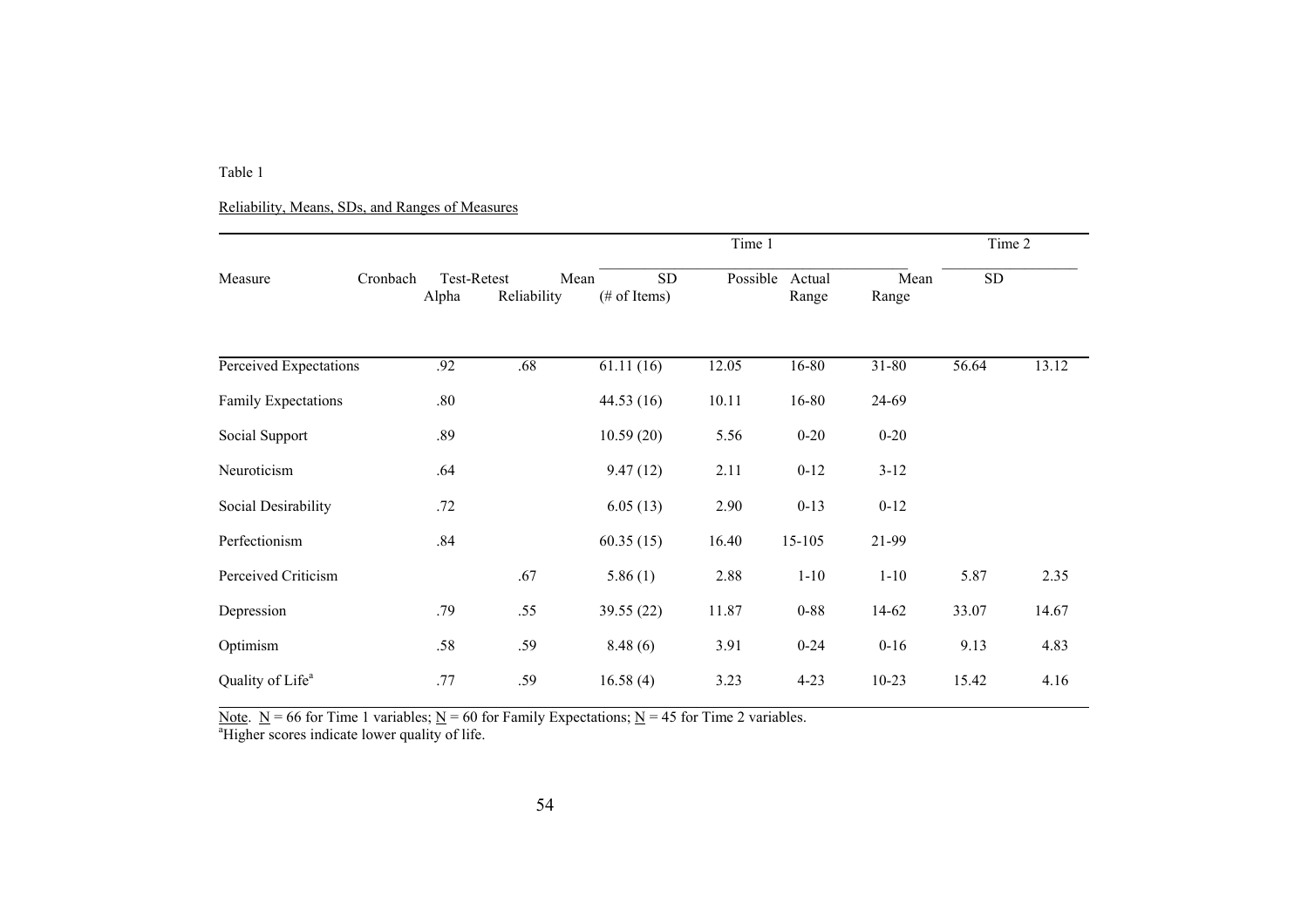| Correlations of Study Variables |  |  |
|---------------------------------|--|--|
|                                 |  |  |

|                                    | 1       | 2        | 3      | $\overline{4}$ | 5       | 6      | $\tau$   | 8       | 9        | 10      | 11       | $\overline{12}$ | $\overline{13}$ | 14      |
|------------------------------------|---------|----------|--------|----------------|---------|--------|----------|---------|----------|---------|----------|-----------------|-----------------|---------|
| 1. T1 Perceived Expectations       |         |          |        |                |         |        |          |         |          |         |          |                 |                 |         |
| 2. T2 Perceived Expectations .68** |         |          |        |                |         |        |          |         |          |         |          |                 |                 |         |
| 3. Family Expectations             | $.35**$ | $.41**$  |        |                |         |        |          |         |          |         |          |                 |                 |         |
| 4. Social Support                  | $-.26*$ | $-.40**$ | $-.06$ |                |         |        |          |         |          |         |          |                 |                 |         |
| 5. Neuroticism                     | $.35**$ | .06      | .00    | .11            |         |        |          |         |          |         |          |                 |                 |         |
| 6. Social Desirability             | .13     | .14      | .03    | $-.03$         | $-.30*$ |        |          |         |          |         |          |                 |                 |         |
| 7. Perfectionism                   | $.38**$ | $.53**$  | .07    | $-.29*$        | .22     | .02    |          |         |          |         |          |                 |                 |         |
| 8. T1 Perceived Criticism          | $.32**$ | $.49**$  | .14    | $-.32**$       | $.26*$  | .03    | $.52**$  |         |          |         |          |                 |                 |         |
| 9. T2 Perceived Criticism          | $.33*$  | $.68**$  | $.34*$ | $-.54**$       | .05     | .09    | $.48**$  | $.67**$ |          |         |          |                 |                 |         |
| 10. T1 Depression                  | $.38**$ | $.36*$   | .23    | .09            | .04     | .13    | .08      | .03     | .16      |         |          |                 |                 |         |
| 11. T2 Depression                  | $.41**$ | $.56**$  | .15    | $-.26$         | $-.03$  | .22    | $.30*$   | .03     | $.36*$   | $.55**$ |          |                 |                 |         |
| 12. T1 Optimism                    | $-.24*$ | $-.28$   | .01    | .23            | $-.06$  | .14    | $-.24*$  | $-.20$  | $-.23$   | $-.21$  | $-.39**$ |                 |                 |         |
| 13. T2 Optimism                    | $-.32*$ | $-.63**$ | $-14$  | $.51**$        | $-.07$  | $-.10$ | $-.54**$ | $-.31*$ | $-.55**$ | $-.28$  | $-.69**$ | $.59**$         |                 |         |
| 14. T1 Quality of Life             | $.25*$  | .17      | .09    | $-.28*$        | $-.04$  | $-.09$ | .04      | .20     | .26      | $.30*$  | $.40**$  | $-.38**$        | $-.38**$        |         |
| 15. T2 Quality of Life             | .15     | $.39**$  | .07    | $-.25$         | .09     | .08    | .27      | .07     | $.38**$  | .21     | $.73**$  | $-.35*$         | $-.67**$        | $.59**$ |

Note.  $N = 66$  for Time 1 variables;  $N = 60$  for Family Expectations;  $N = 45$  for Time 2 variables. T1 = Time 1; T2 = Time 2.  $p<05$ ,  $*^{p}<01$  (two tailed)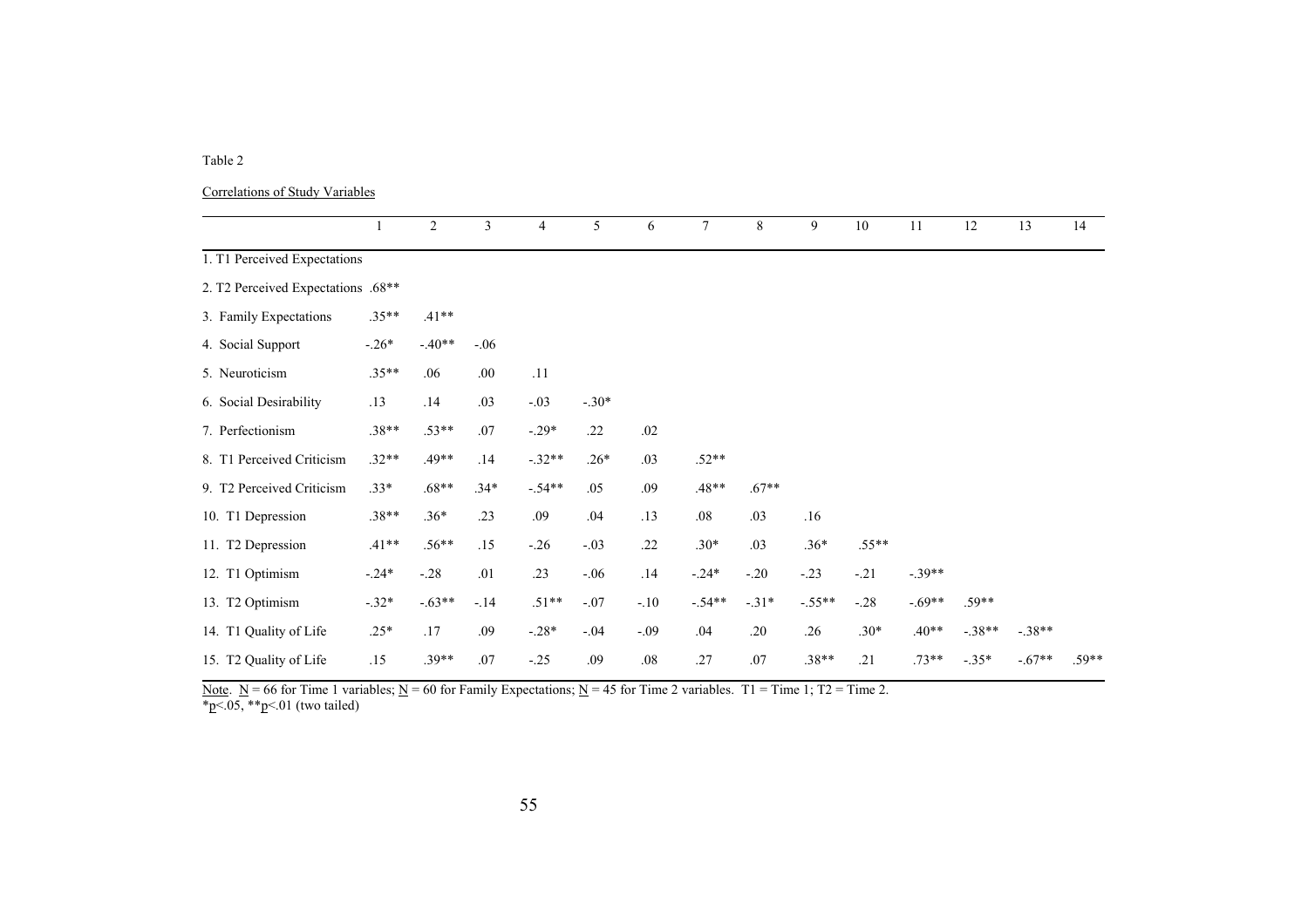Correlations of Study Variables for Participants who Completed the Study

|                                    |         | 2        | 3      | $\overline{4}$ | 5       | 6      | $\tau$   | 8       | 9        | 10      | 11       | 12       | 13       | 14      |
|------------------------------------|---------|----------|--------|----------------|---------|--------|----------|---------|----------|---------|----------|----------|----------|---------|
| 1. T1 Perceived Expectations       |         |          |        |                |         |        |          |         |          |         |          |          |          |         |
| 2. T2 Perceived Expectations .68** |         |          |        |                |         |        |          |         |          |         |          |          |          |         |
| 3. Family Expectations             | $.30*$  | $.41**$  |        |                |         |        |          |         |          |         |          |          |          |         |
| 4. Social Support                  | $-.23$  | $-.40**$ | $-.10$ |                |         |        |          |         |          |         |          |          |          |         |
| 5. Neuroticism                     | $.34*$  | .06      | $-.07$ | .16            |         |        |          |         |          |         |          |          |          |         |
| 6. Social Desirability             | .23     | .14      | .04    | $-.23$         | $-.23$  |        |          |         |          |         |          |          |          |         |
| 7. Perfectionism                   | $.55**$ | $.53**$  | .08    | $-.41**$       | .27     | $-.01$ |          |         |          |         |          |          |          |         |
| 8. T1 Perceived Criticism          | $.38*$  | .49**    | .20    | $-.33*$        | .29     | .14    | $.43**$  |         |          |         |          |          |          |         |
| 9. T2 Perceived Criticism          | $.33*$  | $.68**$  | $.34*$ | $-.54**$       | .05     | .09    | $.48**$  | $.67**$ |          |         |          |          |          |         |
| 10. T1 Depression                  | $.51**$ | $.36*$   | .13    | $-.05$         | .07     | .21    | .05      | .01     | .16      |         |          |          |          |         |
| 11. T2 Depression                  | $.41**$ | $.56**$  | .15    | $-.26$         | $-.03$  | .22    | $.30*$   | .03     | $.36*$   | $.55**$ |          |          |          |         |
| 12. T1 Optimism                    | $-.20$  | $-.28$   | .04    | .26            | $-.16$  | .29    | $-.24$   | $-.12$  | $-.23$   | $-.27$  | $-.39**$ |          |          |         |
| 13. T <sub>2</sub> Optimism        | $-.32*$ | $-.63**$ | $-.14$ | $.51**$        | $-.07$  | $-.10$ | $-.54**$ | $-.31*$ | $-.55**$ | $-.28$  | $-.69**$ | $.59**$  |          |         |
| 14. T1 Quality of Life             | .13     | .17      | .14    | $-.20$         | $-0.00$ | $-.03$ | .03      | .12     | .26      | $.48**$ | $.40**$  | $-.42**$ | $-.38**$ |         |
| 15. T2 Quality of Life             | .15     | $.39**$  | .07    | $-.25$         | .09     | .08    | .27      | .07     | $.38**$  | .21     | $.73**$  | $-.35*$  | $-.67**$ | $.59**$ |

Note.  $N = 45$ . T1 = Time 1; T2 = Time 2.

\*p<.05, \*\*p<.01 (two tailed)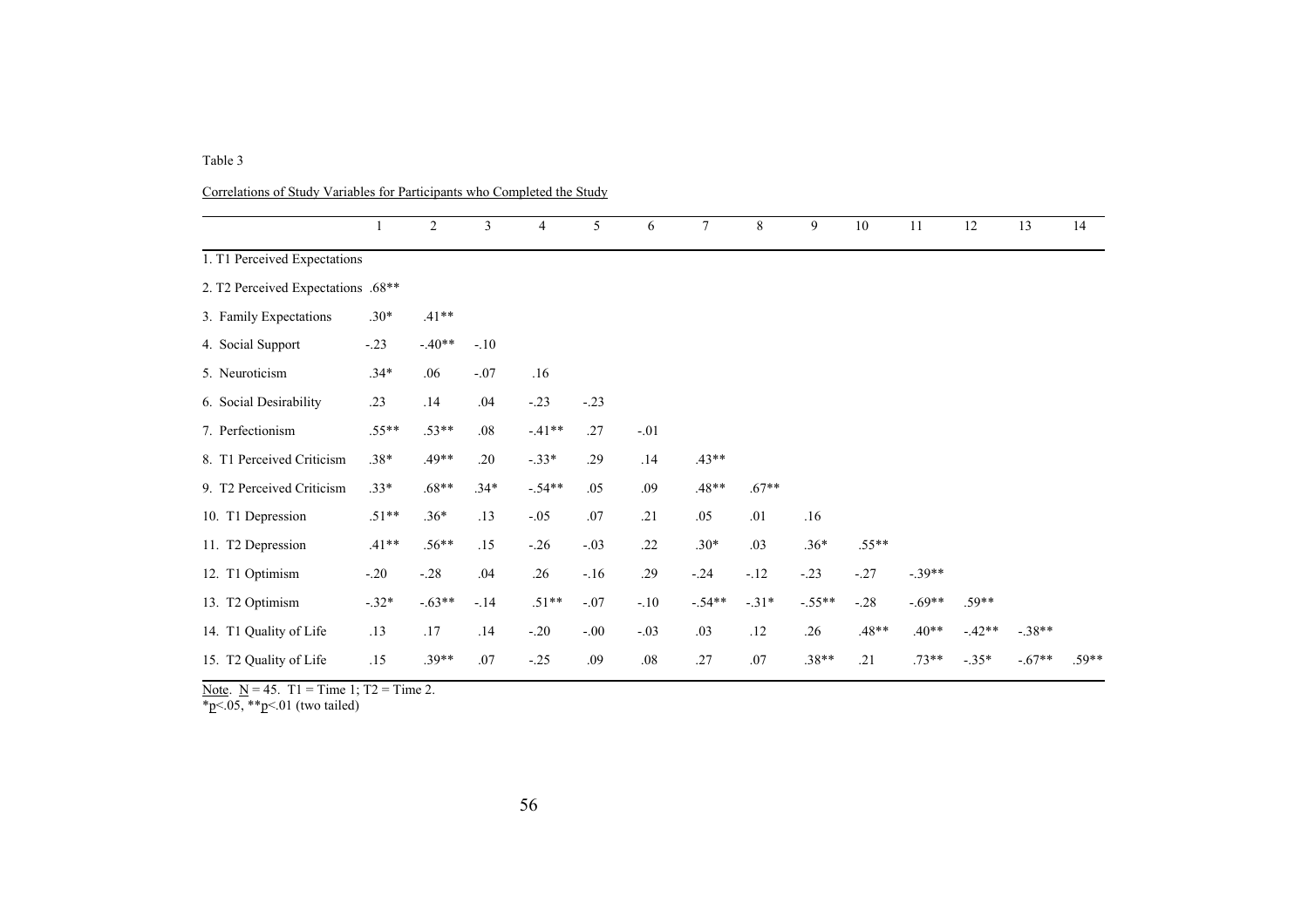|                              |        | Depression                   |         |     | Quality of Life |                                | Optimism |         |                 |                           |  |  |
|------------------------------|--------|------------------------------|---------|-----|-----------------|--------------------------------|----------|---------|-----------------|---------------------------|--|--|
| Predictors                   | ß      | $R^2$<br>${\bf F}$<br>change |         |     | ß               | $R^2$<br>$\mathbf F$<br>change |          | $\beta$ | $R^2$<br>change | $\boldsymbol{\mathrm{F}}$ |  |  |
| Step 1                       |        |                              |         |     |                 |                                |          |         |                 |                           |  |  |
| Age                          | $-.11$ |                              |         |     | $-.05$          |                                |          | $.28*$  |                 |                           |  |  |
| Education                    | .06    |                              |         |     | .14             |                                |          | $-.06$  |                 |                           |  |  |
| Sex                          | .14    |                              |         |     | $.36**$         |                                |          | $-.15$  |                 |                           |  |  |
| Perfectionism                | .14    |                              |         |     | $-.06$          |                                |          | $-.20$  |                 |                           |  |  |
| Social Support               | .15    |                              |         |     | $-.19$          |                                |          | .16     |                 |                           |  |  |
| Neuroticism                  | .01    |                              |         |     | .03             |                                |          | $-.01$  |                 |                           |  |  |
| Perceived Criticism          | .02    |                              |         |     | .18             |                                |          | $-.07$  |                 |                           |  |  |
| Step 2                       |        |                              |         |     |                 |                                |          |         |                 |                           |  |  |
| Perceived Expectations       | .59    | .23                          | 18.65** | .28 | .05             | $4.24*$                        | $-26$    | .04     | 3.23            |                           |  |  |
| Note $N = 66$ df = $(8, 57)$ |        |                              |         |     |                 |                                |          |         |                 |                           |  |  |

Cross-Sectional Regression Analyses Predicting Adjustment from Perceived Expectations at Time 1

Note.  $N = 66$ , df = (8,57)

\*p<.05, \*\*p<.01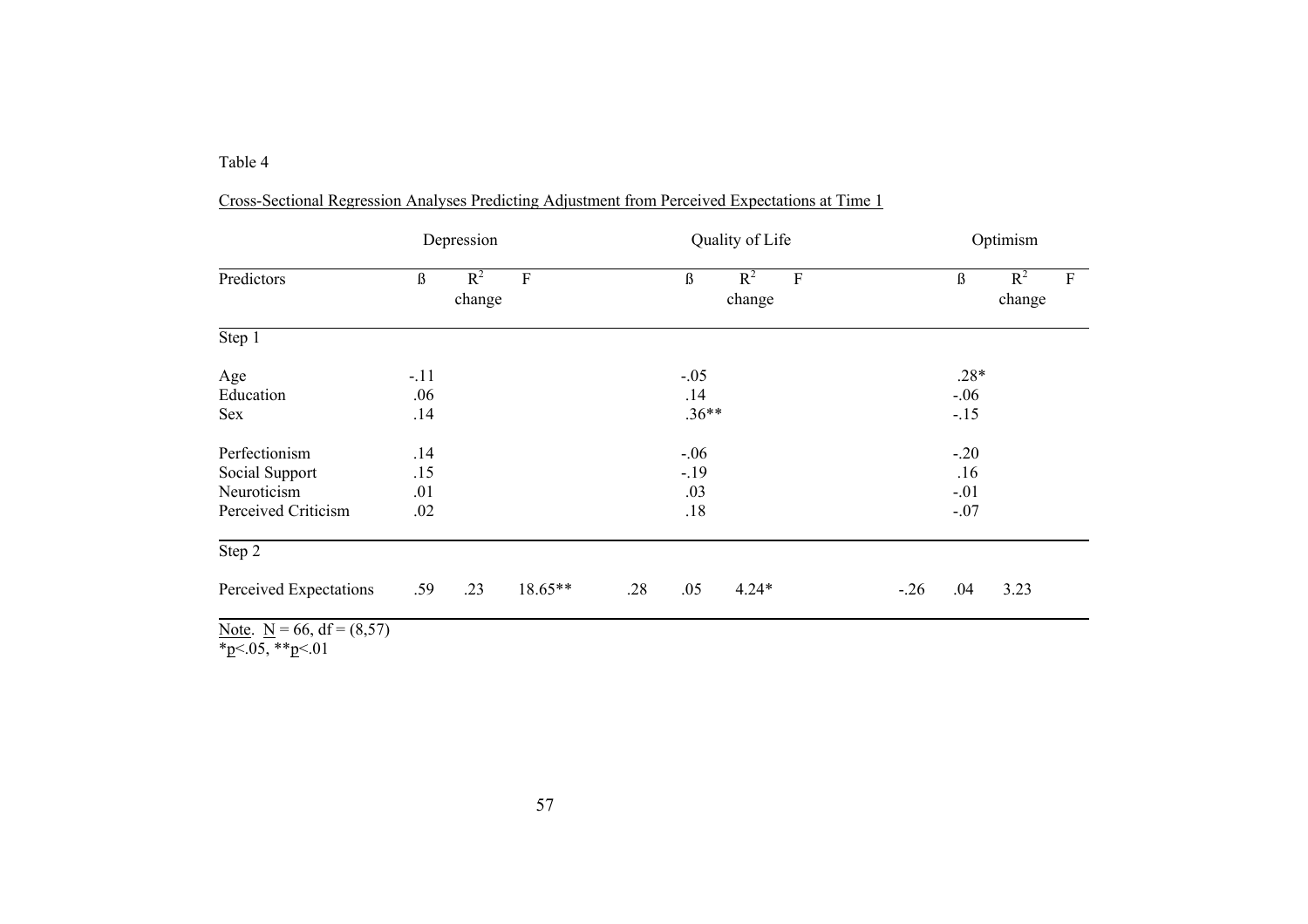### Prospective Regression Analyses Predicting Time 2 Adjustment from Perceived Expectations

|                                                                                            | Depression                    | Quality of Life                               | Optimism                           |  |  |  |  |  |
|--------------------------------------------------------------------------------------------|-------------------------------|-----------------------------------------------|------------------------------------|--|--|--|--|--|
| Predictors                                                                                 | $R^2$<br>$\beta$<br>${\bf F}$ | $R^2$<br>$\boldsymbol{\beta}$<br>$\mathbf{F}$ | $R^2$<br>$\boldsymbol{\beta}$<br>F |  |  |  |  |  |
| Time 1                                                                                     | change                        | change                                        | change                             |  |  |  |  |  |
| Step 1                                                                                     |                               |                                               |                                    |  |  |  |  |  |
| Age                                                                                        | .07                           | .07                                           | .07                                |  |  |  |  |  |
| Education                                                                                  | $-.23$                        | $-.05$                                        | $-.03$                             |  |  |  |  |  |
| <b>Sex</b>                                                                                 | .31                           | $.44*$                                        | $-.17$                             |  |  |  |  |  |
| Perfectionism                                                                              | $.36*$                        | $.36*$                                        | $-.44*$                            |  |  |  |  |  |
| Social Support                                                                             | $-.17$                        | $-.12$                                        | $.34*$                             |  |  |  |  |  |
| Neuroticism                                                                                | $-.01$                        | $-.06$                                        | $-.02$                             |  |  |  |  |  |
| Perceived Criticism                                                                        | $-14$                         | $-.06$                                        | $-.03$                             |  |  |  |  |  |
| Step 2                                                                                     |                               |                                               |                                    |  |  |  |  |  |
| Perceived Expectations                                                                     | $7.51**$<br>.43<br>.12        | .00.<br>.08<br>.20                            | .01<br>.52<br>$-.11$               |  |  |  |  |  |
| $\mathbf{M}$ $\mathbf{M}$ $\mathbf{M}$ $\mathbf{M}$ $\mathbf{M}$ $\mathbf{M}$ $\mathbf{M}$ |                               |                                               |                                    |  |  |  |  |  |

| rr |  |
|----|--|

Note.  $N = 45$ , df = (9,35)

\*p<.05, \*\*p<.01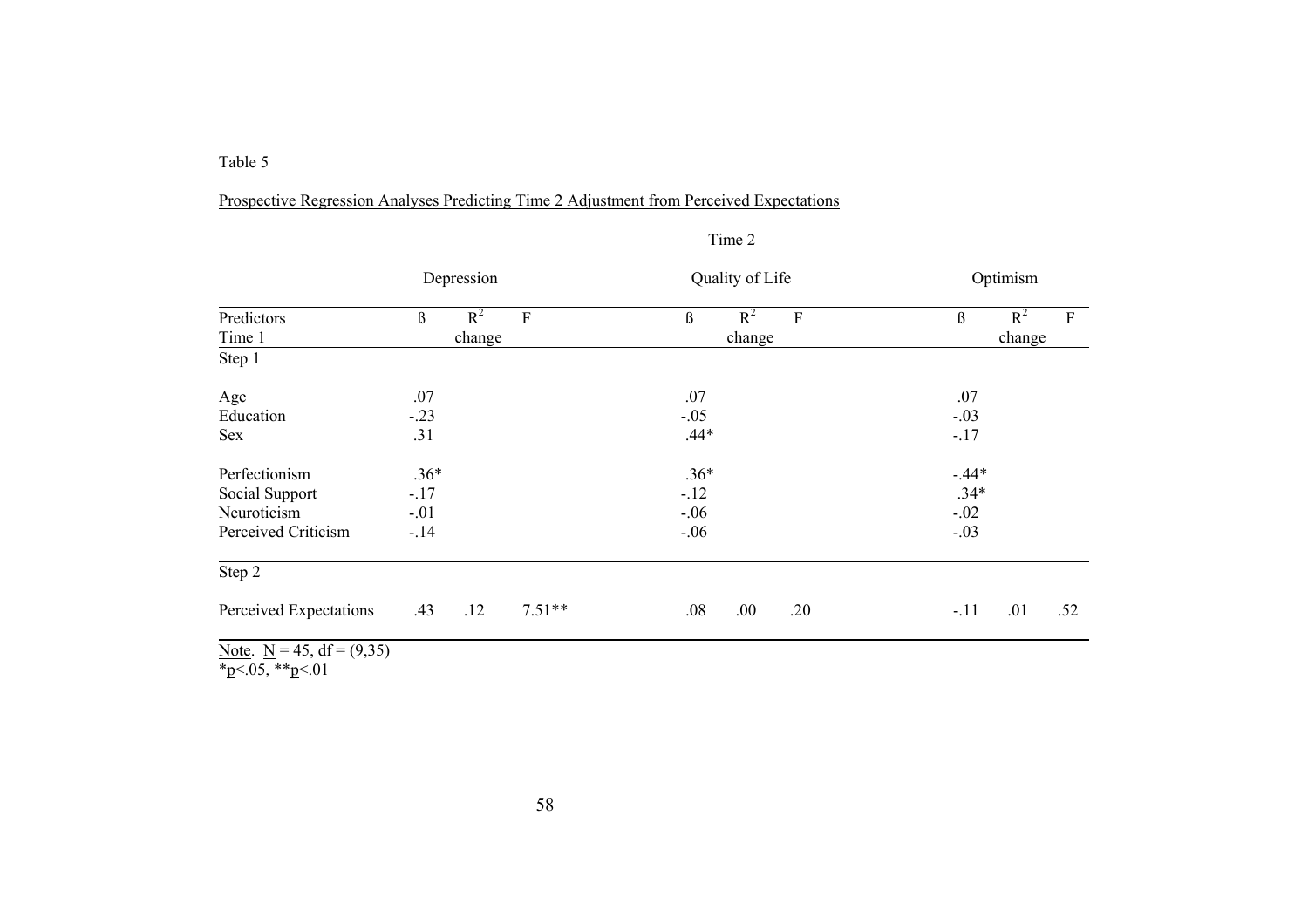## Prospective Regression Analyses Predicting Changes in Adjustment from Perceived Expectations

|                                | Depression              | Quality of Life       | Optimism                                      |  |  |  |  |  |
|--------------------------------|-------------------------|-----------------------|-----------------------------------------------|--|--|--|--|--|
| Predictors                     | $R^2$<br>${\bf F}$<br>ß | $R^2$<br>$\rm F$<br>ß | $R^2$<br>$\boldsymbol{\mathrm{F}}$<br>$\beta$ |  |  |  |  |  |
| Time 1                         | change                  | change                | change                                        |  |  |  |  |  |
| Step 1                         |                         |                       |                                               |  |  |  |  |  |
| Age                            | .10                     | .15                   | $-.09$                                        |  |  |  |  |  |
| Education                      | $-.24*$                 | $-.19$                | $-.04$                                        |  |  |  |  |  |
| Sex                            | .23                     | .19                   | $-.04$                                        |  |  |  |  |  |
| Perfectionism                  | $.36*$                  | $.33*$                | $-.30*$                                       |  |  |  |  |  |
| Social Support                 | $-13$                   | $-.03$                | .25                                           |  |  |  |  |  |
| Neuroticism                    | $-.07$                  | $-.10$                | .01                                           |  |  |  |  |  |
| Perceived Criticism            | $-.11$                  | $-12$                 | .00.                                          |  |  |  |  |  |
| Adjustment                     | $.52**$                 | $.57**$               | $.47**$                                       |  |  |  |  |  |
| Step 2                         |                         |                       |                                               |  |  |  |  |  |
| Perceived Expectations         | .00<br>.04<br>.04       | .00.<br>.12<br>$-.05$ | .00<br>.17<br>$-.06$                          |  |  |  |  |  |
| Note, $N = 45$ , $df = (9.35)$ |                         |                       |                                               |  |  |  |  |  |

Note.  $N = 45$ , df = (9,35) \*p<.05, \*\*p<.01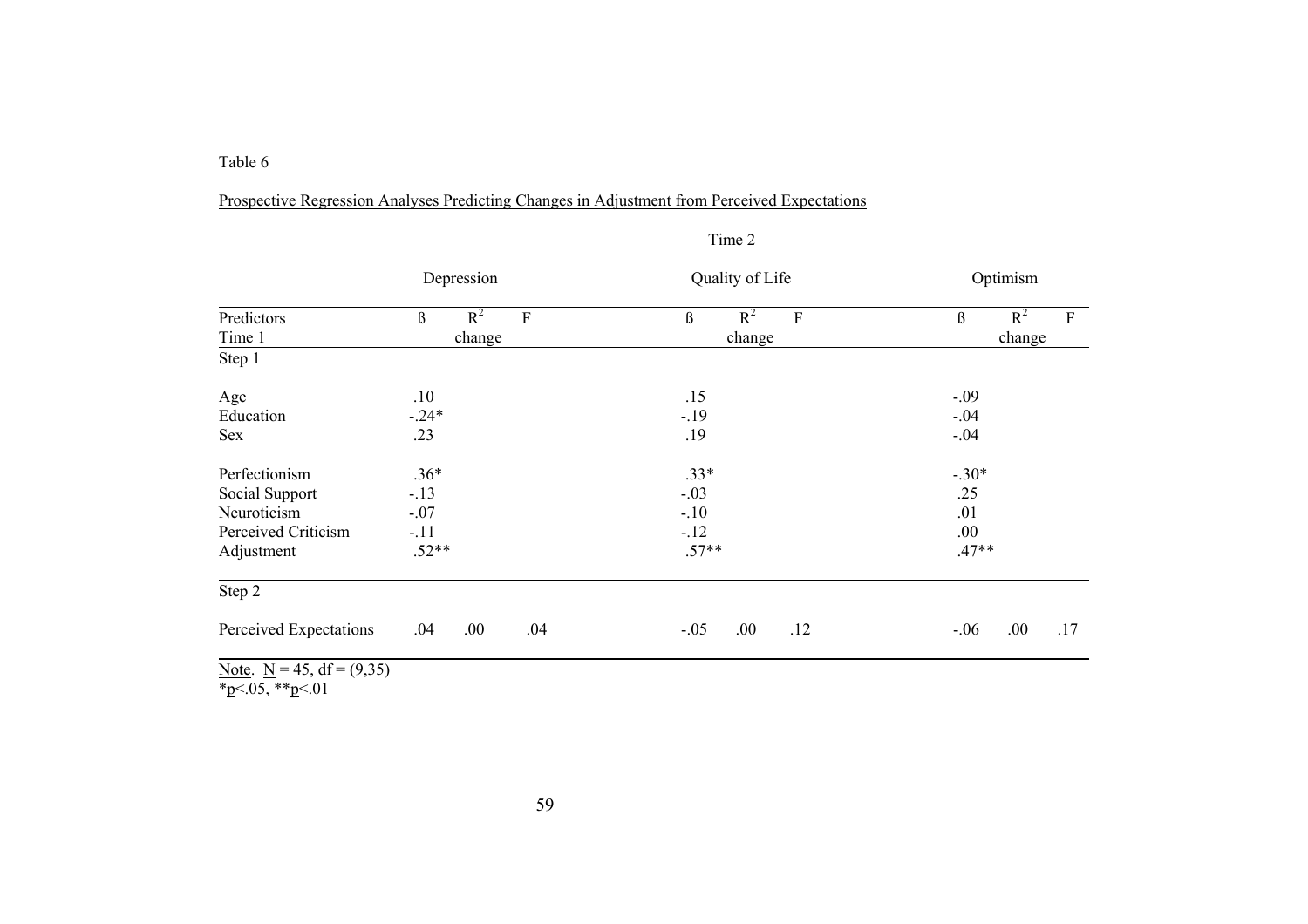Prospective Regression Analyses Predicting Changes in Perceived Expectations from Adjustment

| Predictors                   | $\beta$ | $R^2$  | F   |
|------------------------------|---------|--------|-----|
| Time 1                       |         | change |     |
|                              |         |        |     |
| Step 1                       |         |        |     |
| Age                          | $-.05$  |        |     |
| Education                    | $-13$   |        |     |
| <b>Sex</b>                   | .07     |        |     |
| Perfectionism                | .18     |        |     |
| Social Support               | $-.08$  |        |     |
| Neuroticism                  | $-.27*$ |        |     |
| Perceived Criticism          | $.29*$  |        |     |
| Perceived Expectations       | $.60**$ |        |     |
|                              |         |        |     |
| Step 2: Depression           | .11     | .01    | .65 |
| Step 2: Quality of Life      | .05     | .00.   | .16 |
| Step 2: Optimism             | $-.11$  | .01    | .83 |
| Note. $N = 45$ , df = (9.35) |         |        |     |

Time 2 Perceived Expectations

Note.  $N = 45$ , df = (9,35)

 $~^*\text{p}$ <.05,  $~^*\text{p}$ <.001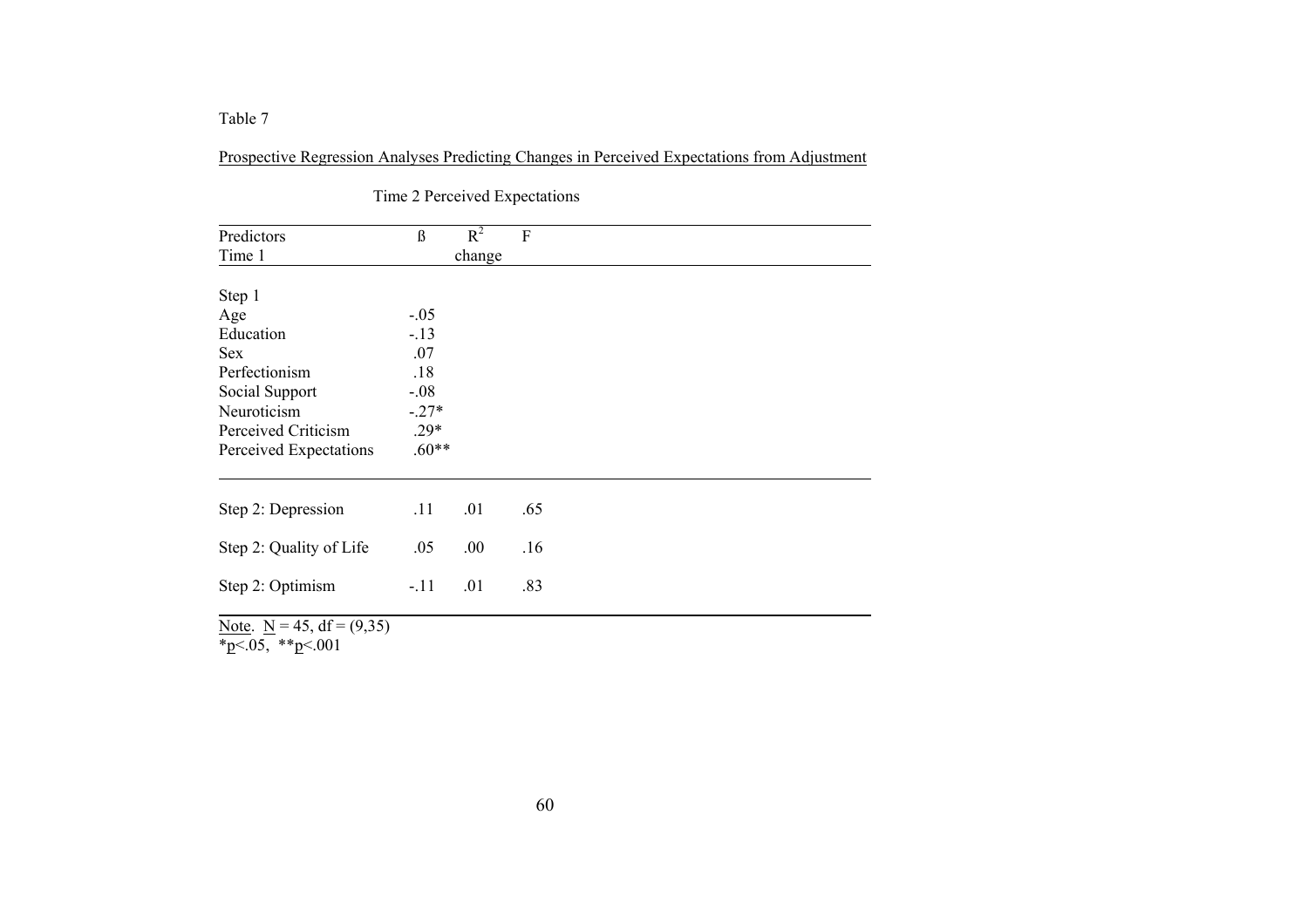# Appendix A

# Patient Questionnaire

- A. Perceived Expectations Scale
- B. Socially Prescribed Perfectionism Scale
- C. Eysenck Personality Questionnaire--Revised Neuroticism Scale
- D. Marlowe-Crowne Social Desirability Scale
- E. Quality of Life
- F. Inventory to Diagnose Depression
- G. Life Orientation Test
- H. Perceived Social Support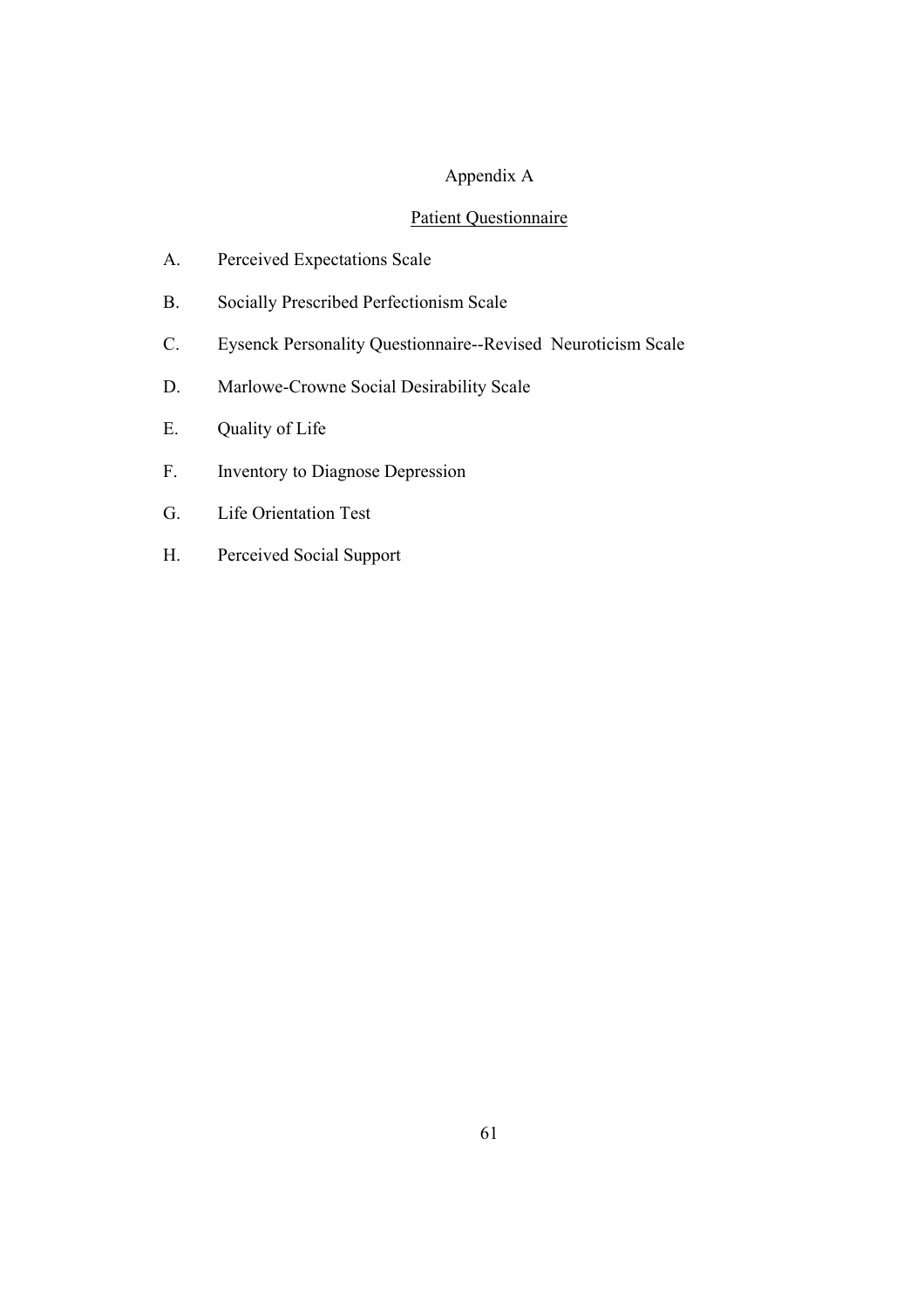# A. PERCEIVED EXPECTATIONS SCALE

These items ask about your experiences with your family and friends. Please circle the number that corresponds to how you feel using this scale:

|    | 1<br>strongly<br>disagree                                                                                                              | $\overline{2}$<br>disagree                                                                                                 | 3<br>somewhat<br>agree | $\overline{4}$<br>agree | 5<br>strongly agree                                                               |  |  |  |  |  |  |  |
|----|----------------------------------------------------------------------------------------------------------------------------------------|----------------------------------------------------------------------------------------------------------------------------|------------------------|-------------------------|-----------------------------------------------------------------------------------|--|--|--|--|--|--|--|
| 1. |                                                                                                                                        | I sometimes think that my family and friends expect me to take more<br>responsibility for my depression than I can manage. |                        |                         |                                                                                   |  |  |  |  |  |  |  |
|    | $\mathbf{1}$                                                                                                                           | $\overline{2}$                                                                                                             | 3                      | $\overline{4}$          | 5                                                                                 |  |  |  |  |  |  |  |
| 2. | I sometimes feel frustrated when my family and friends do not understand how<br>difficult it is for me to deal with my depression.     |                                                                                                                            |                        |                         |                                                                                   |  |  |  |  |  |  |  |
|    | 1                                                                                                                                      | $\overline{2}$                                                                                                             | 3                      | 4                       | 5                                                                                 |  |  |  |  |  |  |  |
| 3. | I sometimes feel that my family and friends expect me to cope much better with<br>my depression than I actually can.                   |                                                                                                                            |                        |                         |                                                                                   |  |  |  |  |  |  |  |
|    | $\mathbf{1}$                                                                                                                           | $\overline{2}$                                                                                                             | 3                      | $\overline{4}$          | 5                                                                                 |  |  |  |  |  |  |  |
| 4. | I'm doing the best that I can but sometimes I think my family and friends don't<br>understand what it is like to live with depression. |                                                                                                                            |                        |                         |                                                                                   |  |  |  |  |  |  |  |
|    | 1                                                                                                                                      | $\overline{2}$                                                                                                             | 3                      | $\overline{4}$          | 5                                                                                 |  |  |  |  |  |  |  |
| 5. |                                                                                                                                        | my relations with them much more easily than I actually can.                                                               |                        |                         | Sometimes I think my family and friends assume that I can adjust to changes in    |  |  |  |  |  |  |  |
|    | 1                                                                                                                                      | $\overline{2}$                                                                                                             | 3                      | 4                       | 5                                                                                 |  |  |  |  |  |  |  |
| 6. | am.                                                                                                                                    |                                                                                                                            |                        |                         | I feel upset at times when my family and friends don't recognize how ill I really |  |  |  |  |  |  |  |
|    | 1                                                                                                                                      | 2                                                                                                                          | 3                      | 4                       | 5                                                                                 |  |  |  |  |  |  |  |
| 7. |                                                                                                                                        | My family and friends have difficulty tolerating my depression.                                                            |                        |                         |                                                                                   |  |  |  |  |  |  |  |
|    | $\mathbf{1}$                                                                                                                           | $\overline{2}$                                                                                                             | 3                      | $\overline{4}$          | 5                                                                                 |  |  |  |  |  |  |  |
| 8. |                                                                                                                                        |                                                                                                                            |                        |                         | I sometimes get frustrated when my family and friends assume that I should be     |  |  |  |  |  |  |  |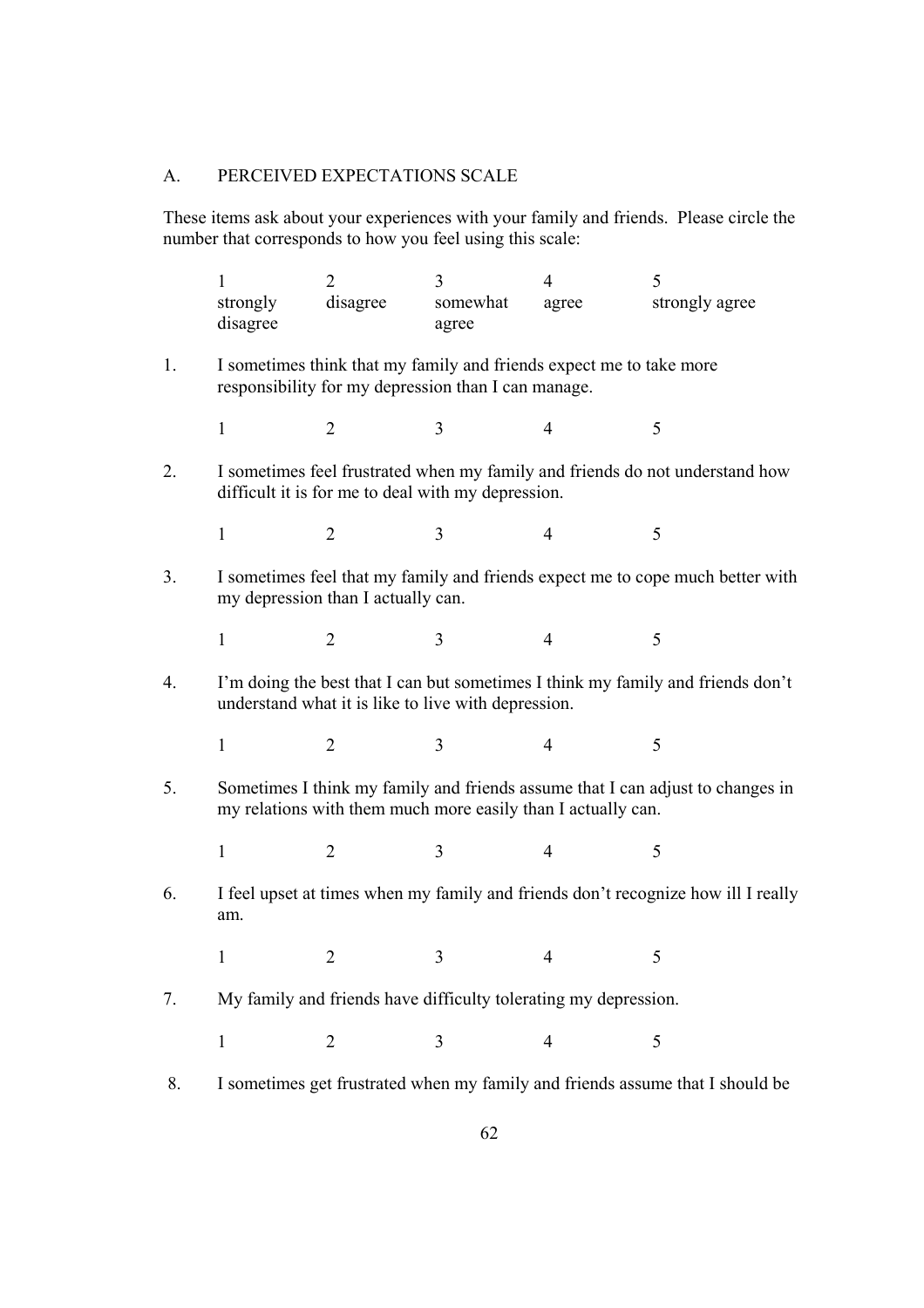able to easily carry out everyday activities which I have difficulty with (work, travel, shopping).

 $1 2 3 4 5$ 

 9. Sometimes I feel that my family and friends expect that I can do much more around the house than I really can (housework, yard work, errands).

 $1 2 3 4 5$ 

10. At times I think that my family and friends expect me to feel more hopeful about the future than I can right now.

 $1 2 3 4 5$ 

11. I feel angry at times when my family and friends assume that I could get over my depression if only I really wanted to.

 $1 2 3 4 5$ 

12. Sometimes I think my family and friends expect me to be more cheerful and positive than I can manage.

 $1 2 3 4 5$ 

13. I sometimes feel that my family and friends expect me to take more responsibility for making decisions than I'm capable of.

 $1 2 3 4 5$ 

14. At times I feel frustrated when my family and friends expect me to be more physically active than I'm capable of.

 $1 2 3 4 5$ 

- 15. I sometimes feel that my family and friends expect me to cope with many more social activities than I actually can (recreation, travel, shared activities).
	- $1 2 3 4 5$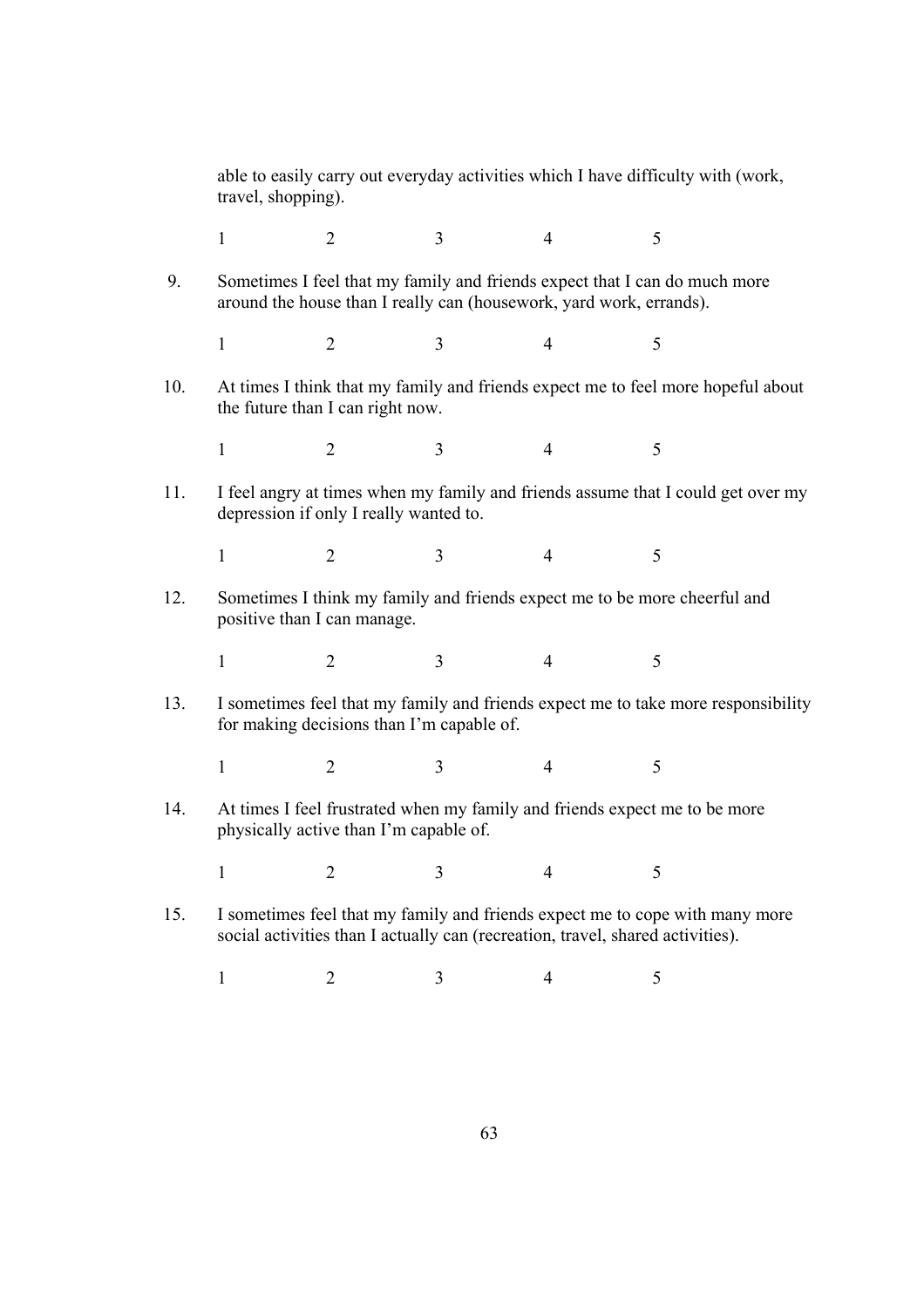16. Sometimes I think my family and friends assume that I can stop worrying and thinking about my problems much more easily than I actually can.

 $1 2 3 4 5$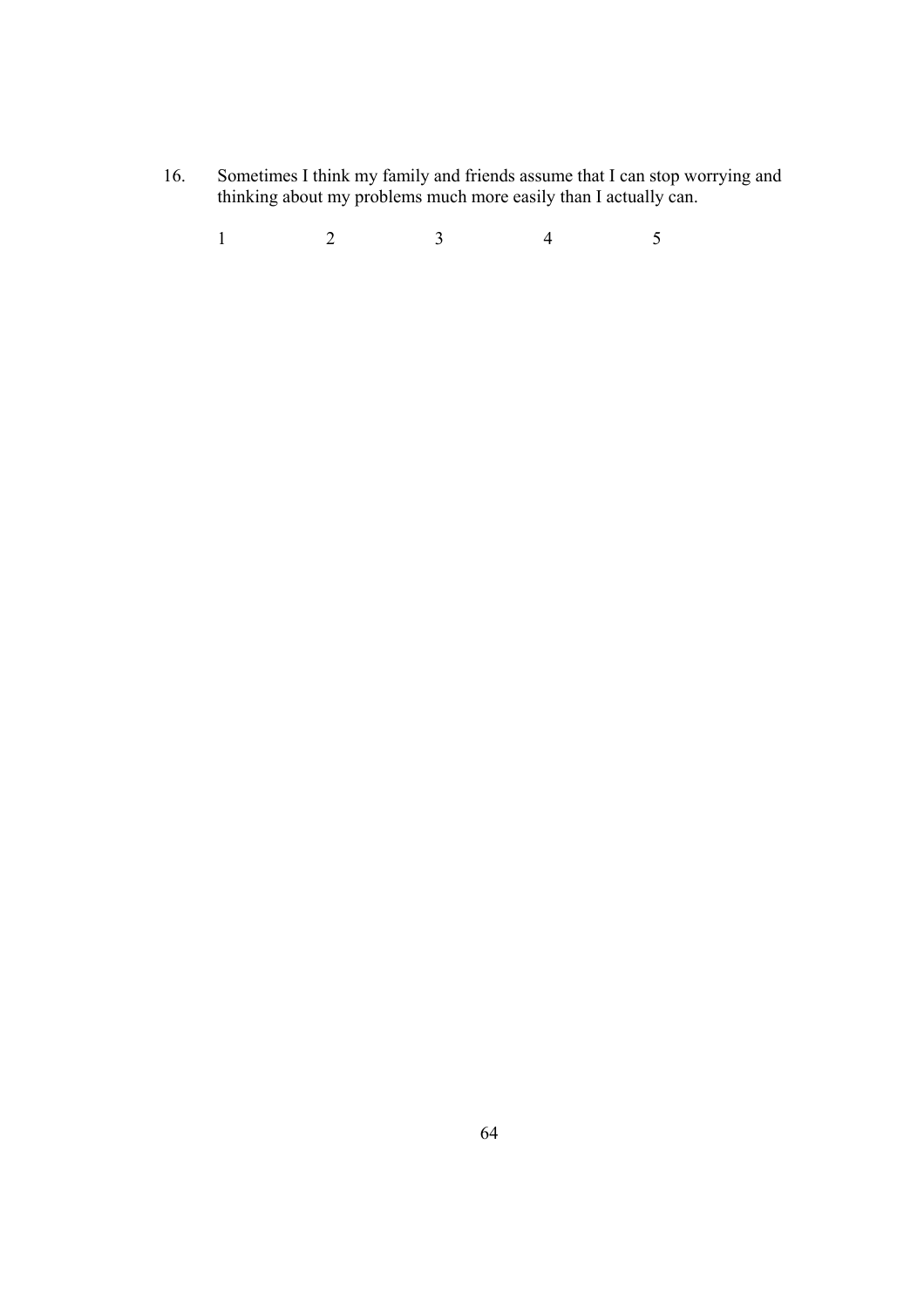### B. SOCIALLY PRESCRIBED PERFECTIONISM SCALE

Listed below are a number of statements concerning personal characteristics and traits. Read each item and decide whether you agree or disagree and to what extent. If you strongly agree, circle 7; if you strongly disagree, circle 1; if you feel somewhere in between, circle any one of the numbers between 1 and 7. If you feel neutral or undecided the midpoint is 4.

| 1.  | I find it difficult to meet others' expectations of me.                                         | 1 2 3 4 5 6 7 |  |               |  |
|-----|-------------------------------------------------------------------------------------------------|---------------|--|---------------|--|
| 2.  | Those around me readily accept that I can make<br>mistakes too.                                 |               |  | 1 2 3 4 5 6 7 |  |
| 3.  | The better I do, the better I am expected to do.                                                |               |  | 1 2 3 4 5 6 7 |  |
| 4.  | Anything that I do that is less than excellent will be<br>seen as poor work by those around me. |               |  | 1 2 3 4 5 6 7 |  |
| 5.  | The people around me expect me to succeed at<br>everything I do.                                |               |  | 1 2 3 4 5 6 7 |  |
| 6.  | Others will like me even if I don't excel at everything.                                        |               |  | 1 2 3 4 5 6 7 |  |
| 7.  | Success means that I must work even harder to please others.                                    |               |  | 1 2 3 4 5 6 7 |  |
| 8.  | Others think I am okay, even when I do not succeed.                                             |               |  | 1 2 3 4 5 6 7 |  |
| 9.  | I feel that people are too demanding of me.                                                     |               |  | 1 2 3 4 5 6 7 |  |
| 10. | Although they may not show it, other people get very<br>upset with me when I slip up.           |               |  | 1 2 3 4 5 6 7 |  |
| 11. | My family expects me to be perfect.                                                             |               |  | 1 2 3 4 5 6 7 |  |
| 12. | My parents rarely expected me to excel in all aspects of<br>my life.                            |               |  | 1 2 3 4 5 6 7 |  |
| 13. | People expect nothing less than perfection of me.                                               |               |  | 1 2 3 4 5 6 7 |  |
| 14. | People expect more from me than I am capable of giving.                                         |               |  | 1 2 3 4 5 6 7 |  |
| 15. | People around me think I am still competent even if I<br>make a mistake.                        |               |  | 1 2 3 4 5 6 7 |  |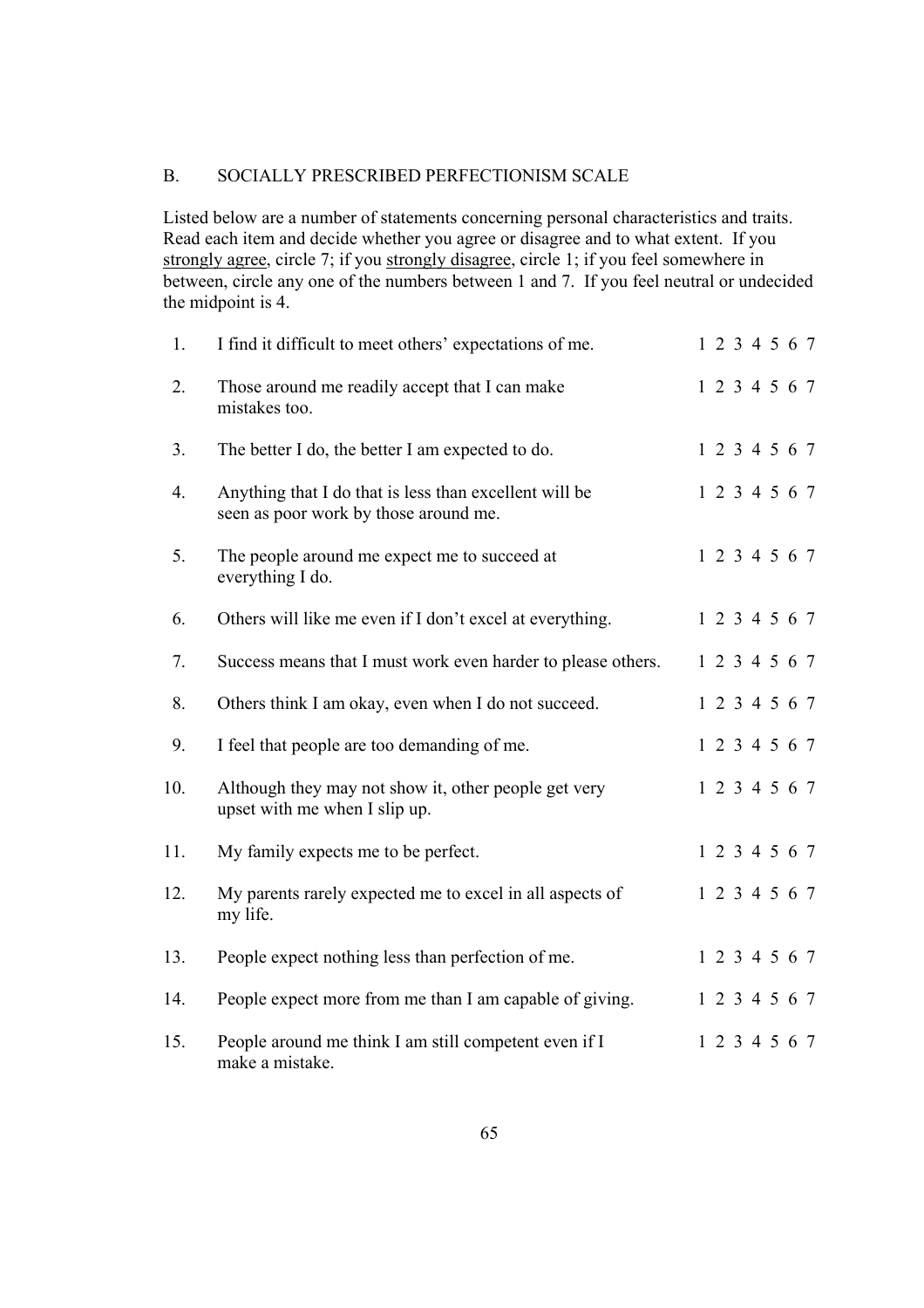## C. EYSENCK PERSONALITY QUESTIONNAIRE--REVISED NEUROTICISM SCALE

Please answer each question by putting a circle around the YES or NO following the question. There are no right or wrong answers, and no trick questions. Work quickly and do not think too long about the exact meaning of the questions.

| 1.  | Does your mood often go up and down?                    | YES NO |  |
|-----|---------------------------------------------------------|--------|--|
| 2.  | Do you ever feel "just miserable" for no reason?        | YES NO |  |
| 3.  | Are you an irritable person?                            | YES NO |  |
| 4.  | Are your feelings easily hurt?                          | YES NO |  |
| 5.  | Do you often feel "fed up"?                             | YES NO |  |
| 6.  | Would you call yourself a nervous person?               | YES NO |  |
| 7.  | Are you a worrier?                                      | YES NO |  |
| 8.  | Would you call yourself tense or "highly strung"?       | YES NO |  |
| 9.  | Do you worry too long after an embarrassing experience? | YES NO |  |
| 10. | Do you suffer from "nerves"?                            | YES NO |  |
| 11. | Do you often feel lonely?                               | YES NO |  |
| 12. | Are you often troubled by feelings of guilt?            | YES NO |  |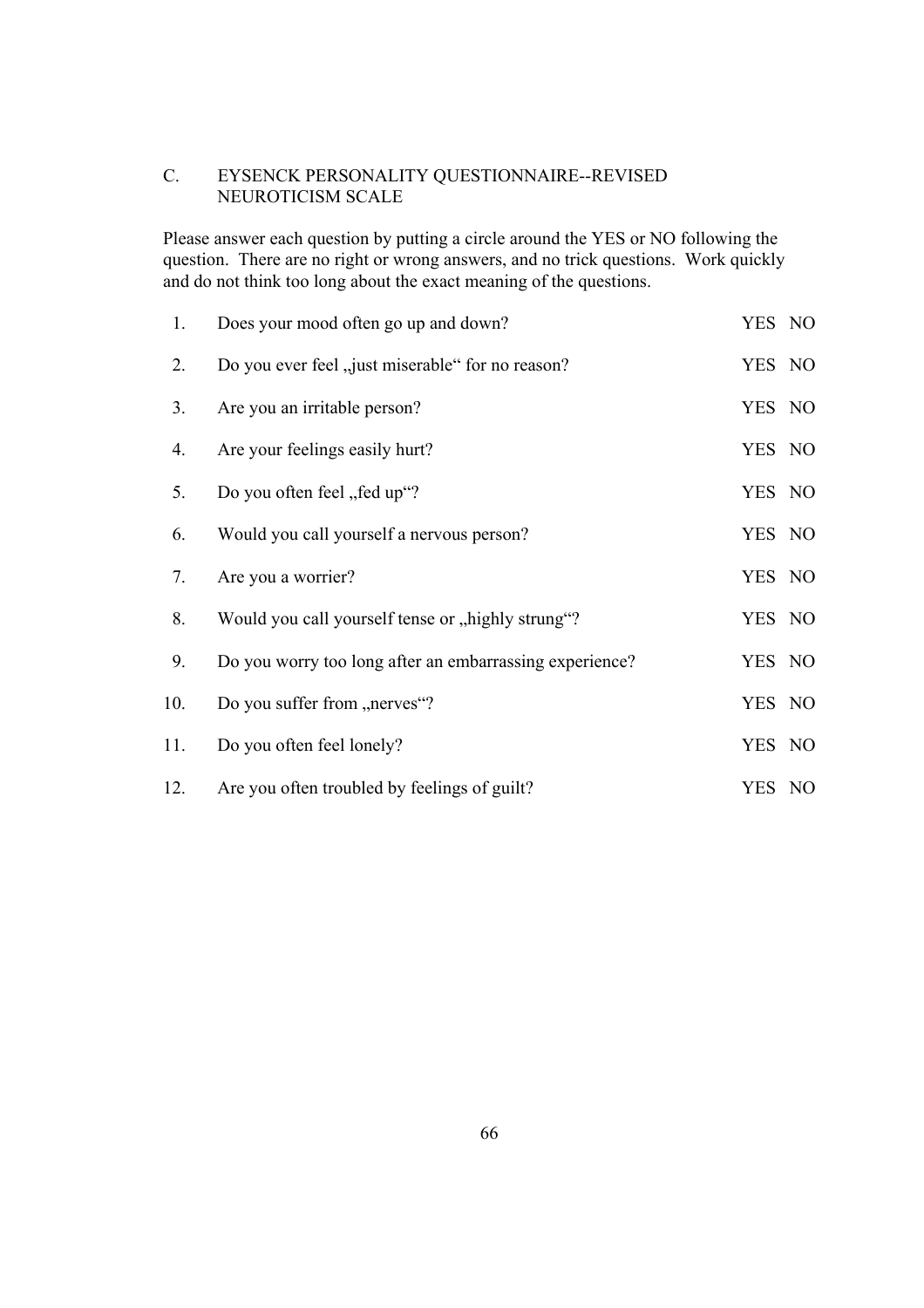# D. MARLOWE-CROWNE SOCIAL DESIRABILITY SCALE

Read each statement carefully, then circle **T (TRUE) or F (FALSE)** for each item.

| 1.             | It is sometimes hard for me to go on with my work if I am not<br>encouraged.                                        | T | $\mathbf{F}$   |
|----------------|---------------------------------------------------------------------------------------------------------------------|---|----------------|
| 2.             | I sometimes feel resentful when I don't get my way.                                                                 | T | $\mathbf{F}$   |
| 3 <sub>1</sub> | On a few occasions, I have given up doing something because I<br>thought too little of my ability.                  | T | $\mathbf{F}$   |
| 4.             | There have been times when I felt like rebelling against people in<br>authority even though I knew they were right. | T | $\mathbf{F}$   |
| 5.             | No matter who I'm talking to, I'm always a good listener.                                                           | T | $\mathbf{F}$   |
| 6.             | There have been occasions when I took advantage of someone.                                                         | T | $\mathbf{F}$   |
| 7.             | I'm always willing to admit it when I make a mistake.                                                               | T | $\overline{F}$ |
| 8.             | I sometimes try to get even, rather than forgive and forget.                                                        | T | $\mathbf{F}$   |
| 9.             | I am always courteous, even to people who are disagreeable.                                                         | T | $\mathbf{F}$   |
| 10.            | I have never been irked when people expressed ideas very<br>different from my own.                                  | T | $\overline{F}$ |
| 11.            | There have been times when I was quite jealous of the good<br>fortune of others.                                    | T | $\mathbf{F}$   |
| 12.            | I sometimes get irritated by people who ask favors of me.                                                           | T | $\mathbf{F}$   |
| 13.            | I have never deliberately said something that hurt someone's<br>feelings.                                           | T | $\mathbf{F}$   |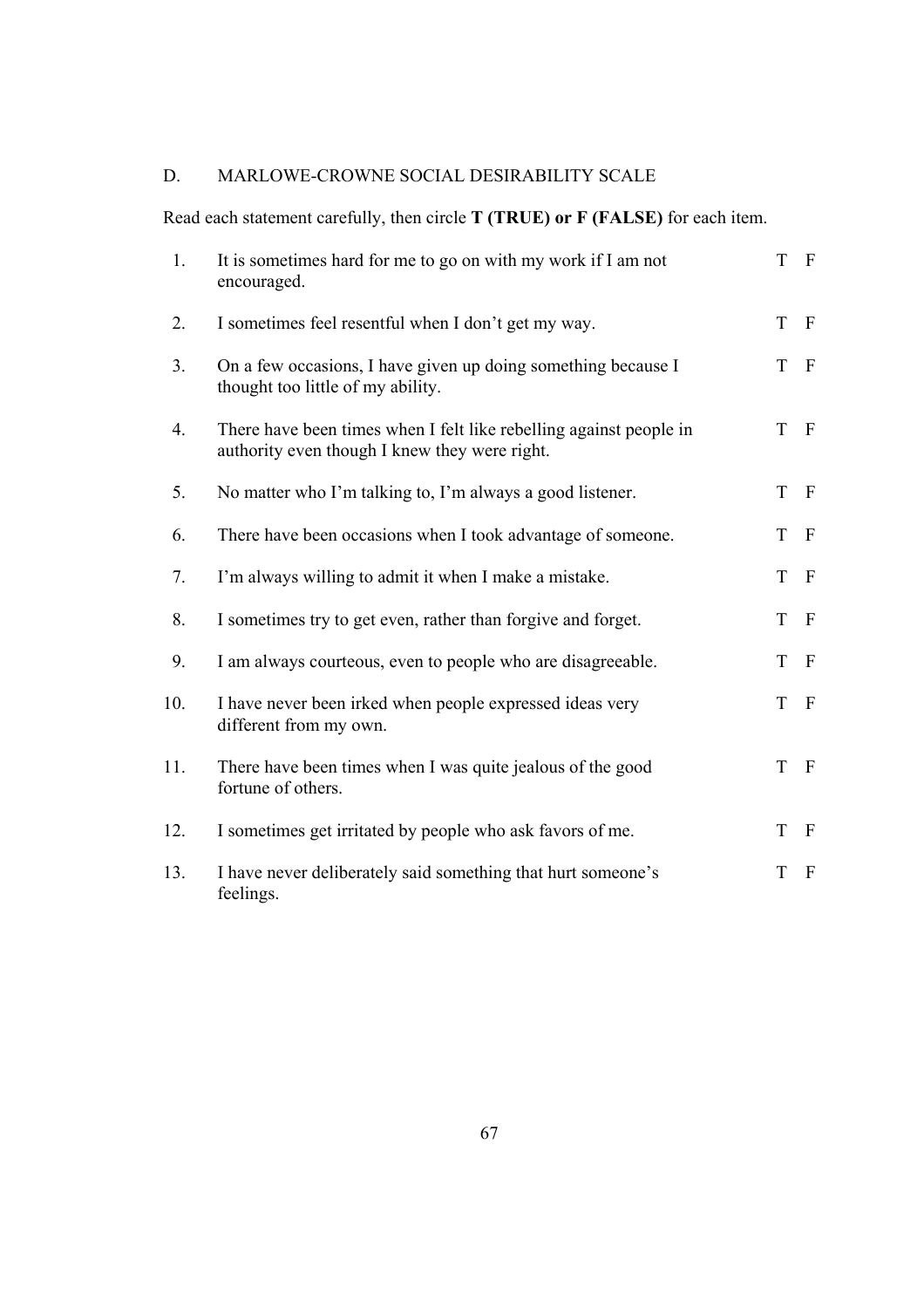#### E. QUALITY OF LIFE

Circle the **NUMBER** that corresponds to how you feel:

1. I generally feel in good spirits.

| always | often | sometimes | seldom | never |
|--------|-------|-----------|--------|-------|
| true   | true  | true      | true   | true  |

2. I find a good deal of happiness in life.

| always | often | sometimes | seldom | never |
|--------|-------|-----------|--------|-------|
| true   | true  | true      | true   | true  |

3. Everything considered, how satisfied or dissatisfied would you say you are with your life these days?

1 2 3 4 5 6 7 very somewhat satisfied neutral dissatisfied somewhat very satisfied satisfied dissatisfied dissatisfied dissatisfied

4. Everything considered, how would you rate your present life?

|                    |         |          |          |         | h    |
|--------------------|---------|----------|----------|---------|------|
| not                | clearly | a little | a little | clearly | very |
| satisfactory below |         | below    | above    | above   | good |
|                    | average | average  | average  | average |      |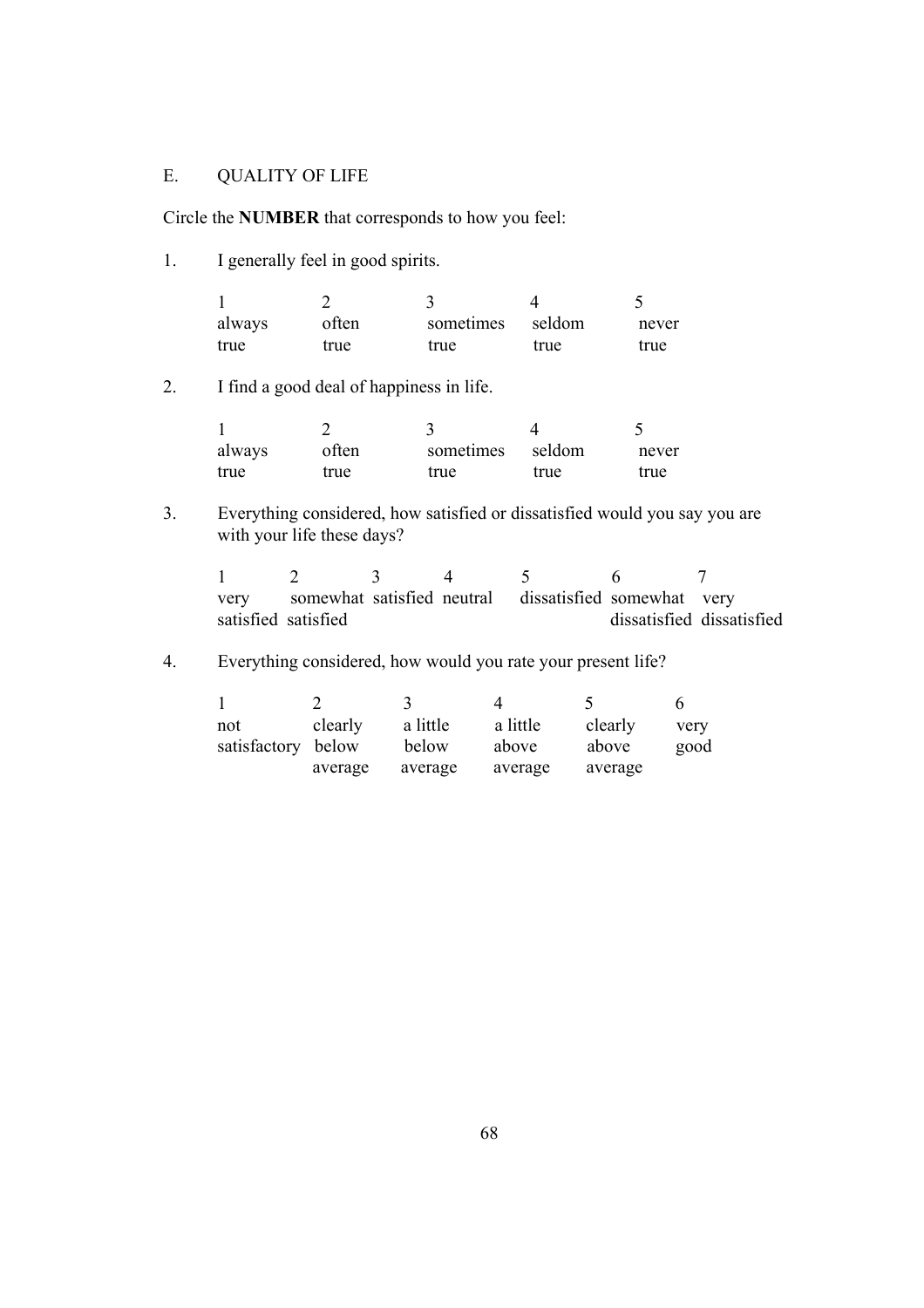#### F. INVENTORY TO DIAGNOSE DEPRESSION

On this questionnaire are groups of 5 statements. Read each group of statements carefully. Then pick out the one statement in each group that best describes the way you have been feeling the **PAST WEEK**. Circle the number next to the statement you picked.

For every group in which you circled 1, 2, 3, or 4 answer the follow-up question as to whether you have been feeling that way for more or less than 2 weeks.

- 1. 0 I do not feel sad or depressed.
	- 1 I occasionally feel sad or down.
		- 2 I feel sad most of the time, but I can snap out of it.
		- 3 I feel sad all the time, and I can't snap out of it.
		- 4 I am so sad or unhappy that I can't stand it.

\*\*\* If you circled 1, 2, 3, or 4: Have you been feeling sad or down for more or less than 2 weeks? more less

- 2. 0 My energy level is normal.
	- 1 My energy level is occasionally a little lower than normal.
	- 2 I get tired more easily or have less energy than usual.
	- 3 I get tired from doing almost anything.
	- 4 I feel tired or exhausted almost all of the time.

\*\*\* If you circled 1, 2, 3, or 4: Has your energy level been lower than usual for more or less than 2 weeks? more less

- 3. 0 I have not been feeling more restless and fidgety than usual.
	- 1 I feel a little more restless or fidgety than usual.
	- 2 I have been very fidgety, and I have some difficulty sitting still in a chair.
	- 3 I have been extremely fidgety, and I have been pacing a little bit almost every day.
	- 4 I have been pacing more than an hour per day, and I can't sit still.

\*\*\* If you circled 1, 2, 3, or 4: Have you felt restless and fidgety for more or less than 2 weeks? more less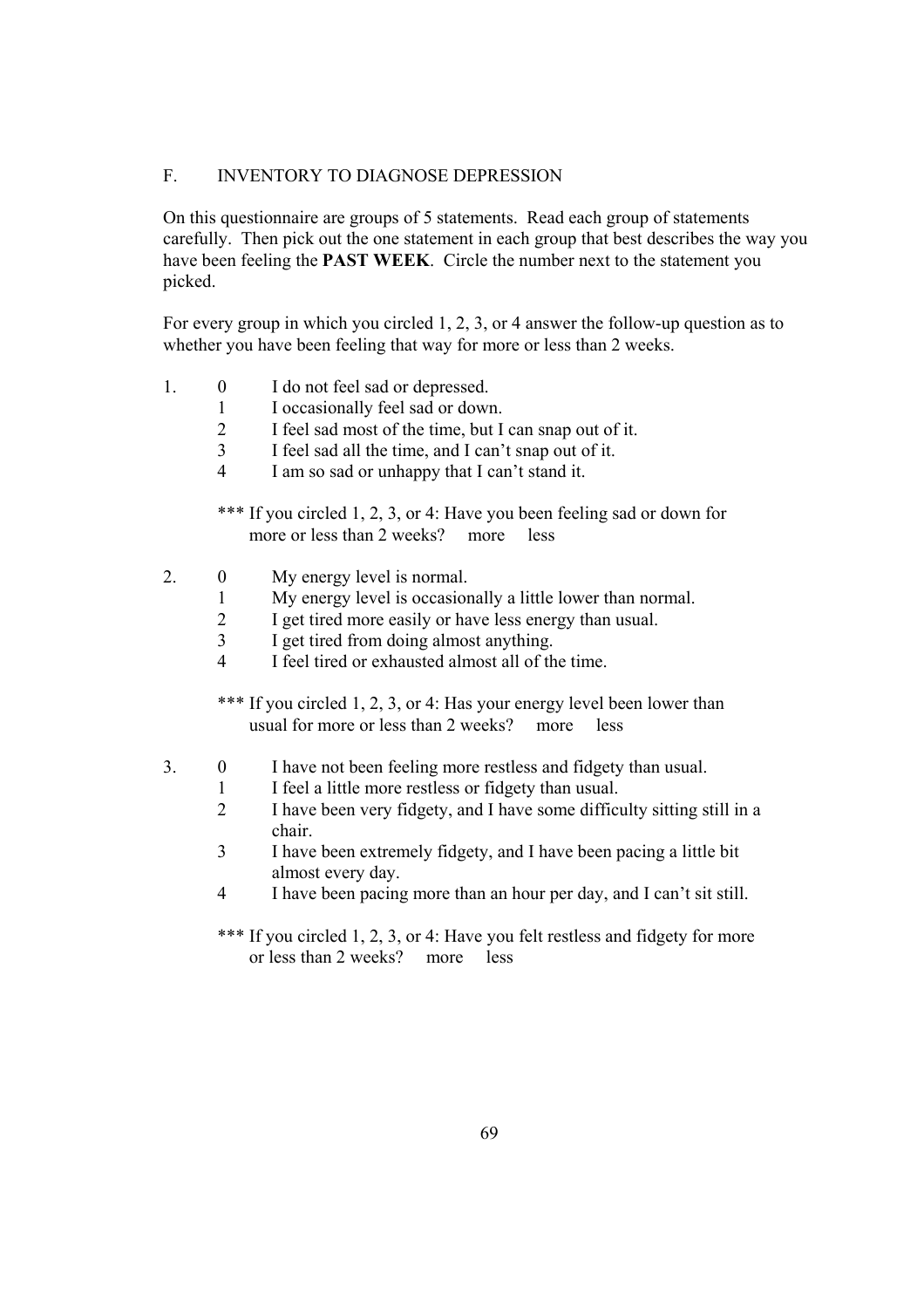- 4. 0 I have not been talking or moving more slowly than usual.
	- 1 I am talking a little slower than usual.
		- 2 I am speaking slower than usual, and it takes me longer to respond to questions, but I can still carry on a normal conversation.
		- 3 Normal conversations are difficult because it is hard to start talking
		- 4 I feel extremely slowed down physically, like I am stuck in mud.

\*\*\* If you circled 1, 2, 3, or 4: Have you felt slowed down for more or less than 2 weeks? more less

- 5. 0 I have not lost interest in my usual activities.
	- 1 I am a little less interested in 1 or 2 of my usual activities.
	- 2 I am less interested in several of my usual activities.
	- 3 I have lost most of my interest in almost all of my usual activities.
	- 4 I have lost all interest in all of my usual activities.

\*\*\* If you circled 1, 2, 3, or 4: Has your interest in your usual activities been low for more or less than 2 weeks? more less

- 6. 0 I get as much pleasure as usual out of my usual activities.
	- 1 I get a little less pleasure from 1 or 2 of my usual activities.
	- 2 I get less pleasure from several of my usual activities.
	- 3 I get almost no pleasure from most of the activities which I usually enjoy.
	- 4 I get no pleasure from any of the activities which I usually enjoy.

\*\*\* If you circled 1, 2, 3, or 4: Has your enjoyment in your usual activities been low for more or less than 2 weeks? more less

- 7. 0 I have not noticed any recent change in my interest in sex.
	- 1 I am only slightly less interested in sex than usual.
	- 2 There is a noticeable decrease in my interest in sex.
	- 3 I am much less interested in sex.
	- 4 I have lost all interest in sex.

\*\*\* If you circled 1, 2, 3, or 4: Has your interest in sex been low for more or less than 2 weeks? more less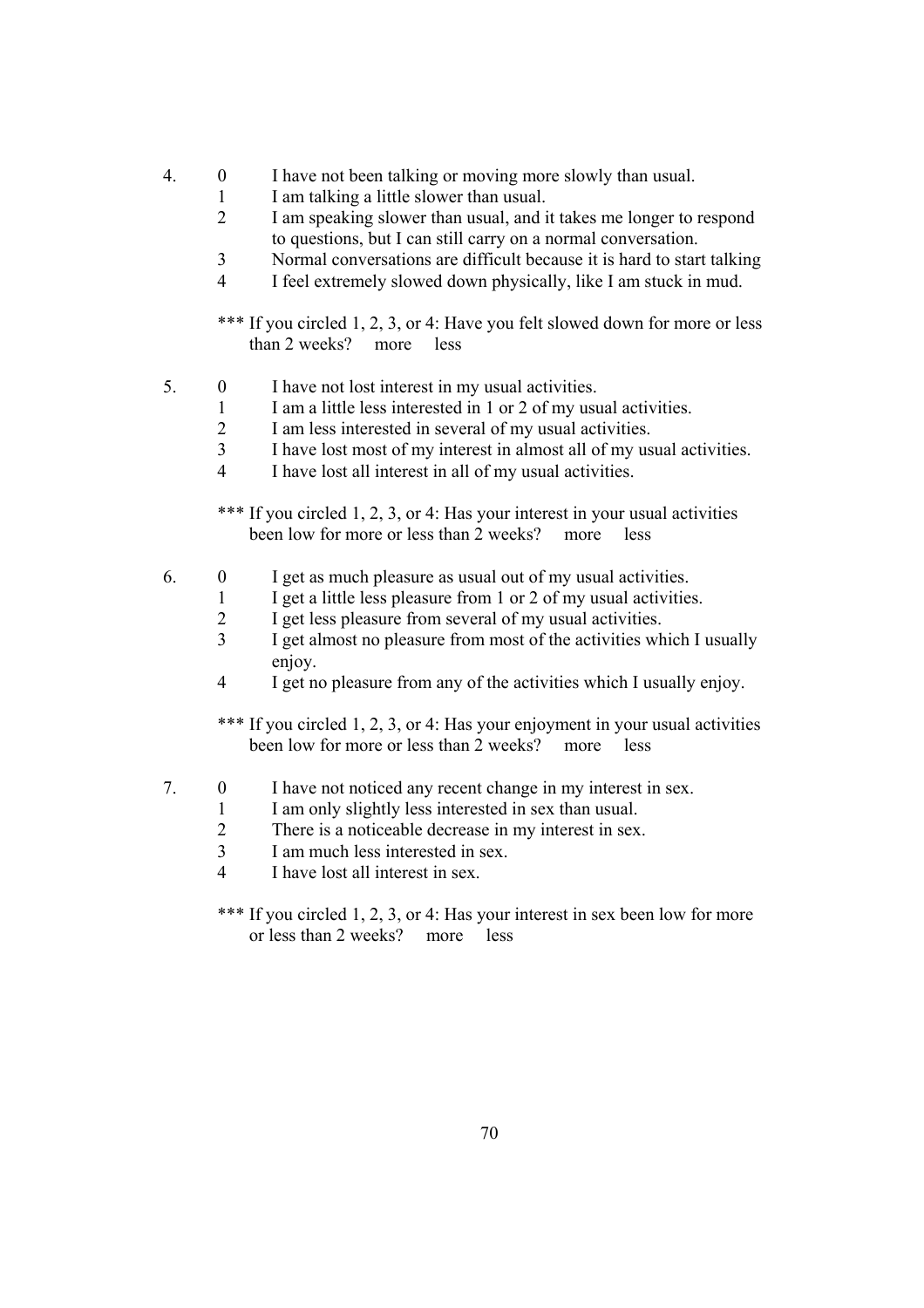- 8 0 I have not been feeling guilty.
	- 1 I occasionally feel a little guilty.
	- 2 I often feel guilty.
	- 3 I feel quite guilty most of the time.
	- 4 I feel extremely guilty most of the time.

\*\*\* If you circled 1, 2, 3, or 4: Have you had guilt feelings for more or less than 2 weeks? more less

- 9 0 I do not feel like a failure.
	- 1 My opinion of myself is occasionally a little low.
	- 2 I feel I am inferior to most people.
	- 3 I feel like a failure.
	- 4 I feel I am a totally worthless person.

\*\*\* If you circled 1, 2, 3, or 4: Have you been down on yourself for more or less than 2 weeks? more less

- 10. 0 I haven't had any thoughts of death or suicide.
	- 1 I occasionally think life is not worth living.
	- 2 I frequently think of dying in passive ways (such as going to sleep and not waking up), or that I'd be better off dead.
	- 3 I have frequent thoughts of killing myself, but I would not carry them out.
	- 4 I would kill myself if I had the chance.

\*\*\* If you circled 1, 2, 3, or 4: Have you been thinking about dying or killing yourself for more or less than 2 weeks? more less

- 11. 0 I can concentrate as well as usual.
	- 1 My ability to concentrate is slightly less than usual.
	- 2 My attention span is not as good as usual and I am having difficulty collecting my thoughts, but this hasn't caused any problems.
	- 3 My ability to read or hold a conversation is not as good as it usually is.
	- 4 I cannot read, watch TV, or have a conversation without great difficulty.
	- \*\*\* If you circled 1, 2, 3, or 4: Have you had problems concentrating for more or less than 2 weeks? more less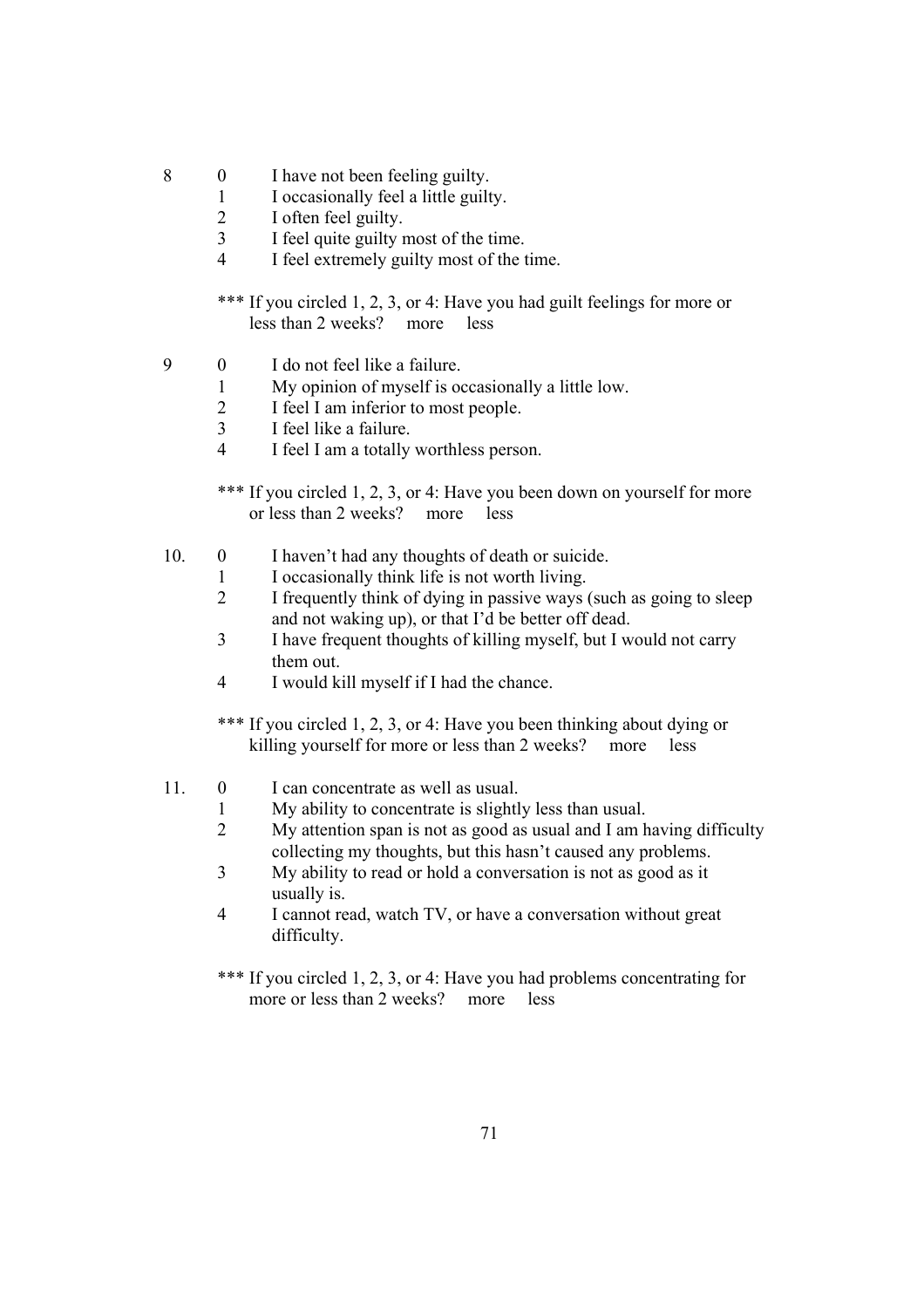- 12. 0 I make decisions as well as I usually do.
	- 1 Decision making is slightly more difficult than usual.
	- 2 It is harder and takes longer to make decisions, but I do make them.
	- 3 I am unable to make some decisions.
	- 4 I can't make any decisions at all.

\*\*\* If you circled 1, 2, 3, or 4: Have you had problems making decisions for more or less than 2 weeks? more less

- 13. 0 My appetite is not less than normal.
	- 1 My appetite is slightly worse than usual.
		- 2 My appetite is clearly not as good as usual, but I still eat.
		- 3 My appetite is much worse now.
		- 4 I have no appetite at all, and I have to force myself to eat even a little.
		- \*\*\* If you circled 1, 2, 3, or 4: Has your appetite been decreased for more or less than 2 weeks? more less
- 14. 0 I haven't lost any weight.
	- 1 I've lost less than 5 pounds.
	- 2 I've lost between 5-10 pounds.
	- 3 I've lost between 11-25 pounds.
	- 4 I've lost more than 25 pounds.
	- \*\*\* If you circled 1, 2, 3, or 4: Have you been dieting and deliberately trying to lose weight?  $Y \times N$

Have you been losing weight for more or less than 2 weeks? more less

- 15. 0 My appetite is not greater than normal.
	- 1 My appetite is slightly greater than normal.
	- 2 My appetite is clearly greater than usual.
	- 3 My appetite is much greater than usual.
	- 4 I feel hungry all the time.
	- \*\*\* If you circled 1, 2, 3, or 4: Has your appetite been increased for more or less than 2 weeks? more less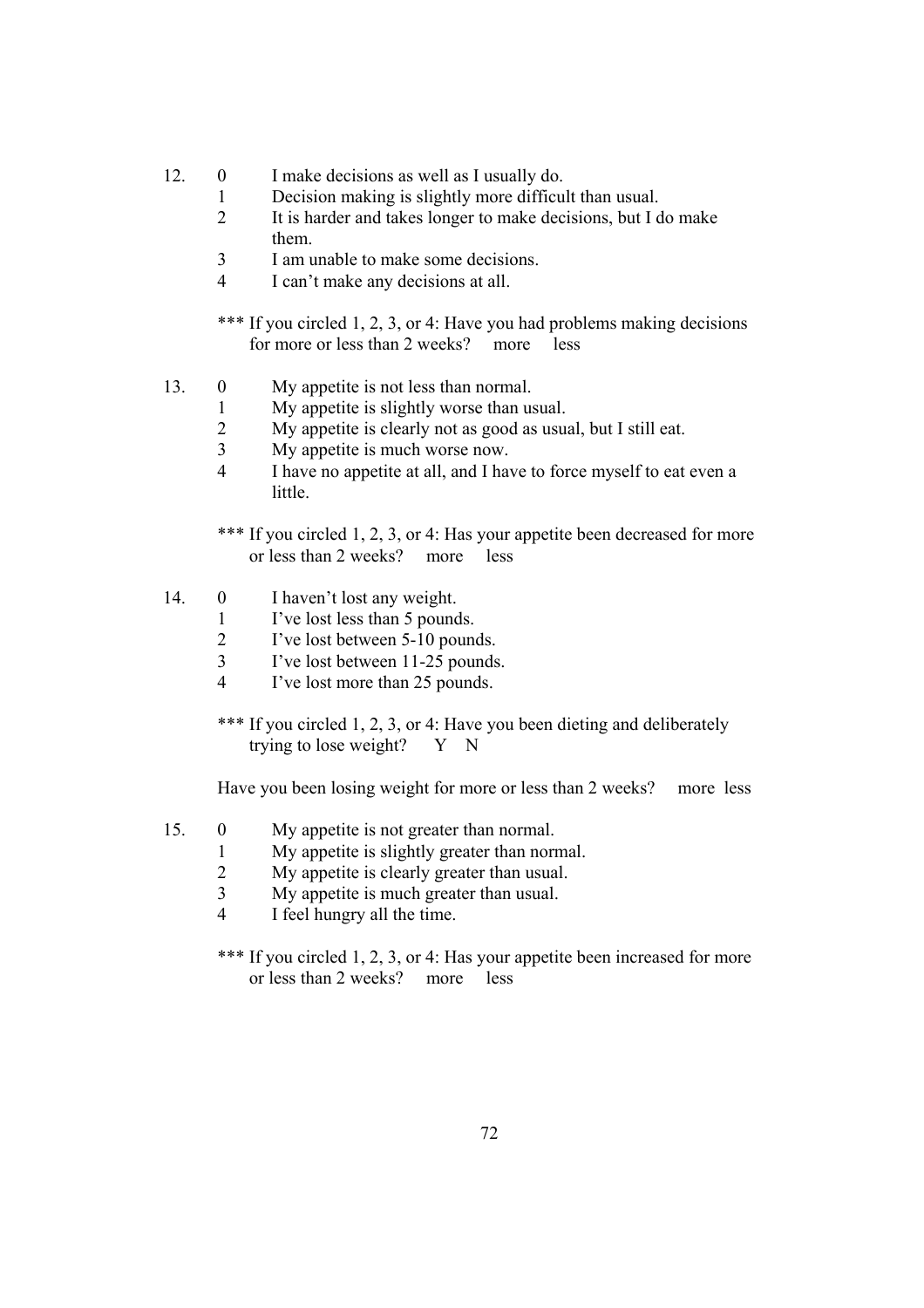- 16. 0 I haven't gained any weight.
	- 1 I've gained less than 5 pounds.
	- 2 I've gained between 5-10 pounds.
	- 3 I've gained between 11-25 pounds.
	- 4 I've lost gained than 25 pounds.

\*\*\* If you circled 1, 2, 3, or 4: Have you been gaining weight for more or less than 2 weeks? more less

- 17. 0 I am not sleeping less than normal.
	- 1 I occasionally have slight difficulty sleeping.
	- 2 I clearly don't sleep as well as usual.
	- 3 I sleep about half my normal amount of time.
	- 4 I sleep less than 2 hours per night.

\*\*\* If you circled 1, 2, 3, or 4: Have you been having sleep problems for more or less than 2 weeks? more less

- 18. 0 I am not sleeping more than normal.
	- 1 I occasionally sleep more than usual.<br>2 I frequently sleep at least 1 hour more
		- I frequently sleep at least 1 hour more than usual.
	- 3 I frequently sleep at least 2 hours more than usual.
	- 4 I frequently sleep at least 3 hours more than usual.

\*\*\* If you circled 1, 2, 3, or 4: Have you been sleeping extra for more or less than 2 weeks? more less

- 19. 0 I do not feel anxious, nervous, or tense.
	- 1 I occasionally feel a little anxious.
	- 2 I often feel very anxious.
	- 3 I feel very anxious most of the time.
	- 4 I feel terrified and near panic.
	- \*\*\* If you circled 1, 2, 3, or 4: Have you been feeling anxious, nervous or tense for more or less than 2 weeks? more less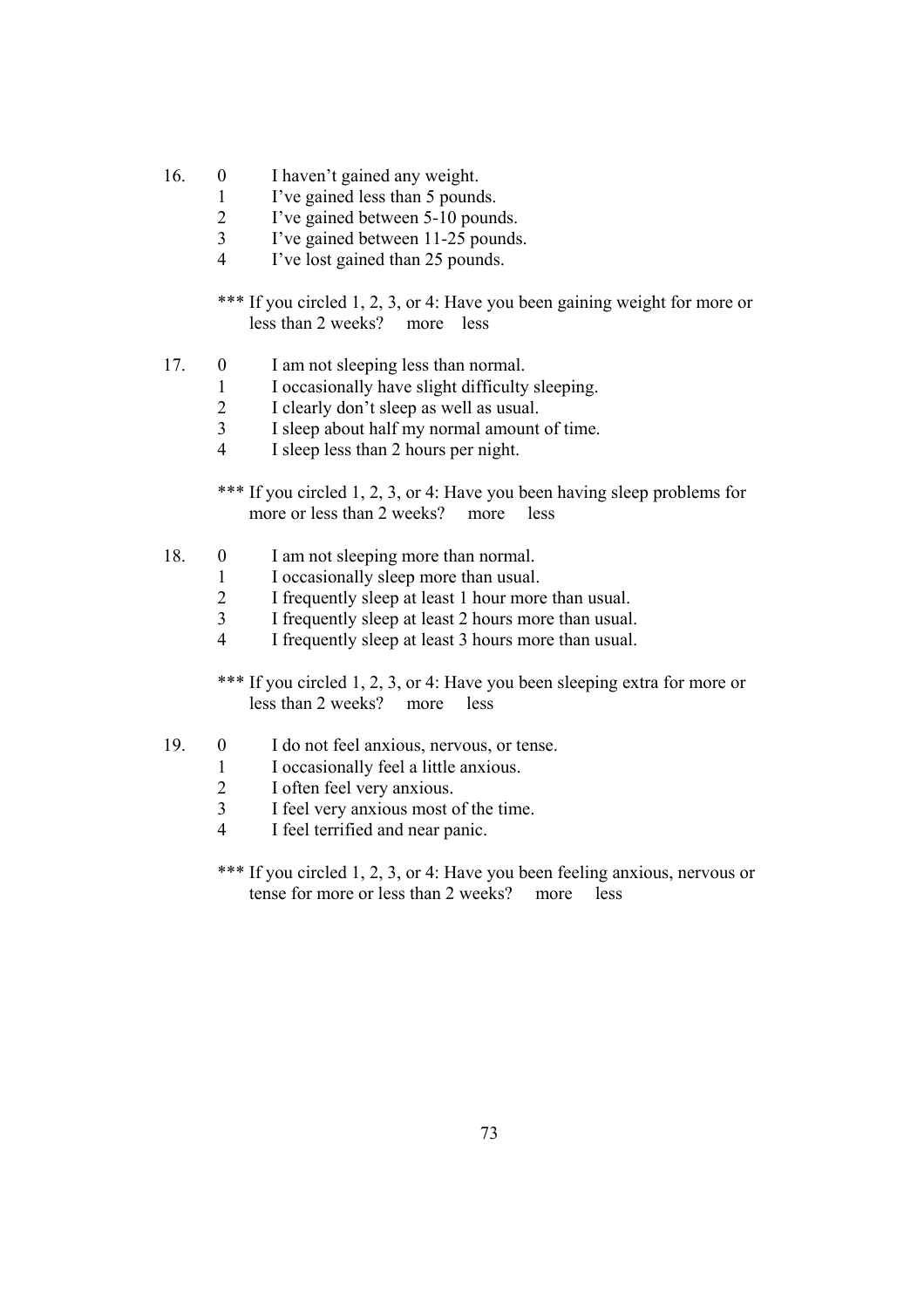- 20. 0 I do not feel discouraged about the future.
	- 1 I occasionally feel a little discouraged about the future.
	- 2 I often feel very discouraged about the future.
	- 3 I feel very discouraged about the future most of the time.
	- 4 I feel that the future is hopeless and that things will never improve.

\*\*\* If you circled 1, 2, 3, or 4: Have you been feeling discouraged for more or less than 2 weeks? more less

- 21. 0 I do not feel irritated or annoved.
	- 1 I occasionally get a little more irritated than usual.
	- 2 I get irritated or annoyed by things that usually don't bother me.
	- 3 I feel irritated or annoyed almost all the time.
	- 4 I feel so depressed that I don't get irritated at all by things that used to bother me.

\*\*\* If you circled 1, 2, 3, or 4: Have you been feeling more irritable than usual for more or less than 2 weeks? more less

- 22. 0 I am not worried about my physical health.
	- 1 I am occasionally concerned about bodily aches and pains.
	- 2 I am worried about my physical health.
	- 3 I am very worried about my physical health.
	- 4 I am so worried about my physical health that I cannot think about anything else.
	- \*\*\* If you circled 1, 2, 3, or 4: Have you been worried about your physical health for more or less than 2 weeks? more less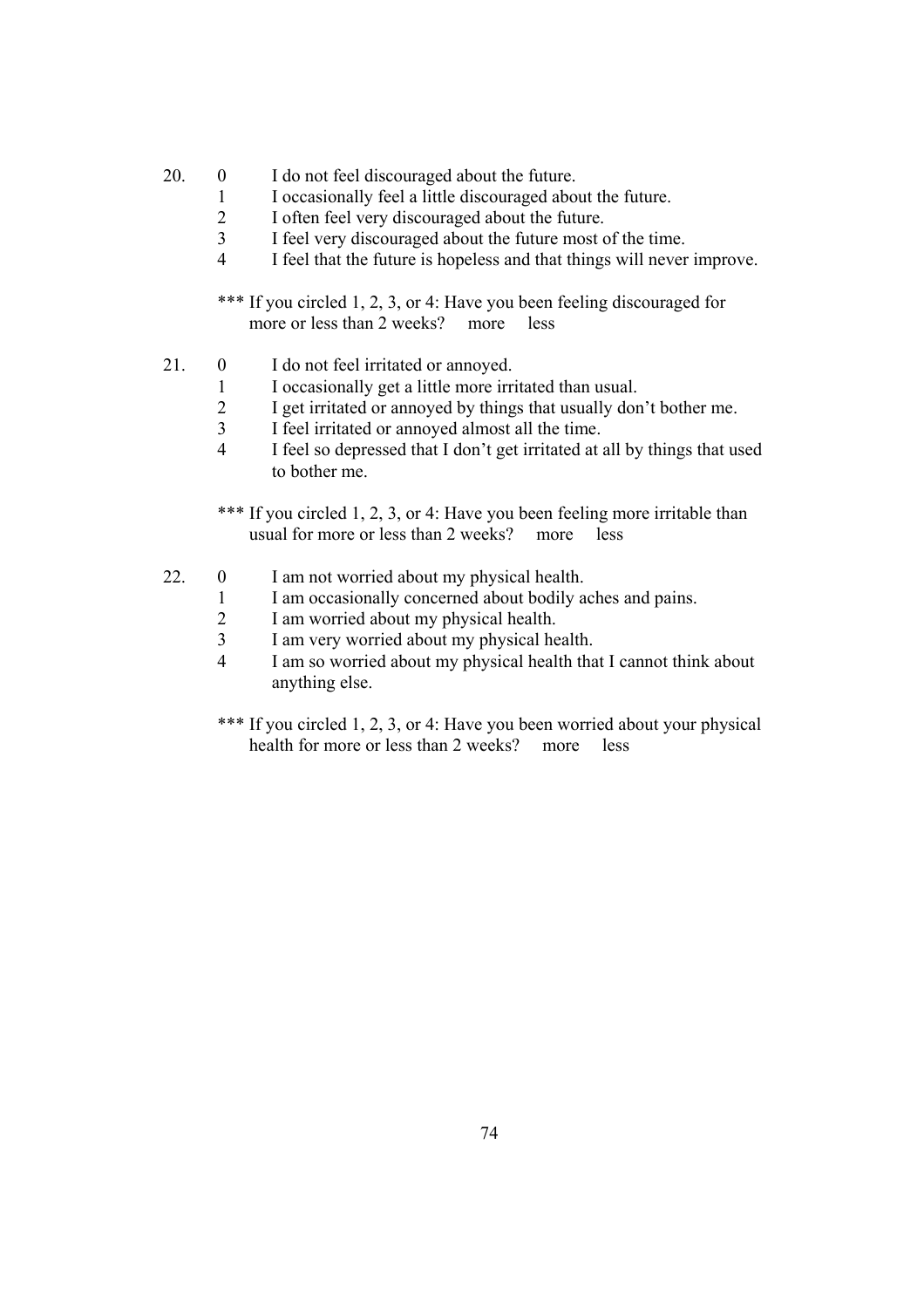# G. LIFE ORIENTATION TEST

Please indicate the extent to which you agree with each of the following statements.

|                | $\overline{0}$<br>strongly<br>disagree                       | 1<br>disagree                              | 2<br>somewhat<br>agree                         | 3<br>agree | 4<br>strongly agree |           |  |  |
|----------------|--------------------------------------------------------------|--------------------------------------------|------------------------------------------------|------------|---------------------|-----------|--|--|
| 1.             |                                                              |                                            | In uncertain times, I usually expect the best. |            |                     | 0 1 2 3 4 |  |  |
| 2.             | It's easy for me to relax.                                   |                                            |                                                |            |                     |           |  |  |
| 3 <sub>1</sub> |                                                              | If something can go wrong for me, it will. |                                                |            |                     | 01234     |  |  |
| 4.             | I'm always optimistic about the future.                      |                                            | 01234                                          |            |                     |           |  |  |
| 5.             | I enjoy friends a lot.                                       |                                            | 0 1 2 3 4                                      |            |                     |           |  |  |
| 6.             | It's important for me to keep busy.                          |                                            | 01234                                          |            |                     |           |  |  |
| 7.             | I hardly ever expect things to go my way.                    |                                            | 0 1 2 3 4                                      |            |                     |           |  |  |
| 8.             | I don't get upset too easily.                                |                                            |                                                |            |                     | 0 1 2 3 4 |  |  |
| 9.             | Overall, I expect more good things to happen to me than bad. |                                            | 01234                                          |            |                     |           |  |  |
| 10.            |                                                              |                                            | I rarely count on good things happening to me. |            |                     | 0 1 2 3 4 |  |  |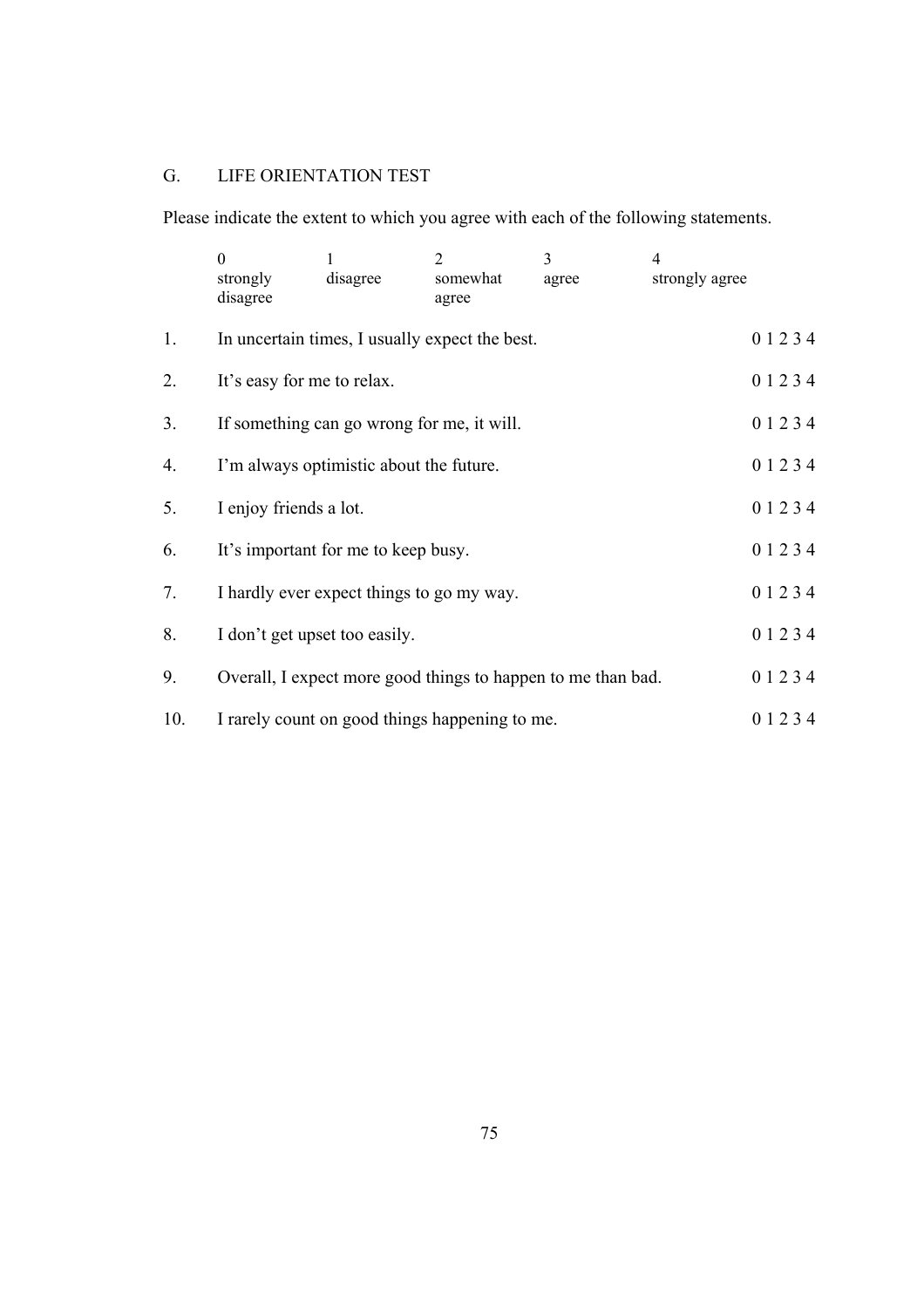#### H. PERCEIVED SOCIAL SUPPORT

The statements which follow refer to feelings and experiences which occur to most people at one time or another in their relationships with their families and friends. For each statement there are three possible answers: Yes, No, Don't know. Please circle the answer you choose for each item.

|  | Yes No Don't Know | 1. My family/friends give me the moral support I need.                                                                              |
|--|-------------------|-------------------------------------------------------------------------------------------------------------------------------------|
|  | Yes No Don't Know | 2. I get good ideas about how to do things or make things<br>from my family/friends.                                                |
|  | Yes No Don't Know | 3. Most other people are closer to their family/friends than<br>I am.                                                               |
|  | Yes No Don't Know | 4. When I confide in the members of my family/friends who<br>are closest to me, I get the idea that it makes them<br>uncomfortable. |
|  | Yes No Don't Know | 5. My family/friends enjoy hearing about what I think.                                                                              |
|  | Yes No Don't Know | 6. My family/friends share many of my interests.                                                                                    |
|  | Yes No Don't Know | 7. My family members/friends come to me when they have<br>problems or need advice.                                                  |
|  | Yes No Don't Know | 8. I rely on my family/friends for emotional support.                                                                               |
|  | Yes No Don't Know | 9. There is a family member/friend I could go to if I were<br>just feeling down, without feeling funny about it later.              |
|  |                   | Yes No Don't Know 10. My family/friends and I are very open about what we<br>think about things.                                    |
|  |                   | Yes No Don't Know 11. My family/friends are sensitive to my personal needs.                                                         |
|  |                   | Yes No Don't Know 12. My family/friends come to me for emotional support.                                                           |
|  |                   | Yes No Don't Know 13. My family/friends are good at helping me solve problems.                                                      |
|  |                   | Yes No Don't Know 14. I have a deep sharing relationship with a number of<br>family members/friends.                                |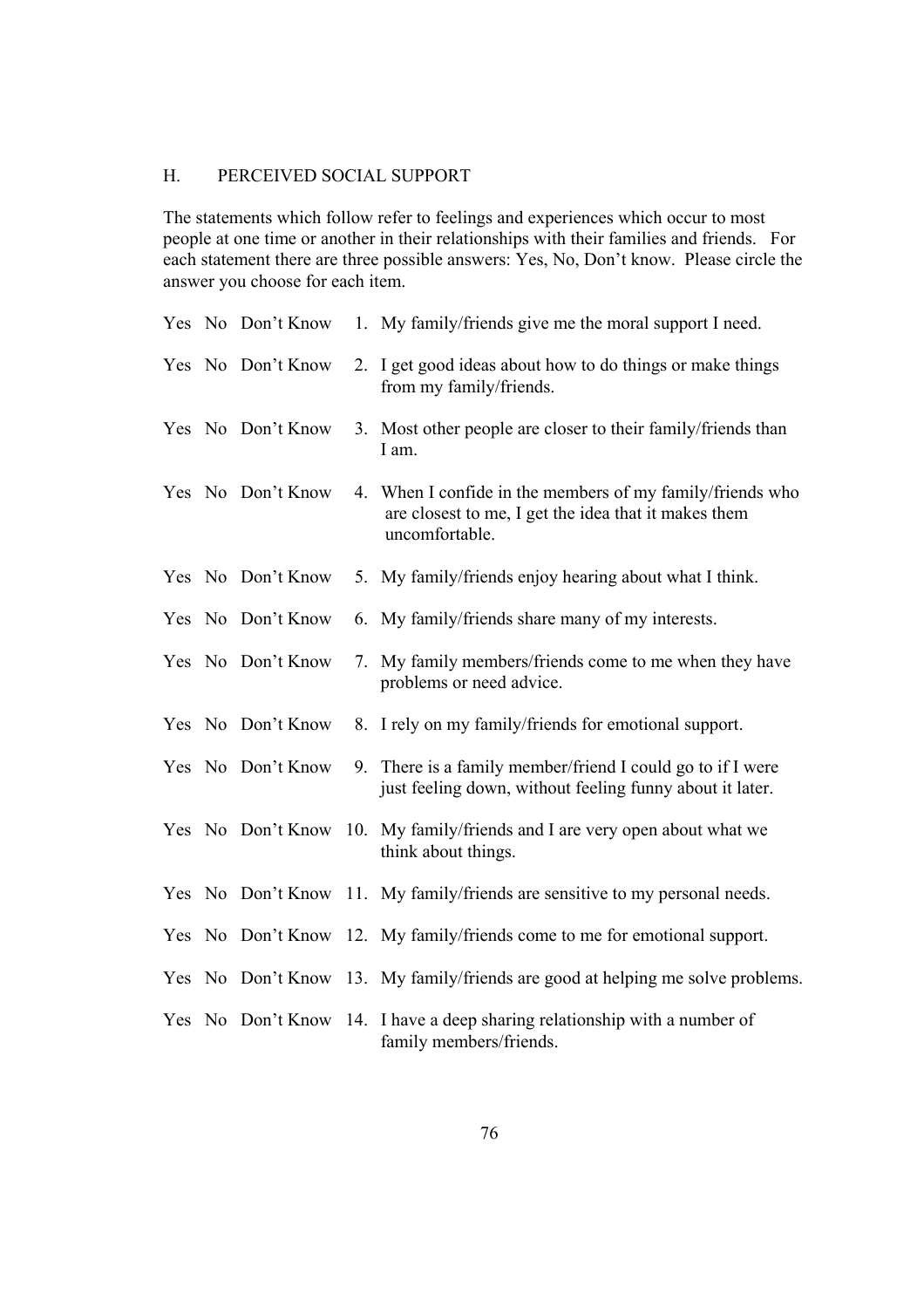|  |  | Yes No Don't Know 15. My family/friends get good ideas about how to do things<br>or make things from me.                                                          |
|--|--|-------------------------------------------------------------------------------------------------------------------------------------------------------------------|
|  |  | Yes No Don't Know 16. When I confide in my family/friends it makes me<br>uncomfortable.                                                                           |
|  |  | Yes No Don't Know 17. My family/friends seek me out for companionship.                                                                                            |
|  |  | Yes No Don't Know 18. I think that my family/friends feel that I'm good at<br>helping them solve problems.                                                        |
|  |  | Yes No Don't Know 19. I don't have a relationship with a family member/friend<br>that is as close as other people's relationships with family<br>members/friends. |
|  |  | Yes No Don't Know 20. I wish my family/friends were much different.                                                                                               |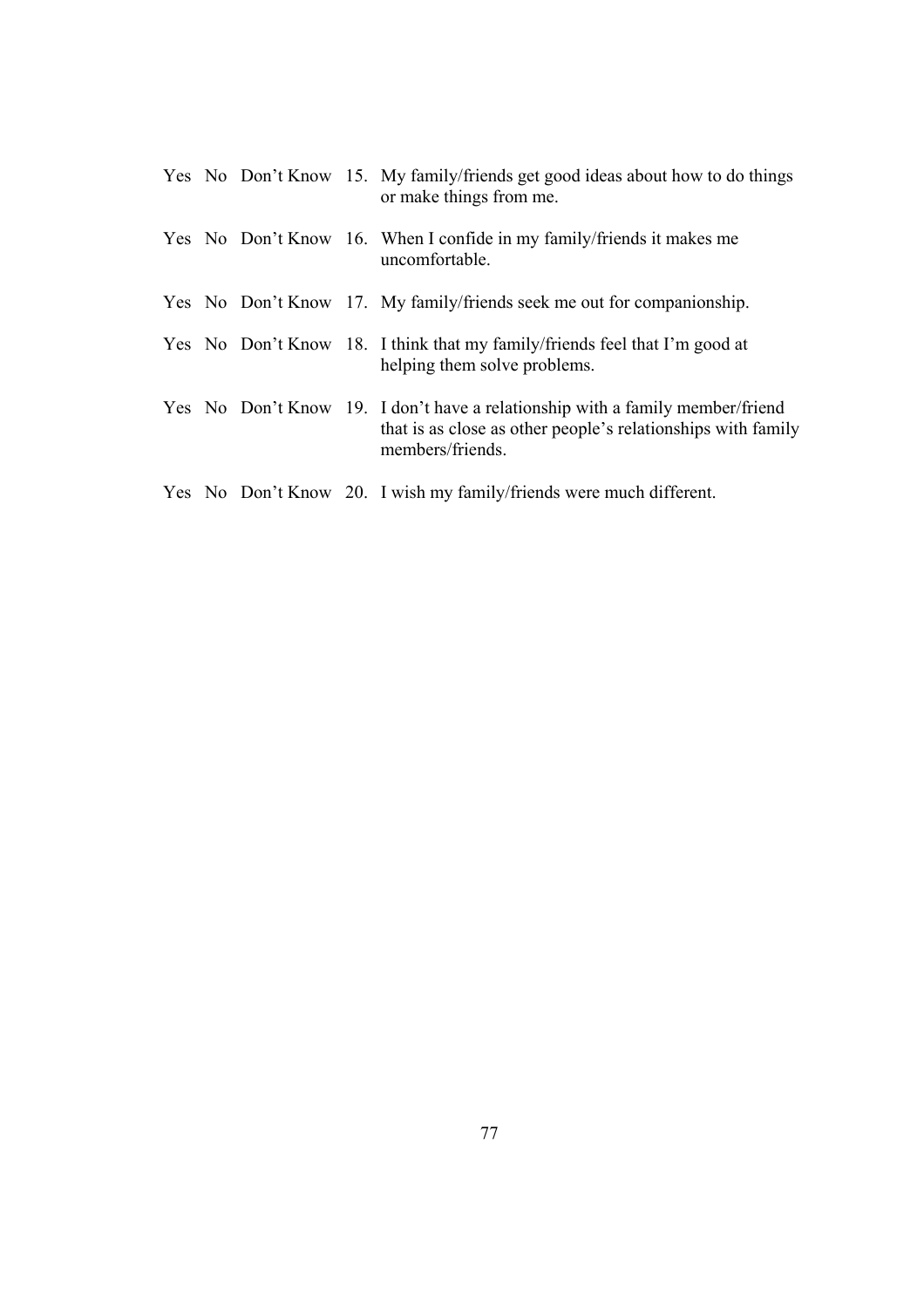### Appendix B

# Family Member Questionnaire

#### A. FAMILY AND FRIENDS EXPECTATIONS SCALE

These items refer to (patient name) and how s/he copes with depression. Please choose the number that corresponds to how you feel using this scale:

|    | 1<br>strongly<br>disagree | $\overline{2}$<br>disagree                                                           | 3<br>somewhat<br>agree | $\overline{4}$<br>agree | 5<br>strongly agree                                                               |
|----|---------------------------|--------------------------------------------------------------------------------------|------------------------|-------------------------|-----------------------------------------------------------------------------------|
| 1. | than s/he actually does.  |                                                                                      |                        |                         | I sometimes think that s/he could take more responsibility for her/his depression |
|    | $\mathbf{1}$              | $\overline{2}$                                                                       | 3                      | $\overline{4}$          | 5                                                                                 |
| 2. |                           | My knowledge and understanding of mental illness is somewhat limited.                |                        |                         |                                                                                   |
|    | $\mathbf{1}$              | $\overline{2}$                                                                       | 3                      | $\overline{4}$          | 5                                                                                 |
| 3. | actually does.            |                                                                                      |                        |                         | I sometimes feel s/he could cope much better with the depression than s/he        |
|    | $\mathbf{1}$              | $\overline{2}$                                                                       | 3                      | $\overline{4}$          | 5                                                                                 |
| 4. |                           |                                                                                      |                        |                         | My knowledge and understanding of the symptoms of depression is limited.          |
|    | $\mathbf{1}$              | $\overline{2}$                                                                       | 3                      | $\overline{4}$          | 5                                                                                 |
| 5. |                           |                                                                                      |                        |                         | At times I think that s/he could do a lot more even though s/he is depressed.     |
| 6. | 1                         | $\mathfrak{D}$<br>I sometimes feel that s/he is not as sick as s/he makes out to be. | 3                      | 4                       | 5                                                                                 |
|    | $\mathbf{1}$              | $\overline{2}$                                                                       | 3                      | $\overline{4}$          | 5                                                                                 |
| 7. |                           | There are times when I have difficulty tolerating her/his depression.                |                        |                         |                                                                                   |
|    | $\mathbf{1}$              | 2                                                                                    | 3                      | 4                       | 5                                                                                 |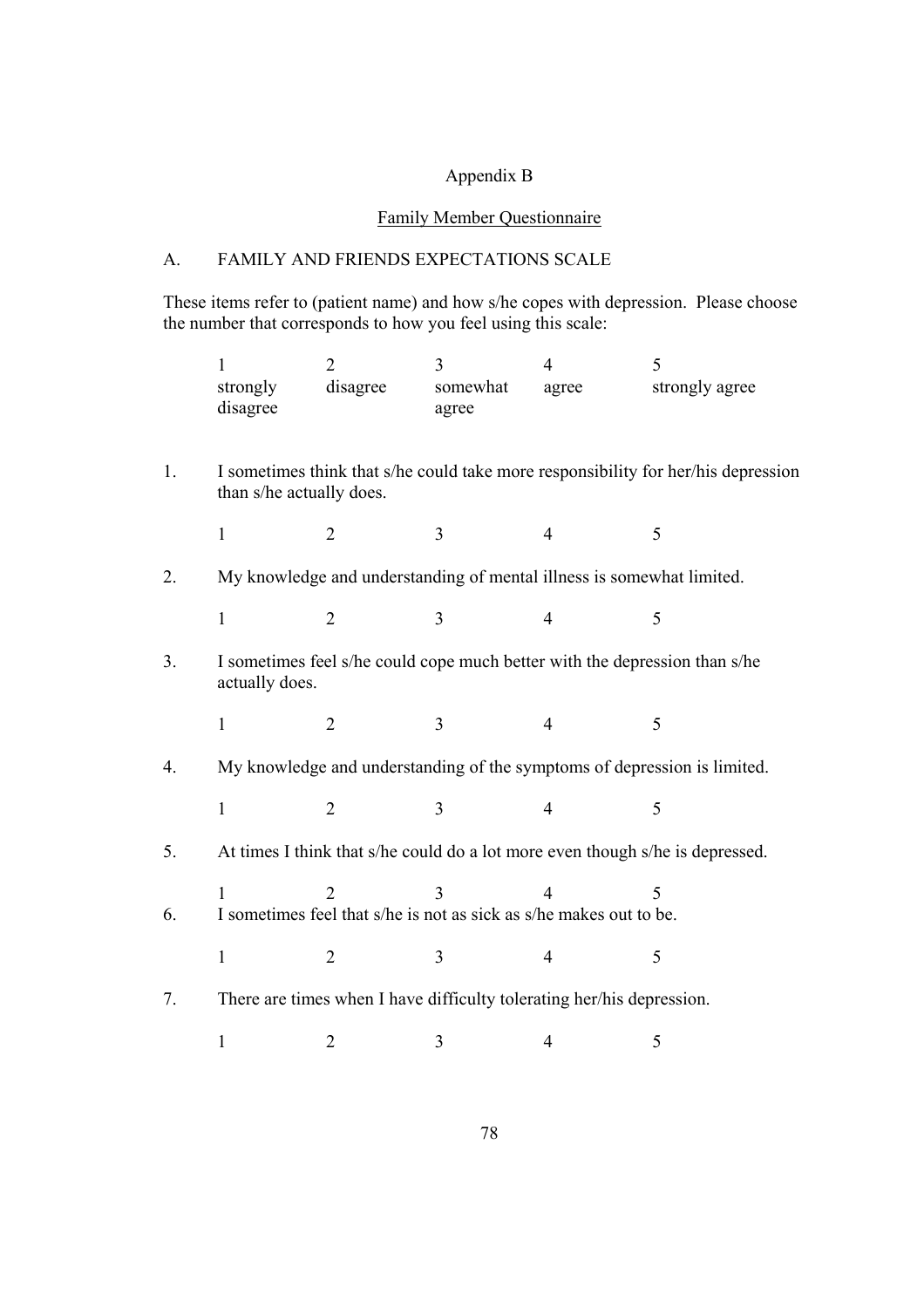| 8.  | I sometimes think that s/he could carry out more everyday activities (work, travel,<br>shopping) than s/he does now.                       |                                                |                |                |                                                                                     |  |  |
|-----|--------------------------------------------------------------------------------------------------------------------------------------------|------------------------------------------------|----------------|----------------|-------------------------------------------------------------------------------------|--|--|
|     | $\mathbf{1}$                                                                                                                               | $\overline{2}$                                 | 3              | $\overline{4}$ | 5                                                                                   |  |  |
| 9.  |                                                                                                                                            | actually does (housework, yard work, errands). |                |                | Sometimes I feel that s/he could do much more around the house than s/he            |  |  |
|     | $\mathbf{1}$                                                                                                                               | $\overline{2}$                                 | $\overline{3}$ | 4              | 5                                                                                   |  |  |
| 10. | now.                                                                                                                                       |                                                |                |                | At times I feel that s/he could be more hopeful about the future than s/he is right |  |  |
|     | $\mathbf{1}$                                                                                                                               | $\overline{2}$                                 | $\overline{3}$ | $\overline{4}$ | 5                                                                                   |  |  |
| 11. | wanted to.                                                                                                                                 |                                                |                |                | I sometimes think that s/he could get over her/his depression if only s/he really   |  |  |
|     | $\mathbf{1}$                                                                                                                               | $\overline{2}$                                 | $\overline{3}$ | $\overline{4}$ | 5                                                                                   |  |  |
| 12. |                                                                                                                                            |                                                |                |                | Sometimes I feel s/he could be more cheerful and positive than s/he actually is.    |  |  |
|     | $\mathbf{1}$                                                                                                                               | $\overline{2}$                                 | 3              | $\overline{4}$ | 5                                                                                   |  |  |
| 13. | than s/he does now.                                                                                                                        |                                                |                |                | I sometimes feel that s/he should take more responsibility for making decisions     |  |  |
|     | $\mathbf{1}$                                                                                                                               | $\overline{2}$                                 | $\overline{3}$ | $\overline{4}$ | 5                                                                                   |  |  |
| 14. | There are times when I expect her/him to be more physically active than s/he is<br>now.                                                    |                                                |                |                |                                                                                     |  |  |
|     |                                                                                                                                            |                                                |                |                |                                                                                     |  |  |
| 15. | I sometimes feel that s/he could carry out many more social activities than s/he<br>actually does (recreation, travel, shared activities). |                                                |                |                |                                                                                     |  |  |
|     | 1                                                                                                                                          | 2                                              | 3              | 4              | 5                                                                                   |  |  |
| 16. |                                                                                                                                            |                                                |                |                | Sometimes I think s/he should stop worrying and thinking about her/his problems.    |  |  |
|     | $\mathbf 1$                                                                                                                                | 2                                              | 3              | 4              | 5                                                                                   |  |  |